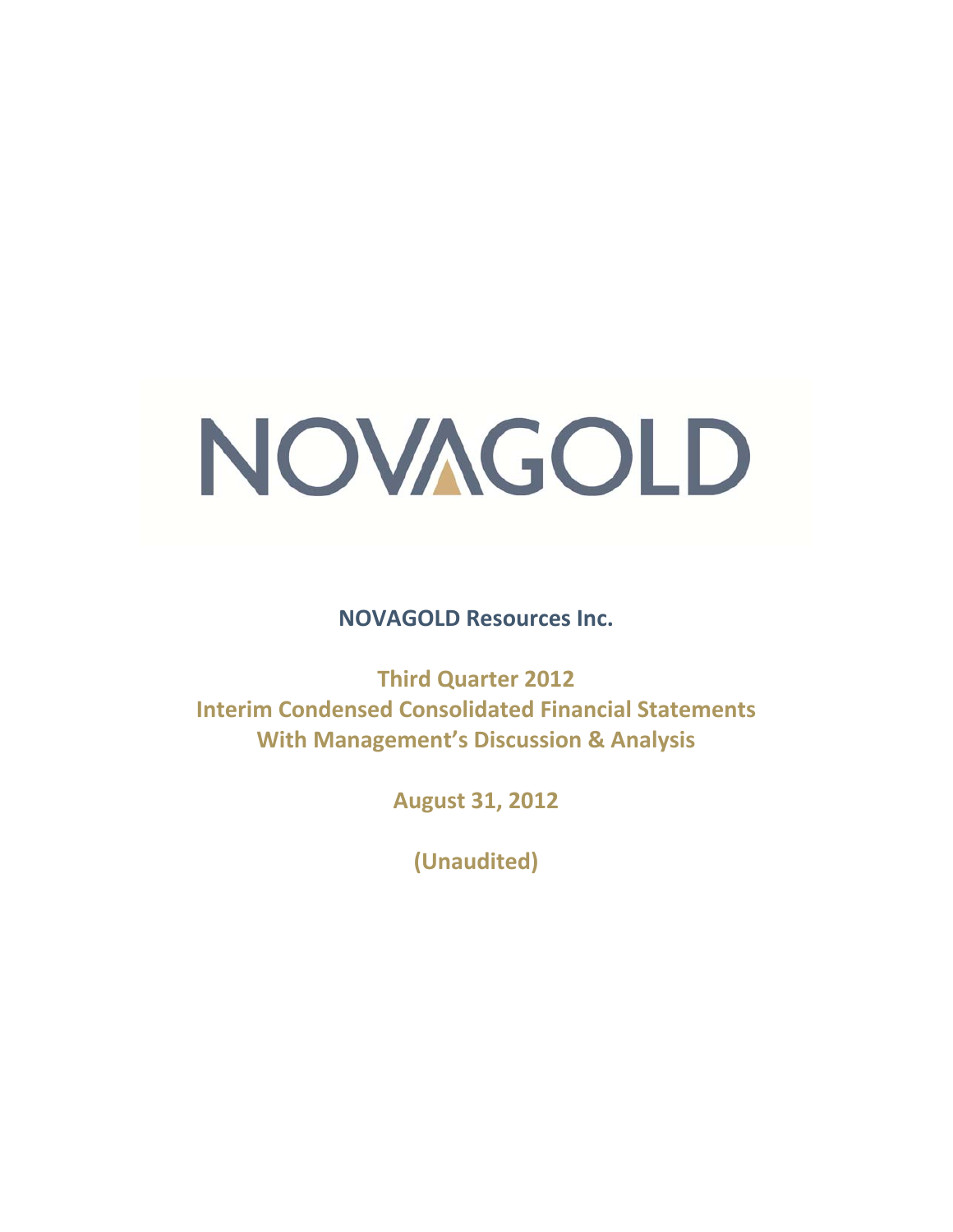# **Table of Contents**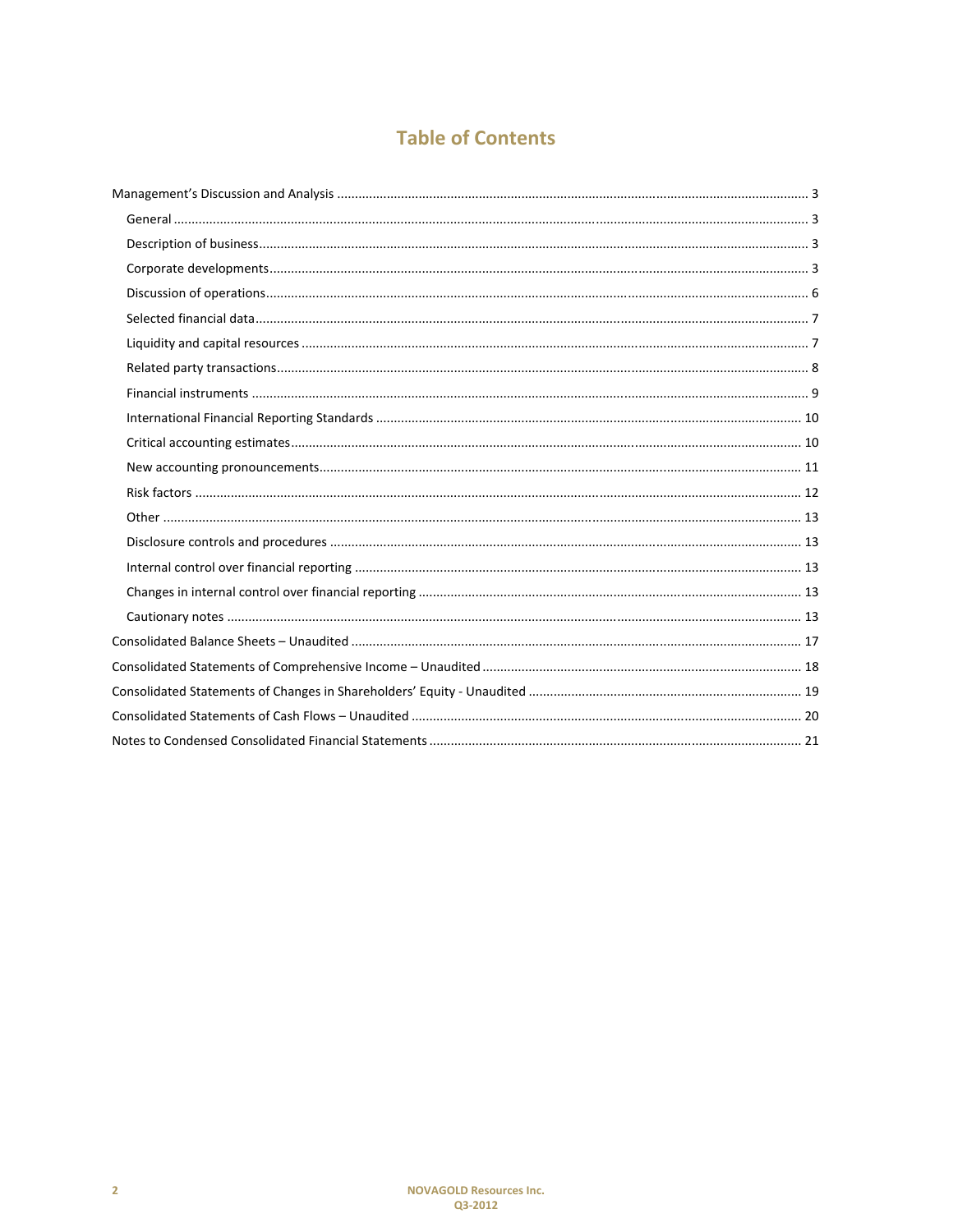#### **General**

This Management's Discussion and Analysis ("MD&A") of NOVAGOLD Resources Inc. ("NOVAGOLD" or "the Company") is dated October 11, 2012 and provides an analysis of NOVAGOLD's unaudited financial results for the three and nine month periods ended August 31, 2012 compared to the same periods in the previous year.

The following information should be read in conjunction with the Company's August 31, 2012 unaudited consolidated financial statements and related notes which were prepared in accordance with International Financial Reporting Standards ("IFRS"). The Company adopted IFRS on December 1, 2011 with a transition date of December 1, 2010. A reconciliation of the previously disclosed comparative periods' financial statements prepared in accordance with previous Canadian generally accepted accounting principles ("previous Canadian GAAP") to the current Canadian GAAP, which has adopted IFRS is set out in note 20 to the interim consolidated financial statements. The MD&A should also be read in conjunction with the Company's audited consolidated financial statements and related notes for the year ended November 30, 2011, which were prepared in accordance with previous Canadian GAAP and the Company's interim consolidated financial statements for the quarter ended February 29, 2012, prepared in accordance with IFRS. The Company's IFRS accounting policies were disclosed in note 3 of the condensed interim consolidated financial statements for the period ended February 29, 2012. All amounts are in Canadian dollars unless otherwise stated.

The Company's shares are listed on the Toronto Stock Exchange and the NYSE-MKT (formerly NYSE-AMEX) under the symbol "NG". Additional information related to NOVAGOLD is available on SEDAR at www.sedar.com, on EDGAR at www.sec.gov and the Company's website at www.novagold.com.

#### **Description of business**

NOVAGOLD is a precious metals company engaged in the exploration and development of mineral properties in Alaska, U.S.A. and British Columbia, Canada. The Company conducts its operations through wholly-owned subsidiaries, partnerships, limited liability companies and joint ventures. The Company has a 50% interests in two of the world's largest known undeveloped gold and copper projects — Donlin Gold and Galore Creek. The Company is primarily focused on gold properties, some of which also have significant copper resources. In addition, NOVAGOLD's principal properties are located in Alaska and British Columbia, regions with low geopolitical risk that have a long history of mining, established permitting standards, and governments supportive of resource development. NOVAGOLD has drawn on the expertise of its management and that of our partners, Barrick Gold Corporation ("Barrick") on the Donlin Gold project and Teck Resources Limited ("Teck") on the Galore Creek project.

#### **Corporate developments**

#### *Corporate governance*

On September 4, 2012, the Company announced the appointment of David Deisley to the position of Executive Vice President and General Counsel, effective November 1, 2012. In this executive role, Mr. Deisley will be responsible for NOVAGOLD's legal governance and support the Company's efforts to advance the permitting process on the Donlin Gold project. Mr. Deisley has over 25 years of experience in the mining industry in the Americas. He currently serves as Executive Vice President, Corporate Affairs and General Counsel for Goldcorp Inc. ("Goldcorp"). Mr. Deisley joined Goldcorp in September 2007 as General Counsel and was appointed to his current position in July 2010. During his tenure with Goldcorp, Mr. Deisley has played a leading role in the implementation of corporate development transactions and in the advancement of Goldcorp's corporate social responsibility policy and practices.

On September 19, 2012, the Company announced the appointment of David Ottewell to the position of Vice President and Chief Financial Officer effective November 13, 2012. In this senior role, Mr. Ottewell will be responsible for all aspects of NOVAGOLD's financial management as the Company advances permitting and financial optimization of its 50%-owned Donlin Gold Project. Mr. Ottewell has over 25 years of mining industry experience. He currently serves as Vice President and Controller for Newmont Mining Corporation ("Newmont"). During his tenure with Newmont, Mr. Ottewell led the global accounting functions for external reporting to shareholders and regulators in the U.S. and Canada.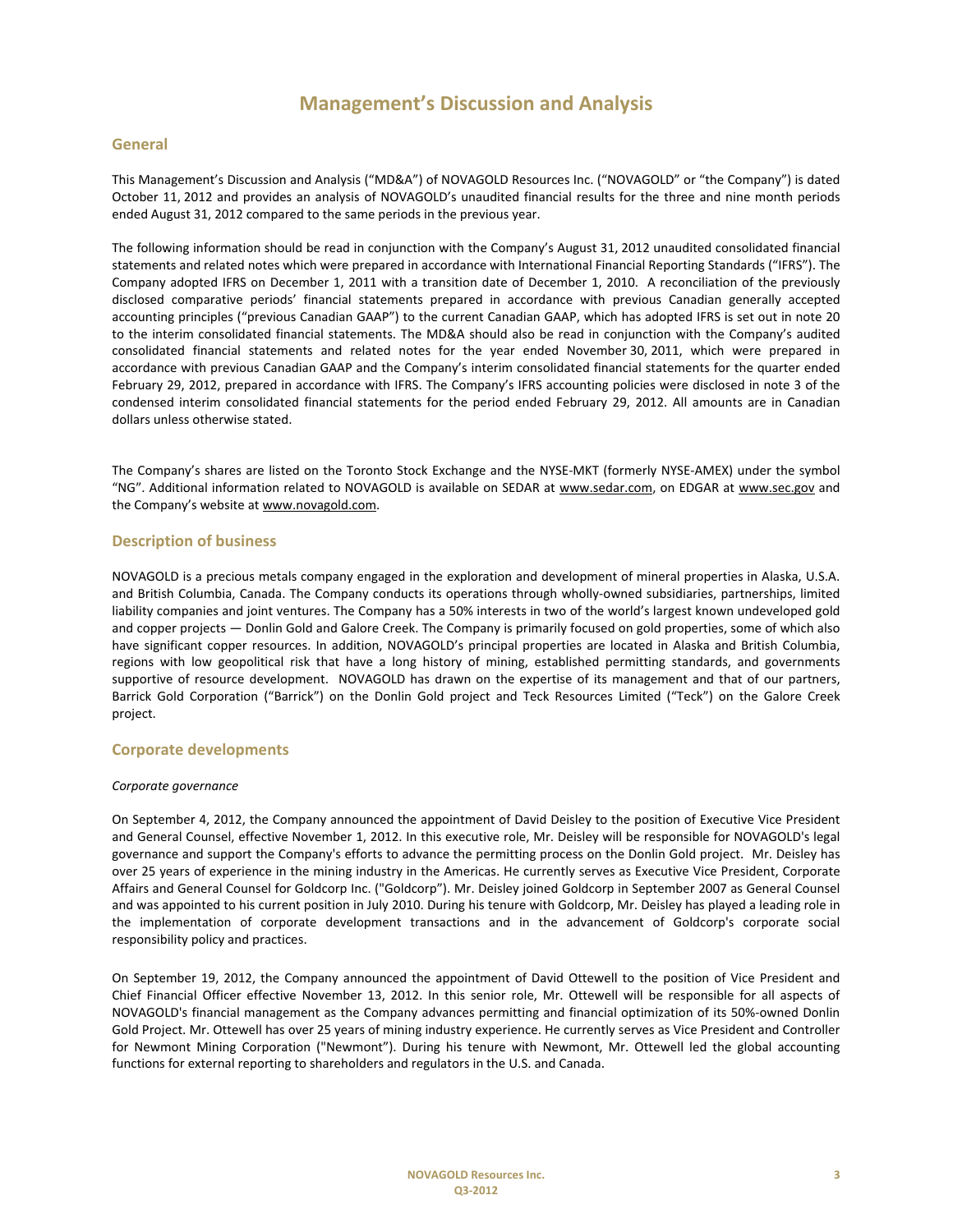*Property review* 

#### **Donlin Gold**

Donlin Gold is one of the world's largest known undeveloped gold deposits. Donlin Gold is owned and operated by Donlin Gold LLC, a limited liability company that is owned equally by wholly-owned subsidiaries of NOVAGOLD and Barrick. The deposit is located entirely on private, Alaska Native-owned land and Alaska state mining claims totaling 154,631 acres (62,577 hectares). Donlin Gold LLC has a good working relationship with Calista Corporation ("Calista") and The Kuskokwim Corporation ("TKC"), owners of the mineral and surface rights to Donlin Gold, respectively. The property has estimated proven and probable mineral reserves of 505 million tonnes grading 2.09 grams per tonne gold representing 33.8 million ounces of gold. This represents an approximate 16% increase from the mineral reserve estimate outlined in the 2009 Feasibility Study and is broadly comparable to the March 2010 mineral reserve and resource update released by NOVAGOLD. The property hosts estimated measured and indicated mineral resources (inclusive of mineral reserves) of 541 million tonnes grading 2.24 grams per tonne gold representing 39 million ounces of gold and inferred mineral resources of 92 million tonnes grading 2.02 grams per tonne gold representing 6.0 million ounces of gold.

On December 5, 2011, NOVAGOLD announced the completion of the updated Feasibility Study for the Donlin Gold project ("Study"). This updated Study revised the original feasibility study which had been completed in April 2009 (the "2009 Feasibility Study") with updated mineral reserves and resources, capital cost, and operating cost estimates and formed the basis of the "Donlin Gold Project, Alaska, USA NI 43-101 Technical Report on Second Updated Feasibility" with an effective date of November 18, 2011.

Donlin Gold, if put into production in accordance with the Study, would produce an average of 1.5 million ounces of gold per year in its first five years of operation at an average cash cost of US\$409 per ounce, and an average of 1.1 million ounces of gold per year at average cash cost of US\$585 per ounce over its projected 27-year mine life. Current proven and probable mineral reserves are estimated at 33.8 million ounces, which represents three kilometers along an eight kilometer long established mineralized corridor.

The Study utilizes natural gas rather than the original diesel option for power generation. Natural gas would be delivered to site via a 500-kilometer-long pipeline. The change to utilizing natural gas is an important modification that improved certain project parameters including lowering power operating costs, potentially simplifying environmental management; and providing flexibility for future operational modifications.

The total project capital cost was estimated at US\$6.7 billion<sup>1</sup> including US\$834.0 million for the natural gas pipeline that would deliver natural gas from the Cook Inlet to the mine site, and a contingency of US\$984.0 million. NOVAGOLD would be responsible for 50% of the total project capital costs. The resultant after-tax net present value ("NPV") using the three-year trailing average of US\$1,200 per ounce of gold for the base case displays a positive NPV of US\$547 million using a 5% discount rate.

On August 7, 2012, NOVAGOLD announced that Donlin Gold LLC commenced permitting of the project. This announcement follows the Donlin Gold LLC Board of Directors approval of the Project's Updated Feasibility Study. Barrick and NOVAGOLD have expressed that they are committed to advance the project through permitting. Donlin Gold submitted a Plan of Operations and the Wetlands Permit Application under Section 404 of the U.S. Clean Water Act to the federal and state regulators, formally initiating the permitting process. This permit application is the driver for the start of the environmental review process under the National Environmental Policy Act ("NEPA") leading to the development of an Environmental Impact Statement ("EIS"). The U.S. Army Corps of Engineers, which is the lead agency for the NEPA process, has selected an independent contractor to prepare the EIS. It is anticipated that the Notice of Intent for the EIS will be filed over the coming weeks and will be followed by a public scoping as part of the NEPA process.

The Donlin Gold deposit is located on Calista mineral lands and the project operates under a mining lease with Calista. Calista is one of 13 regional Alaska Native corporations established as part of the Alaska Native Claims Settlement Act ("ANCSA") of 1971. The mining lease agreement provides Calista with payments, royalties and other rights.

Donlin Gold LLC, through native lease agreements, holds a significant portion of the surface rights that will be required to support mining operations in the proposed mining area. ANCSA established TKC, which is the owner of the surface rights estate for most of the project lands. Donlin Gold operates under a surface use agreement with TKC. Donlin Gold is negotiating a

 $\overline{a}$ 

 $1$  Does not include escalation for inflation.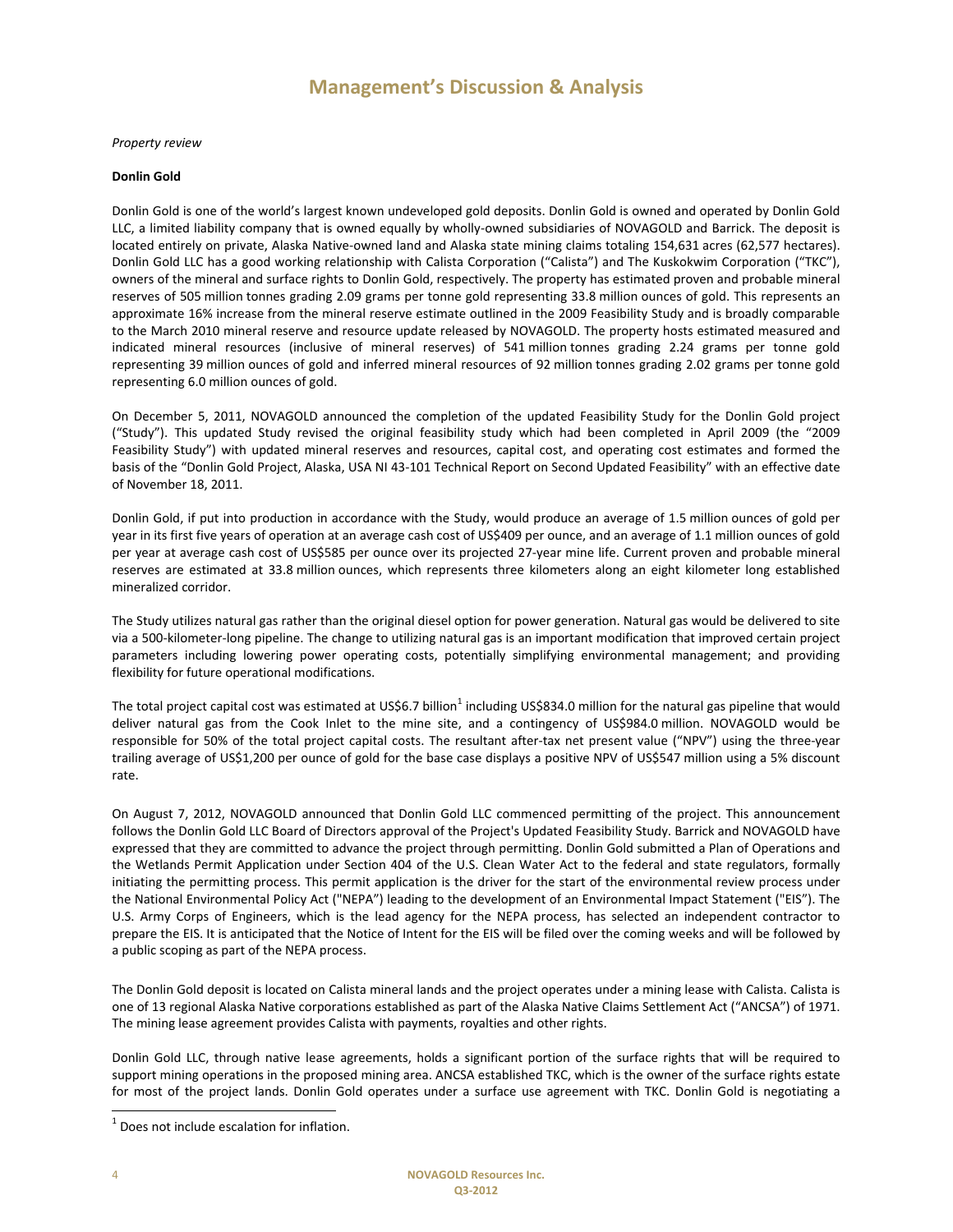restructuring of the TKC agreement to, among other things, add additional lands and clarify the term. The surface use agreement provides TKC with payments for lands used and protection of subsistence activities.

Donlin Gold has an approved 2012 budget of approximately US\$37.2 million of which half of the expenditures will be funded by NOVAGOLD. For the nine months and three months ended August 31, 2012, the project has spent US\$22.8 million and US\$9.9 million respectively in preparation for the permitting application process. The 2012 work program includes expenditures for permitting activities and community development. The project's expenditure is targeting to be in line with its annual budget.

Due to the accounting rules under International Accounting Standards 31 ("IAS 31"), NOVAGOLD continues to record its interest in the Donlin Gold project as an equity investment, which results in all of NOVAGOLD's funding being recorded in the income statement as equity loss, and any unspent funding to Donlin Gold LLC being recorded in the balance sheet on the equity investment line.

Heather White, B.Sc., P. Eng, an employee of the Company and a "qualified person" under National Instrument 43-101 Standards of Disclosure for Mineral Projects ("NI 43-101"), has approved the scientific and technical information included in this section.

#### **Galore Creek**

Galore Creek, a large copper-gold-silver project located in northwestern British Columbia, is held by a partnership, in which wholly-owned subsidiaries of NOVAGOLD and Teck each own a 50% interest, and is managed by Galore Creek Mining Corporation ("GCMC"). The 293,838 acre (118,912 hectare) property holds a large undeveloped porphyry-related copper-goldsilver deposit. On July 27, 2011 NOVAGOLD announced the results of the pre-feasibility study ("PFS") on the project. The PFS confirmed the technical and economic viability of the Galore Creek project. NOVAGOLD announced its intention to investigate opportunities to sell all or part of its interest in Galore Creek in November 2011, and commenced a formal process in that regard in March 2012.

Galore Creek has an approved 2012 budget of \$35.4 million of which half of the expenditures will be funded by NOVAGOLD. In the nine months and three months ended August 31, 2012, the project spent \$23.3 million and \$15.8 million respectively on mostly exploration and geotechnical drilling for the enhanced engineering plan. The 2012 program includes approximately 20,000 meters of exploration drilling and 5,000 meters of geotechnical drilling program, additional engineering studies and site care and maintenance costs. The project's expenditure is targeting to be in line with its annual budget. NOVAGOLD is responsible to fund 50% of the Galore Creek expenditures, although future expenditures are contingent on the timing and success of its divestment process.

Due to the accounting rules under IAS 31, NOVAGOLD records its interest in the Galore Creek project as an equity investment, which results in all of NOVAGOLD's funding being recorded in the income statement as equity loss, and any unspent funding to GCMC is being recorded in the balance sheet on the equity investment line.

#### **Other properties**

On May 30, 2012, the Company signed a Purchase and Sale Agreement (the "Agreement") to transfer the Rock Creek property in Nome, Alaska to Bering Straits Native Corporation ("BSNC"). Under the Agreement, the Company will transfer all Rock Creek assets, a minimum of US\$14.0 million in reclamation bond for the remainder of the decommissioning obligation, and a one-time payment of US\$250,000. As consideration, BSNC will provide a net profits interest which entitles the Company to receive 5% of all future net profits generated from ore extracted from the property.

Prior to the transfer of the assets, the Company is required to complete phase one of the reclamation activities and satisfy a number of other conditions in the Agreement. During the third quarter, the Company continued work on completing all phase one activities. Earlier in 2012, the Company covered the tailings in the tailings storage facility and breached the tailings dam thereby eliminating the primary source of water that has required ongoing treatment and injection since 2009. In this quarter, the Company has focused on eliminating the remaining sources of water that require treatment at Rock Creek as well as land reclamation and re-vegetation activities. Currently, phase one activities are nearly complete. After the property transfer, BSNC will assume full responsibility and liability for the remainder of the reclamation plan and any future reclamation activities requested by regulatory authorities.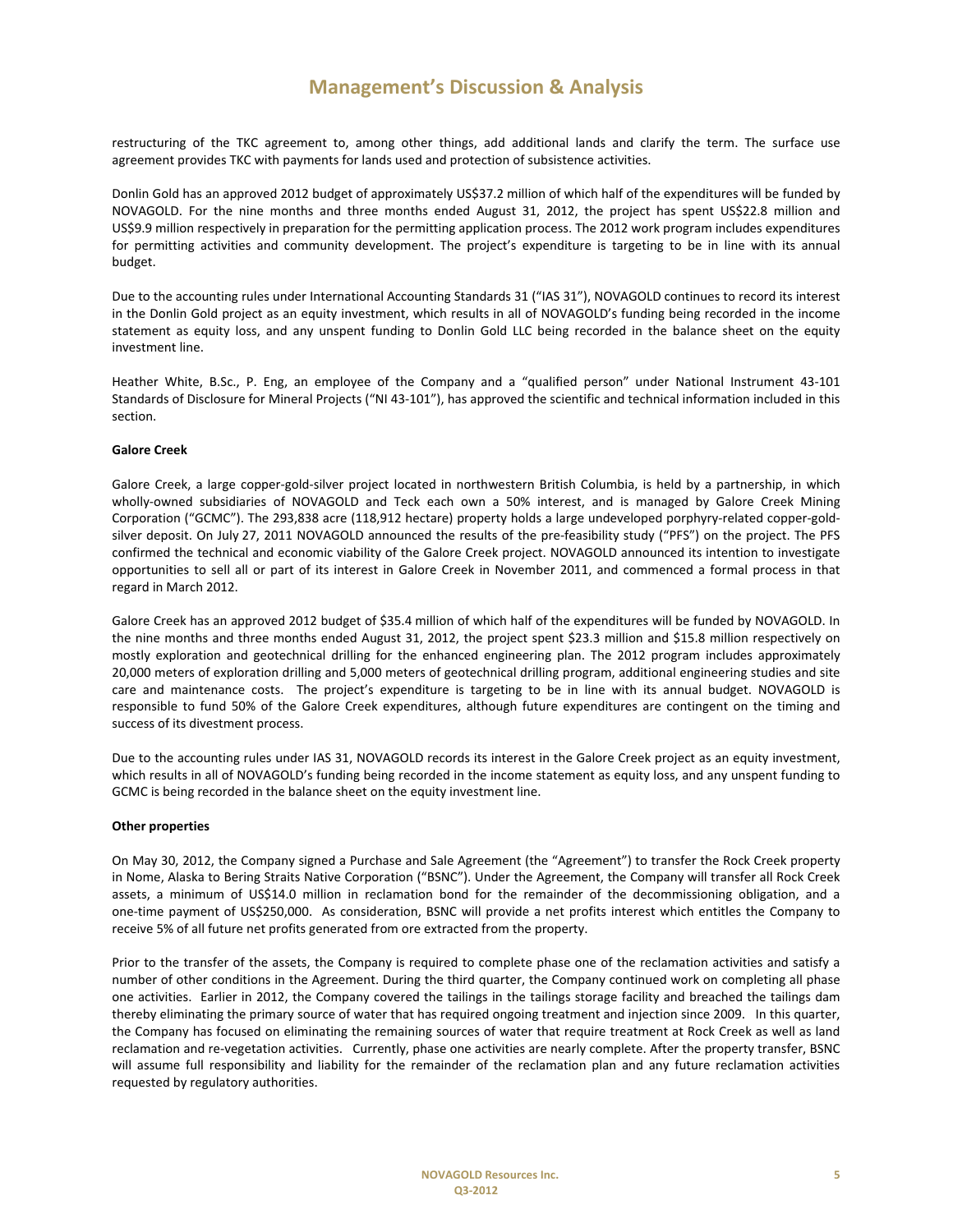*in thousands of Canadian dollars,* 

#### **Discussion of operations**

| except for per share amounts                   |                        |                 |                        |                 |
|------------------------------------------------|------------------------|-----------------|------------------------|-----------------|
|                                                | <b>Three months</b>    | Three months    | <b>Nine months</b>     | Nine months     |
|                                                | ended                  | ended           | ended                  | ended           |
|                                                | <b>August 31, 2012</b> | August 31, 2011 | <b>August 31, 2012</b> | August 31, 2011 |
|                                                |                        |                 |                        |                 |
| Decommissioning expense (recovery)             | (3,090)                | 20,572          | 764                    | 20,572          |
| Finance expense                                | 3,994                  | 4,035           | 11,614                 | 11,319          |
| Foreign exchange loss (gain)                   | 8,422                  | 5,382           | (10, 188)              | (21, 464)       |
| Gain on derivative liability                   | (5, 321)               | (1,582)         | (37, 560)              | (36,572)        |
| Gain on embedded derivative liability          | (4,844)                | (9, 356)        | (50,043)               | (32,461)        |
| Gain on sale of inventory                      | (1,216)                |                 | (1,216)                |                 |
| Gain on sale of land and equipment             |                        |                 |                        | (17,200)        |
| Gain on distribution of assets to shareholders |                        |                 | (71, 641)              |                 |
| Project care and maintenance                   | 1,790                  | 3,831           | 6,704                  | 8,714           |
| Salaries and severance                         | 4,717                  | 2,442           | 11,113                 | 6,986           |
| Share-based payments                           | 2,936                  | 1,664           | 15,493                 | 7,203           |
| Share of losses - Donlin Gold                  | 5,020                  | 6,590           | 13,319                 | 16,772          |
| Share of losses - Galore Creek                 | 9,513                  | 7,578           | 17,865                 | 30,198          |
| Income (loss) for the period                   | (21, 457)              | (52, 104)       | 89,550                 | (6,664)         |
| Basic income (loss) per share                  | (0.08)                 | (0.22)          | 0.33                   | (0.03)          |
| Diluted income (loss) per share                | (0.08)                 | (0.22)          | 0.17                   | (0.03)          |

For the three-month period ended August 31, 2012, the Company reported net loss of \$21.5 million (or \$0.08 basic and diluted loss per share) compared to a net loss of \$52.1 million (or \$0.22 basic and diluted loss per share) for the corresponding period in 2011. This variance was primarily due to the recovery of a \$3.1 million decommissioning expensein 2012 as a result in change in the Rock Creek closure costs compared with a \$20.6 million expense for the corresponding period in 2011.

For the nine-month period ended August 31, 2012, the Company reported net income of \$89.6 million (or \$0.33 basic income per share and \$0.17 diluted income per share) compared to a net loss of \$6.7 million (or \$0.03 basic and diluted loss per share) for the corresponding period in 2011. This variance was primarily due to the non-cash gain of \$71.6 million recognized on the transfer of assets realized as a result of the spin-out of NovaCopper Inc. to shareholders during the second quarter with no comparable gain during the same period in 2011. Further, share-based payments increased during the year, as the Company recorded a \$15.5 million share-based compensation charges compared to \$7.2 million in the same period in 2011, since the Company elected to focus its annual share-based compensation on granting stock options to its employees instead of granting a combination of stock options and performance share units, as per prior years. Accounting for the two share-based compensation programs differs in that stock options result in higher expenses during the early portion of the vesting periods, whereas performance share units result in an equally distributed expense over the entire vesting period.

The main expenses variances for the three-month period ended August 31, 2012 compared to the same period in 2011 are as follows: (a) \$5.0 million share of losses from Donlin Gold for permitting preparation expenditures, compared to \$6.6 million in the same period in 2011 for the completion of the gas pipeline studies; (b) \$9.5 million share of losses from Galore Creek for enhanced engineering plan preparation, compared to \$7.6 million in the same period in 2011 for the pre-feasibility study costs; (c) \$8.4 million foreign exchange loss in 2012 compared to \$5.4 million in 2011, due to a decrease in the value of the U.S. dollar against the Canadian dollar, which weakened the value of the Company's U.S. dollar cash holdings; (d) \$4.8 million non-cash gain on embedded derivative liability in 2012 compared to \$9.4 million in 2011, due to a decrease in the Company's share price during the quarter ended August 31, 2012, which equates to a decrease in the fair value of the convertible feature of the convertible debt resulting in a non-cash embedded derivative gain in 2012; and (e) \$5.3 million non-cash gain on derivative liability in 2012 compared to \$1.6 million in 2011, due to the decrease in the Company's share price which decreased the fair value of the Company's U.S. dollar warrants.

The significant expenses variances for the nine-month period ended August 31, 2012 compared to the same period in 2011 are as follows: (a) \$13.3 million share of losses from Donlin Gold for permitting preparation expenditures, compared to \$16.8 million for the same period in 2011 for the completion of the gas pipeline studies; and (b) \$17.9 million share of losses from the Galore Creek project compared to \$30.2 million in 2011, primarily due to a 2011 non-cash asset impairment on the Galore Creek project's power transmission rights. The impairment was as a result of the Canadian Federal and British Columbia Provincial Governments approval of construction of its high-capacity 287-kV transmission line in Northwestern British Columbia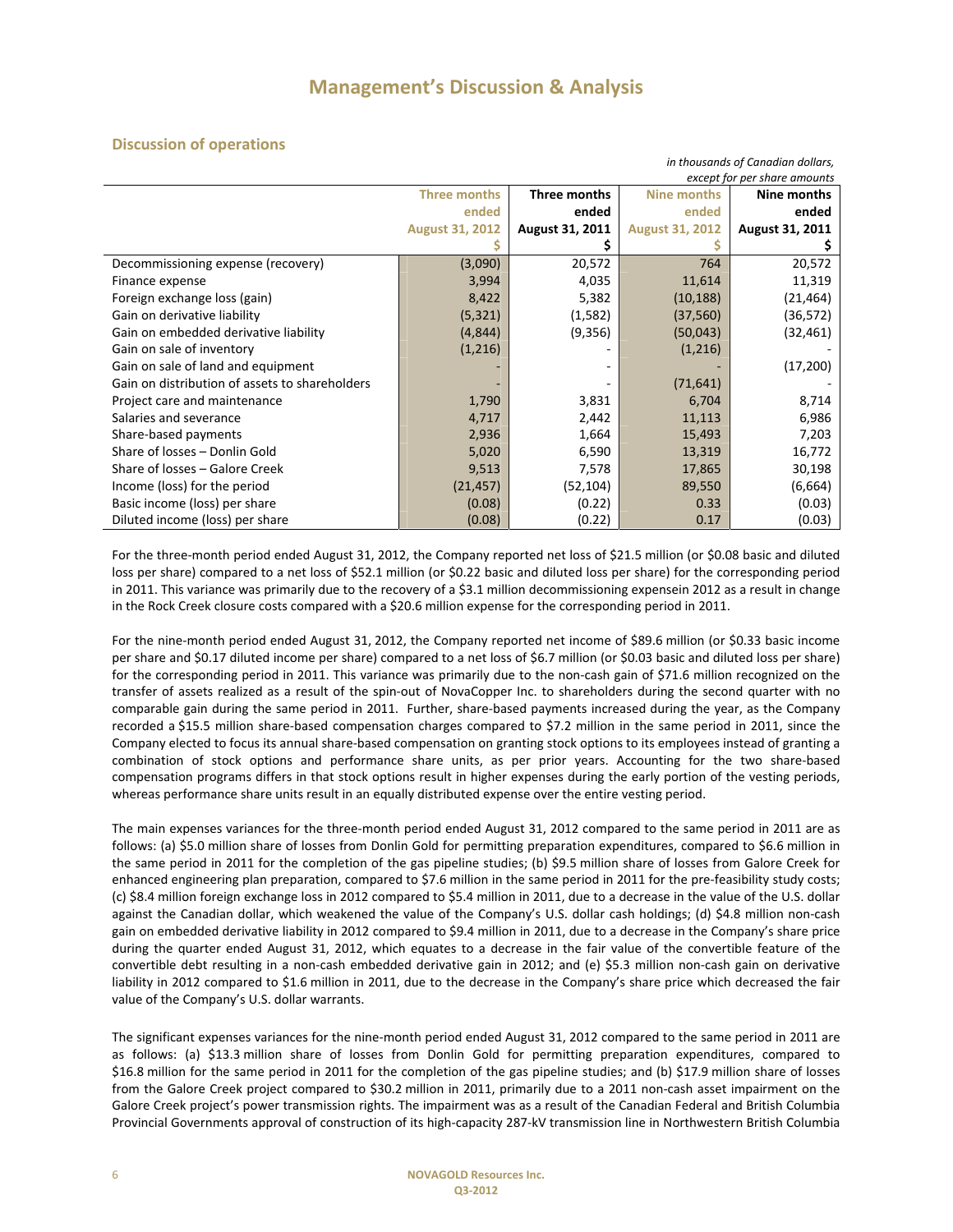that would follow roughly the same route as Galore Creek's power transmission rights thus eliminating the need for GCMC to utilize the power transmission rights to construct its own transmission lines.

#### **Selected financial data**

#### **Quarterly information**

The following unaudited quarterly information is prepared in accordance with IFRS and previous Canadian GAAP.

|                                     |           |          |          |           |           |         |         | except per share amounts |
|-------------------------------------|-----------|----------|----------|-----------|-----------|---------|---------|--------------------------|
|                                     | 08/31/12  | 05/31/12 | 02/29/12 | 11/30/11  | 8/31/11   | 5/31/11 | 2/28/11 | $11/30/10^{(1)}$         |
|                                     |           |          |          |           |           |         |         |                          |
| Net revenues                        | 179       | 51       | (25)     | 170       | (305)     | 774     | 150     | 172                      |
| Earnings (loss) for the quarter     | (21, 457) | 94,238   | 16,769   | (99, 512) | (52, 104) | 24,596  | 20.844  | (21,481)                 |
| Earnings (loss) per share - basic   | (0.08)    | 0.34     | 0.07     | (0.41)    | (0.22)    | 0.10    | 0.09    | (0.12)                   |
| Earnings (loss) per share - diluted | (0.08)    | 0.26     | (0.01)   | (0.41)    | (0.22)    | (0.01)  | (0.15)  | (0.12)                   |

(1) Financial information for the last quarter in the 2010 fiscal year has been prepared in accordance to previous Canadian GAAP and is not comparable to the financial data prepared in accordance with IFRS.

Factors that can cause fluctuations in the Company's quarterly results include the timing of stock option grants, foreign exchange gains or losses related to the Company's U.S. dollar-denominated debt when the Canadian dollar exchange rate fluctuates, and fluctuations of the Company's share price that effects the fair value of the derivatives (U.S. denominated warrants) and embedded derivatives (U.S. denominated convertible debt), disposal of assets or investments, and subsequent activities related thereto. During the last fiscal quarter of 2010, the Company incurred a total of \$17.9 million in care and maintenance costs and exploration activities. During the first quarter of 2011, the Company recorded a share of loss from Galore Creek of \$17.5 million due to the impairment loss of Galore Creek's power transmission rights. During the second quarter of 2011, the Company had a gain on disposition of its alluvial gold properties and recorded a gain of \$16.1 million. During the third quarter of 2011, the Company recorded an adjustment to its decommissioning liabilities of \$20.4 million and inventory write-down of \$6.9 million to reflect the Company's decision to proceed with closure activities at the Rock Creek project. During the fourth quarter of 2011, the Company incurred \$2.7 million in compensation expenses as a result of the corporate reorganization. During the first quarter of 2012, the Company recorded a gain on embedded derivative liability of \$27.8 million from the decrease of the Company's share price which reduced the fair value of the convertible feature of the convertible debt (embedded derivatives). During the second quarter of 2012, the Company recorded a gain on transfer of assets of \$71.6 million realized as a result of the spin-out of NovaCopper Inc. to shareholders. During the third quarter of 2012, the Company recorded a recovery of decommissioning liabilities of \$3.1 million as a result in change in the Rock Creek closure cost estimate and an \$8.4 million foreign exchange loss. The Company's properties are not yet in production; consequently, the Company believes that its loss (and consequent loss per share) is not a primary concern to investors in the Company.

#### **Liquidity and capital resources**

At August 31, 2012, the Company had \$267.4 million in cash and cash equivalents.

The Company expended \$22.3 million on operating activities during the three-month period ended August 31, 2012, compared to expenditures of \$27.4 million for operating activities for the same period in 2011. The Company made cash funding of \$5.5 million and \$7.5 million for the activities at the Donlin Gold and Galore Creek projects respectively for the quarter ended August 31, 2012, compared to a \$6.2 million and \$7.9 million cash funding for the Donlin Gold project and Galore Creek projects respectively in the same period in 2011. Also during the three-month period, the Company had no expenditures on financing activities compared to expending \$11.7 million on payment of note payable for the Ambler acquisition for the same period in 2011. During the quarter, the Company generated \$1.7 million for sale of inventory on investing activities compared with \$6.3 million on sale of the land and equipment in 2011.

The Company expended \$58.3 million on operating activities during the nine-month period ended August 31, 2012, compared with expenditures of \$54.7 million for operating activities for the same period in 2011. The Company had contributed \$15.5 million and \$12.4 million to the Donlin Gold and Galore Creek projects respectively during the nine months ended August 31, 2012, compared with \$17.9 million and \$7.9 million funding in the same period in 2011. Also during the nine-month period, the Company generated net proceeds of \$281.0 million in cash from financing activities compared to expending \$10.1 million for the same period in 2011. The Company received net proceeds of \$316.4 million from an equity financing in February 2012, \$5.8 million from the exercise of warrants and contributed US\$40.0 million to NovaCopper Inc. as part of the spin-out of that

*in thousands of Canadian dollars,*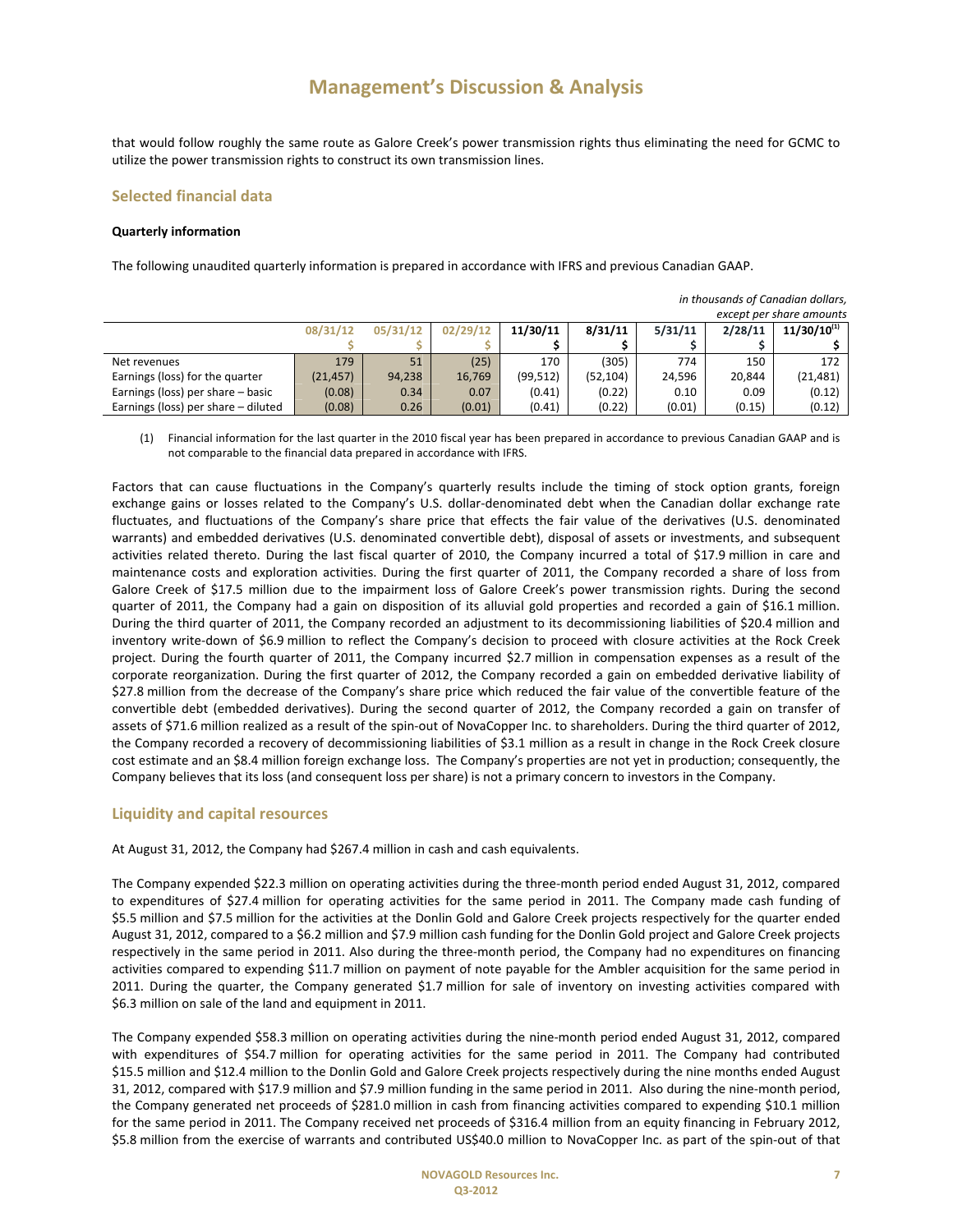company to shareholders. During the nine months ended August 31, 2012, the Company expended \$12.5 million on investing activities compared with \$1.3 million in 2011. The increase in 2012 is due to the Company funding an additional US\$13.4 million for the Rock Creek reclamation bond for a total of US\$20.3 million as required by regulatory authorities for the closure activities with no comparative amounts for the same period in 2011.

The Company has no material off-balance sheet arrangements.

Contractual obligated undiscounted cash flow requirements, excluding operating leases, as at August 31, 2012 are as follows.

|                                          |              |            |           |           |           | in thousands of Canadian dollars, |                            |
|------------------------------------------|--------------|------------|-----------|-----------|-----------|-----------------------------------|----------------------------|
|                                          |              |            |           |           |           |                                   | unless otherwise specified |
|                                          | <b>Total</b> | < 1 Year   | 1-2 Years | 2-3 Years | 3-4 Years | 4-5 Years                         | <b>Thereafter</b>          |
|                                          |              |            |           |           |           |                                   |                            |
| Accounts payable and accrued liabilities | 14,478       | 14,478     |           |           |           |                                   |                            |
| Decommissioning liabilities              | 1,035        | 1,035      |           |           |           |                                   |                            |
| Liabilities directly associated with     |              |            |           |           |           |                                   |                            |
| assets classified as held for sale -     |              |            |           |           |           |                                   |                            |
| Rock Creek                               | 16,634       | 16,634     |           |           |           |                                   |                            |
| Convertible notes - interest (a)         | US\$15,675   | US\$5,225  | US\$5.225 | US\$5,225 |           |                                   |                            |
| Convertible notes - holders option (a)   | US\$95,000   | US\$95,000 |           |           | -         |                                   |                            |
| Promissory note                          | US\$67,231   |            |           |           |           |                                   | US\$67,231                 |

(a) The Convertible notes ("Notes") mature on May 1, 2015. The holders of the Notes have the right to require the Company to repurchase all or part of their Notes on May 1, 2013 ("Put option") and upon certain fundamental corporate changes at a price equal to 100% of the principal amount of such Notes plus any accrued and unpaid interest. As a result of the Put option, the Company may be required to repurchase all of the Notes within the next twelve months and thus the Company has classified the convertible debt and the related embedded derivative as current liabilities.

The future minimum payments under operating leases at August 31, 2012 are approximately as follows.

|              | in thousands of Canadian dollars |  |  |
|--------------|----------------------------------|--|--|
|              | <b>Operating leases</b>          |  |  |
|              |                                  |  |  |
| 2012         | 183                              |  |  |
| 2013         | 664                              |  |  |
| 2014         | 709                              |  |  |
| 2015         | 795                              |  |  |
| 2016         | 912                              |  |  |
| Thereafter   | 735                              |  |  |
| <b>Total</b> | 3,998                            |  |  |

The Company has a non-cancellable sublease for an office location and the future minimum sublease payments expected to be received as at August 31, 2012 are approximately as follows:

|            | in thousands of Canadian dollars |
|------------|----------------------------------|
|            | <b>Operating subleases</b>       |
|            |                                  |
| 2012       | 86                               |
| 2013       | 261                              |
| 2014       | 270                              |
| 2015       | 270                              |
| 2016       | 270                              |
| Thereafter | 180                              |
| Total      | 1,337                            |

#### **Related party transactions**

The Company has arms-length market based agreements to provide certain services to TintinaGold Resources Inc. ("TintinaGold"), Alexco Resource Corp. ("Alexco"), and NovaCopper Inc. Under the agreements exploration and management services were provided to the following companies for the nine-month period ended August 31, 2012: \$12,000 (2011: \$13,000)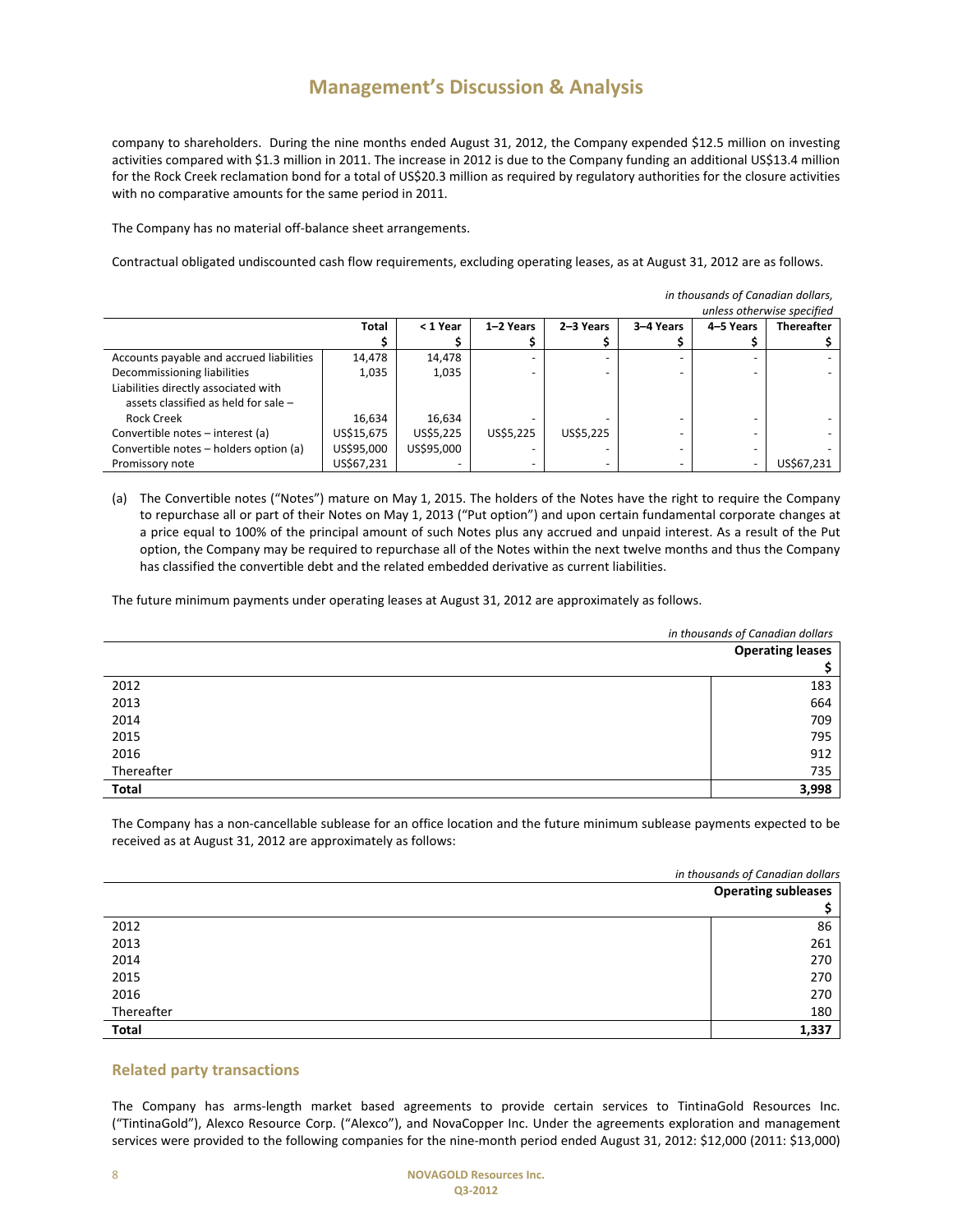to Alexco, a company having two common directors; \$7,000 (2011: \$12,000) to TintinaGold, a company having one director in common; US\$155,000 (2011: US\$500,000) to Donlin Gold LLC; \$667,000 (2011: Nil) to NovaCopper, a company having common directors; and office rental and services totaling \$587,000 (2011: \$618,000) to GCMC. At August 31, 2012, the Company had \$4.3 million in receivables from related parties of which \$4.1 million are non-current receivables from GCMC.

#### **Financial instruments**

The Company's financial instruments are exposed to certain financial risks, including currency risk, credit risk, liquidity risk, interest risk and price risk.

(a) Currency risk

The Company is exposed to financial risk related to the fluctuation of foreign exchange rates. The Company operates in Canada and the United States and a portion of its expenses are incurred in U.S. dollars. A significant change in the currency exchange rates between the Canadian dollar relative to the U.S. dollar could have an effect on the Company's financial performance, financial position, or cash flows.

The Company has not hedged its exposure to currency fluctuations. At August 31, 2012, the Company is exposed to currency risk through the following assets and liabilities denominated in U.S. dollars.

| in thousands of U.S. dollars                                            |                        |                   |  |  |
|-------------------------------------------------------------------------|------------------------|-------------------|--|--|
|                                                                         | <b>August 31, 2012</b> | November 30, 2011 |  |  |
| Cash and cash equivalents                                               | 269,075                | 55,204            |  |  |
| Accounts receivables                                                    | 183                    | 13,200            |  |  |
| Assets held for sale                                                    | 20,272                 |                   |  |  |
| <b>Reclamation deposits</b>                                             |                        | 6,845             |  |  |
| Accounts payable and accrued liabilities                                | (6,980)                | (6,008)           |  |  |
| Deferred liability                                                      |                        | (3,950)           |  |  |
| Decommissioning liabilities                                             | (1,050)                | (29, 175)         |  |  |
| Liabilities directly associated with assets classified as held for sale | (17, 925)              |                   |  |  |
| Amounts payable to Barrick - non-current                                | (67, 231)              | (64, 666)         |  |  |
| Convertible notes                                                       | (69, 621)              | (66,061)          |  |  |
| Derivative liability                                                    | (16, 183)              | (54, 818)         |  |  |
| Embedded derivative liability                                           | (7,682)                | (57,493)          |  |  |
| Total                                                                   | 102,858                | (206, 922)        |  |  |

Based on the above net exposures, and assuming that all other variables remain constant, a 4% depreciation or appreciation of the Canadian dollar against the U.S. dollar would result in an increase/decrease of \$4.1 million in the Company's net profit or loss

#### (b) Credit risk

Credit risk is the risk of an unexpected loss if a customer or third party to a financial instrument fails to meet its contractual obligations.

The Company's cash equivalents and short-term investments are held through large Canadian financial institutions. Current and non-current investments (including those presented as part of cash and cash equivalents) are composed of financial instruments issued by Canadian banks and companies with high investment-grade ratings. These investments mature at various dates over the current operating period. The Company's accounts receivables consist of general sales tax due from the Federal Government of Canada and amounts due from related parties.

The carrying amount of financial assets recorded in the financial statements, net of any allowances for losses, represents the Company's maximum exposure to credit risk.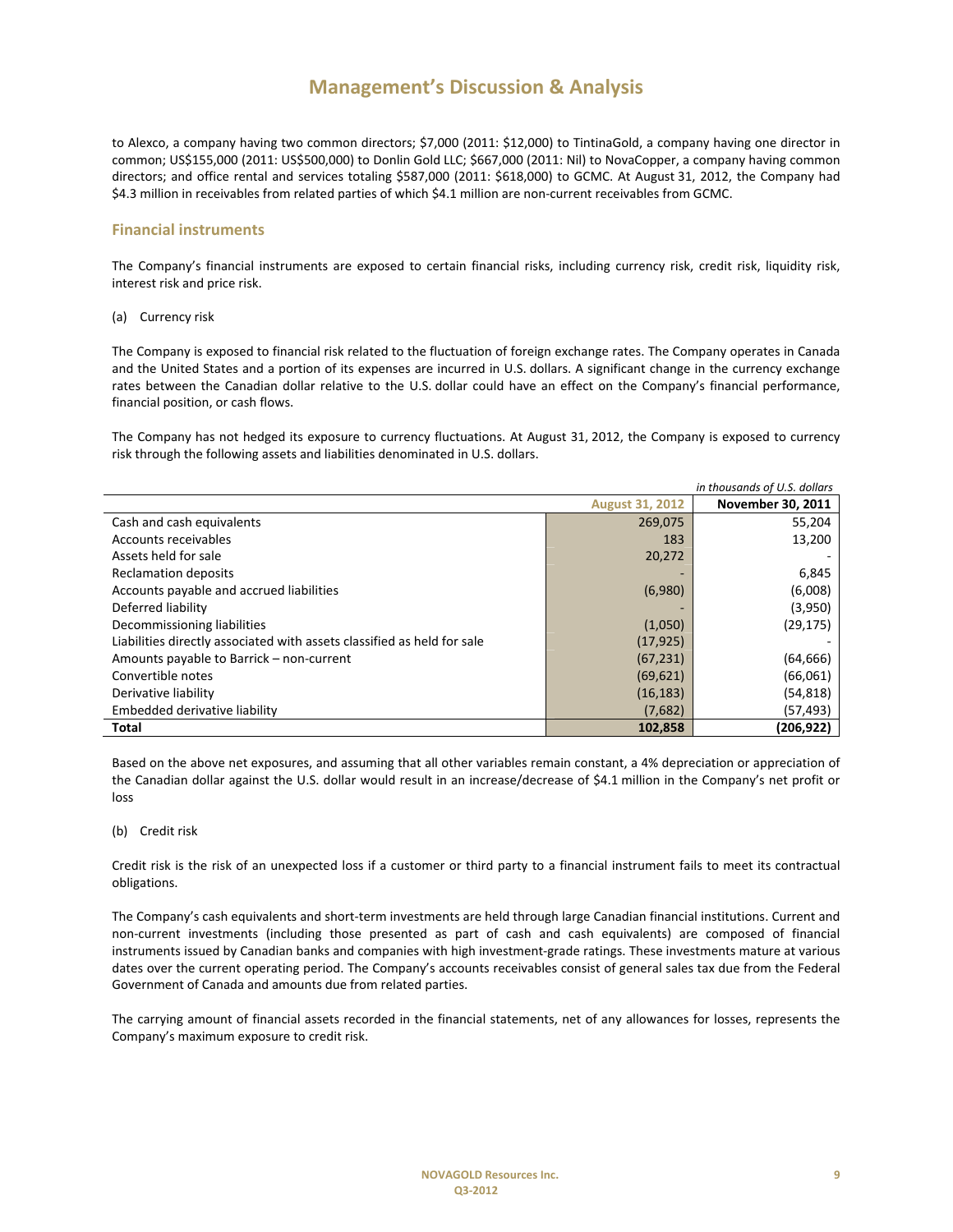#### (c) Liquidity risk

Liquidity risk is the risk that the Company will not be able to meet its financial obligations as they come due. The Company manages liquidity risk through the management of its capital structure and financial leverage. Accounts payable, accrued liabilities and coupon interest on the Notes are due within one year from the balance sheet date.

#### (d) Interest rate risk

Interest rate risk is the risk that the fair value or future cash flows of a financial instrument will fluctuate because of changes in market interest rates. The risk that the Company will realize a loss as a result of a decline in the fair value of the short-term investments included in cash and cash equivalents is limited because these investments, although available-for-sale, are generally held to maturity. In respect of financial liabilities, convertible notes and capital leases are not subject to interest rate risk because they are at fixed rates. The promissory note owed to Barrick is variable with the U.S. prime rate. Based on the amount owing on the promissory note as at August 31, 2012, and assuming that all other variables remain constant, a 1% change in the U.S. prime rate would result in an increase/decrease of \$0.7 million in the interest accrued by the Company per annum.

#### (e) Price risk

The Company is exposed to price risk with respect to commodity prices. The Company closely monitors commodity prices to determine the appropriate course of action to be taken. The Company does not currently have any hedging or other commodity-based risk management programs with respect to its projects.

#### **International Financial Reporting Standards**

In 2006, the Canadian Accounting Standards Board ("AcSB") published a new strategic plan that will significantly affect financial reporting requirements for Canadian companies. The AcSB strategic plan outlines the convergence of previous Canadian GAAP with IFRS over an expected five-year transitional period. In February 2008, the AcSB announced that 2011 is the changeover date for publicly-listed companies to use IFRS, replacing previous Canadian GAAP. The changeover date is for interim and annual financial statements relating to fiscal years beginning on or after January 1, 2011. The Company's adoption date was December 1, 2011 with a transition date of December 1, 2010. The Company has now substantially completed its IFRS changeover plan, with the post-implementation phase currently ongoing.

The post-implementation phase will involve continuous monitoring of IFRS changes in future periods. It has been noted that the standard-setting bodies that determine IFRS have significant ongoing projects that could impact the IFRS accounting policies that the Company has selected. In particular, there may be additional new or revised IFRS or Interpretations issued by the International Financial Reporting Interpretations Committee ("IFRIC"), as well as the International Accounting Standards Board which is also currently working on an extractive industries project, which could significantly impact the financial statements of the Company. Processes are in place to ensure that potential changes are monitored and evaluated. The impact of any new IFRS and IFRIC Interpretations will be evaluated as they are drafted and published.

#### **Critical accounting estimates**

The most critical accounting estimates upon which the Company's financial status depends are those requiring estimates of the recoverability of carrying amount of investments, assets held for sale, mineral properties, derivatives, embedded derivatives, stock-based compensation, income taxes, and decommissioning liabilities.

#### **Investment in joint ventures**

The Company's investments in the Donlin Gold project and the Galore Creek project are jointly controlled entities. All jointly controlled entities are accounted for using the equity method. The equity method is a basis of accounting for investments whereby the investment is initially recorded at cost and the carrying value, adjusted thereafter to include the investor's pro rata share of post-acquisition earnings or losses of the investee, as computed by the consolidation method. Cash funding increases the carrying value of the investment. Profit distributions received or receivable from an investee reduce the carrying value of the investment. Management reviews and evaluates the carrying value of each of its investments when events or changes in circumstances indicate that the carrying amounts of the related investment may not be recoverable. As at August 31, 2012, management concluded that there have been no events or changes in circumstances since the last impairment review which indicated that any of the carrying amounts of the Company's investment may not be recoverable.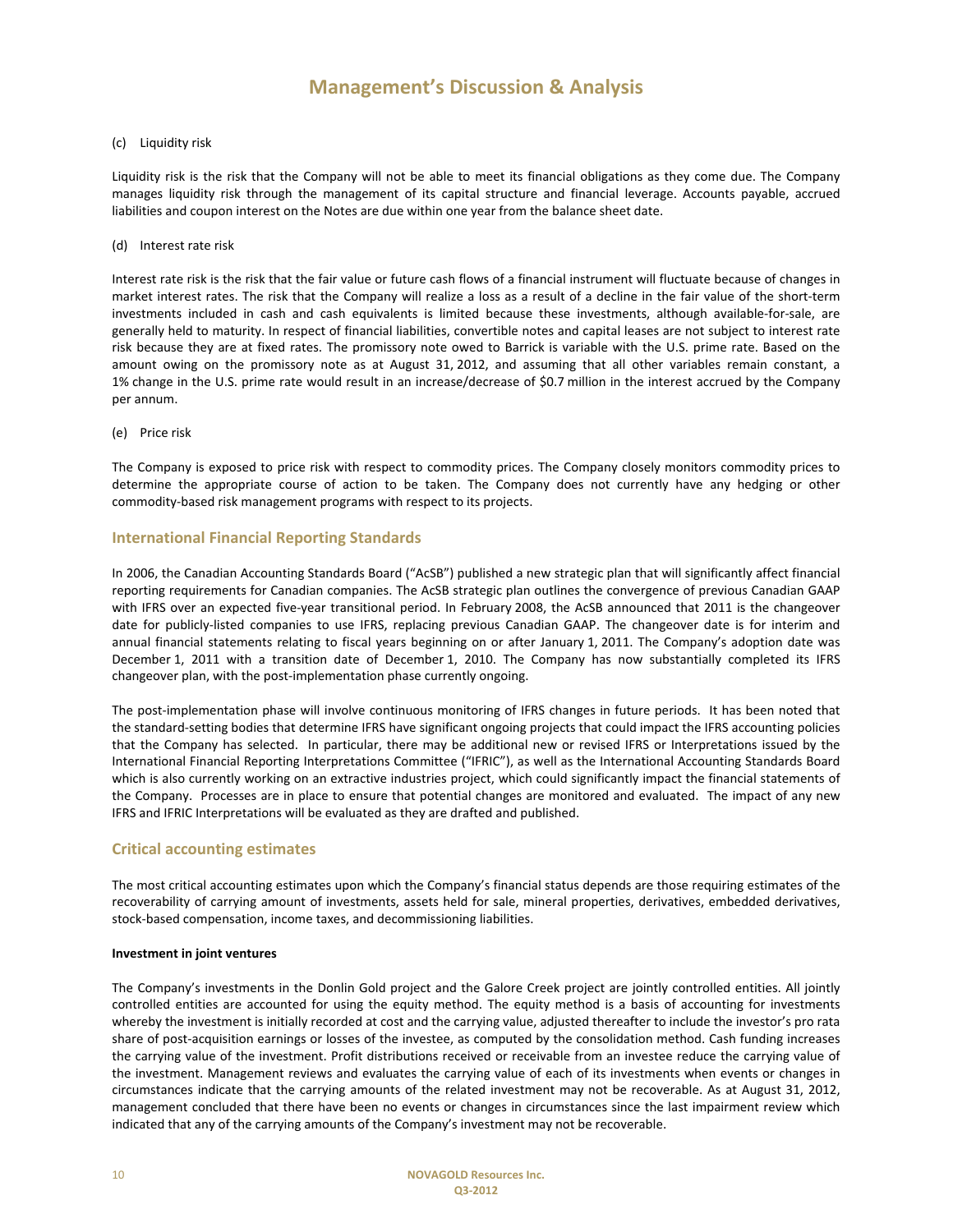#### **Mineral properties and assets held for sale**

The Company capitalizes mineral property acquisition costs and expenses mineral property exploration expenditures when incurred. When it has been established that a mineral deposit is commercially mineable and an economic analysis has been completed, the costs subsequently incurred to develop a mine on the property prior to the start of mining operations are capitalized and will be amortized against future production following commencement of commercial production, or written off if the property is sold, allowed to lapse or abandoned. There can be no assurances that the subsequent decision to sell or reclaim the project would result in a material gain on sale or accrual of closure costs, which would be incurred when a decision is made.

The acquisition of title to mineral properties is a complicated and uncertain process. The Company has taken steps, in accordance with industry standards, to verify title to mineral properties in which it has an interest. Although the Company has made efforts to ensure that legal title to its properties is properly recorded in the name of the Company, there can be no assurance that such title will ultimately be secured.

#### **Derivatives, embedded derivatives, stock-based compensation**

The fair value of the U.S. denominated warrants, U.S. denominated convertible debt convertible feature, share options, and performance share units are computed to determine the relevant charge to the statement of comprehensive income and balance sheet. In order to compute this fair value, the Company uses different option pricing models that inherently require management to make various estimates and assumptions in relation to the expected life of the award, expected volatility, and the risk-free rate.

#### **Income taxes**

The determination of the Company's tax expense for the period and deferred tax assets and liabilities involves significant estimation and judgment by management. In determining these amounts, management interprets tax legislation in a variety of jurisdictions and makes estimates of the expected timing of the reversal of deferred tax assets and liabilities. Management also makes estimates of future earnings which affect the extent to which potential future tax benefits may be used. The Company is subject to assessments by various taxation authorities, which may interpret legislation differently. These differences may affect the final amount or the timing of the payment of taxes. The Company provides for such differences where known based on management's best estimate of the probable outcome of these matters.

#### **Decommissioning liabilities**

The amounts recorded for reclamation costs are estimates based on independent third party engineering studies and the Company's assessment of the work that is anticipated to remediate old mine workings of the Company's Nome Gold properties and the Rock Creek mine site. The decommissioning liabilities are recognized initially at fair value and are charged to operations. The Rock Creek decommissioning liabilities have not been discounted as the closure is currently in process. Actual costs incurred during reclamation and the timing of when the costs will be incurred could be materially different from these estimates. The Rock Creek decommissioning liabilities have been adjusted in this quarter ended August 31, 2012, to reflect the updated closure activities at Rock Creek.

#### **New accounting pronouncements**

Unless otherwise noted, the following revised standards and amendments are effective for annual periods beginning on or after December 1, 2013, except IFRS 9 which is after December 1, 2015 and IAS1 which is after December 1, 2012, with earlier application permitted. The Corporation has not yet assessed the impact of these standards and amendments or determined whether it will early adopt them.

• IFRS 9 Financial Instruments was issued in November 2009 and addresses classification and measurement of financial assets. It replaces the multiple category and measurement models in IAS 39 for debt instruments with a new mixed measurement model having only two categories: amortized cost and fair value through profit or loss. IFRS 9 also replaces the models for measuring equity instruments. Such instruments are either recognized at fair value through profit or loss or at fair value through other comprehensive income. Where equity instruments are measured at fair value through other comprehensive income, dividends are recognized in profit or loss to the extent that they do not clearly represent a return of investment; however, other gains and losses (including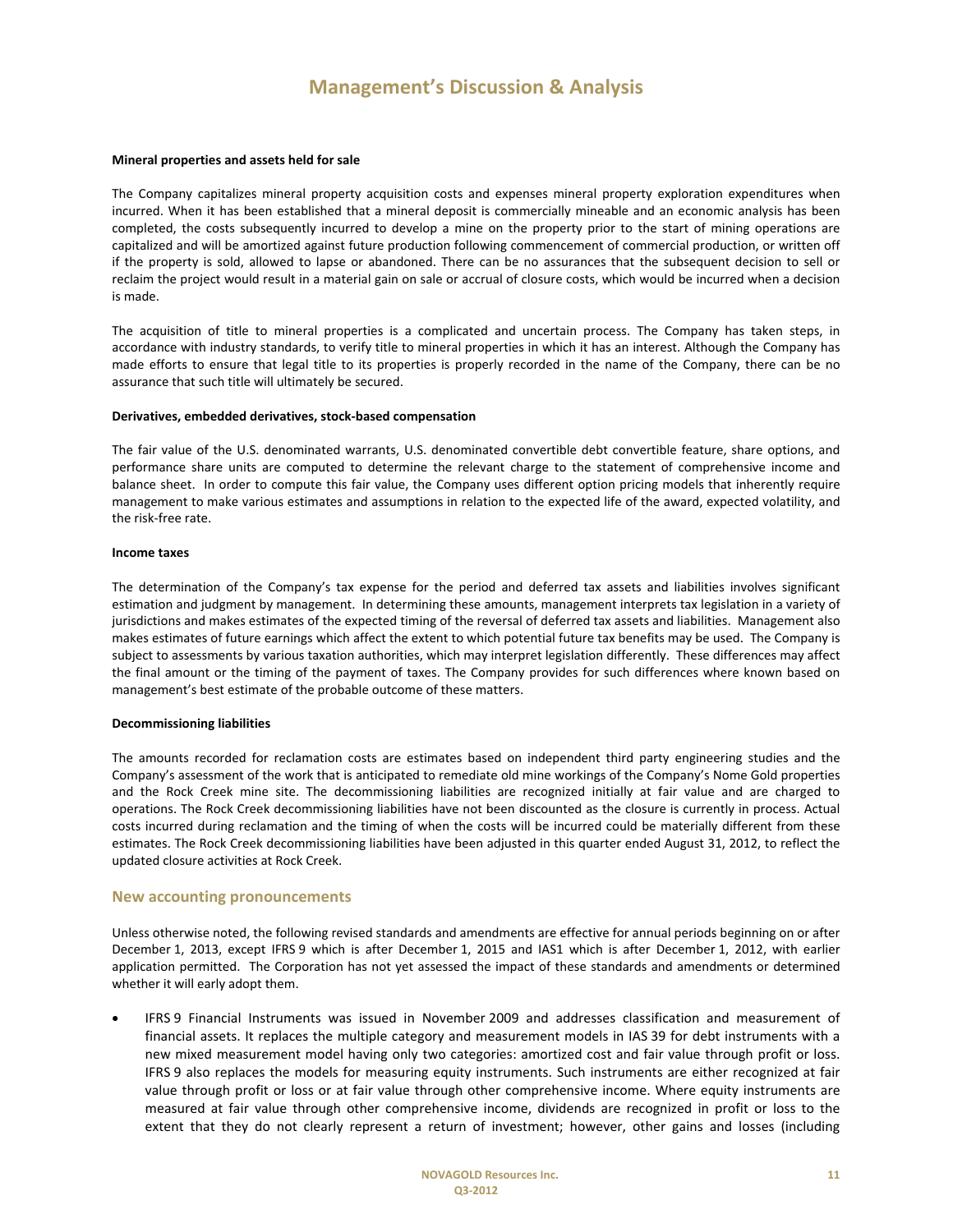impairments) associated with such instruments remain in accumulated comprehensive income indefinitely. Requirements for financial liabilities were added to IFRS 9 in October 2010 and they largely carried forward existing requirements in IAS 39, Financial Instruments – Recognition and Measurement, except that fair value changes due to credit risk for liabilities designated at fair value through profit and loss are generally recorded in other comprehensive income.

- IFRS 10 Consolidated Financial Statements requires an entity to consolidate an investee when it has power over the investee, is exposed, or has rights, to variable returns from its involvement with the investee and has the ability to affect those returns through its power over the investee. Under existing IFRS, consolidation is required when an entity has the power to govern the financial and operating policies of an entity so as to obtain benefits from its activities. IFRS 10 replaces SIC-12 Consolidation – Special Purpose Entities and parts of IAS 27 Consolidated and Separate Financial Statements.
- IFRS 11 Joint Arrangements requires a venturer to classify its interest in a joint arrangement as a joint venture or joint operation. Joint ventures will be accounted for using the equity method of accounting whereas for a joint operation the venturer will recognize its share of the assets, liabilities, revenue and expenses of the joint operation. Under existing IFRS, entities have the choice to proportionately consolidate or equity account for interests in joint ventures. IFRS 11 supersedes IAS 31 Interests in Joint Ventures and SIC-13 Jointly Controlled Entities – Nonmonetary Contributions by Venturers.
- IFRS 12 Disclosure of Interests in Other Entities establishes disclosure requirements for interests in other entities, such as subsidiaries, joint arrangements, associates, and unconsolidated structured entities. The standard carries forward existing disclosures and also introduces significant additional disclosure that address the nature of, and risks associated with, an entity's interests in other entities.
- IFRS 13 Fair Value Measurement is a comprehensive standard for fair value measurement and disclosure for use across all IFRS standards. The new standard clarifies that fair value is the price that would be received to sell an asset, or paid to transfer a liability in an orderly transaction between market participants, at the measurement date. Under existing IFRS, guidance on measuring and disclosing fair value is dispersed among the specific standards requiring fair value measurements and does not always reflect a clear measurement basis or consistent disclosures.
- There have been amendments to existing standards, including IAS 27 Separate Financial Statements and IAS 28 Investments in Associates and Joint Ventures. IAS 27 addresses accounting for subsidiaries, jointly controlled entities and associates in non-consolidated financial statements. IAS 28 has been amended to include joint ventures in its scope and to address the changes in IFRS 10 – 13.
- IAS 1 Presentation of Financial Statements has been amended to require entities to separate items presented in OCI into two groups, based on whether or not items may be recycled in the future. Entities that choose to present OCI items before tax will be required to show the amount of tax related to the two groups separately. The amendment is effective for annual periods beginning on or after July 1, 2012 with earlier application permitted.
- IFRS 7 Financial Instruments: Disclosures, has been amended to include additional disclosure requirements in the reporting of transfer transactions and risk exposures relating to transfers of financial assets and the effect of those risks on an entity's financial position, particularly those involving securitization of financial assets. The amendment is applicable for annual periods beginning on or after July 1, 2011, with earlier application permitted.

#### **Risk factors**

The Company and its future business, operations and financial condition are subject to various risks and uncertainties due to the nature of its business and the present stage of exploration and development of its mineral properties. Certain of these risks and uncertainties are under the heading "Risk Factors" in NOVAGOLD's Annual Information Form for the year ended November 30, 2011 available on SEDAR at www.sedar.com, EDGAR at www.sec.gov and on the Company's website at www.novagold.com.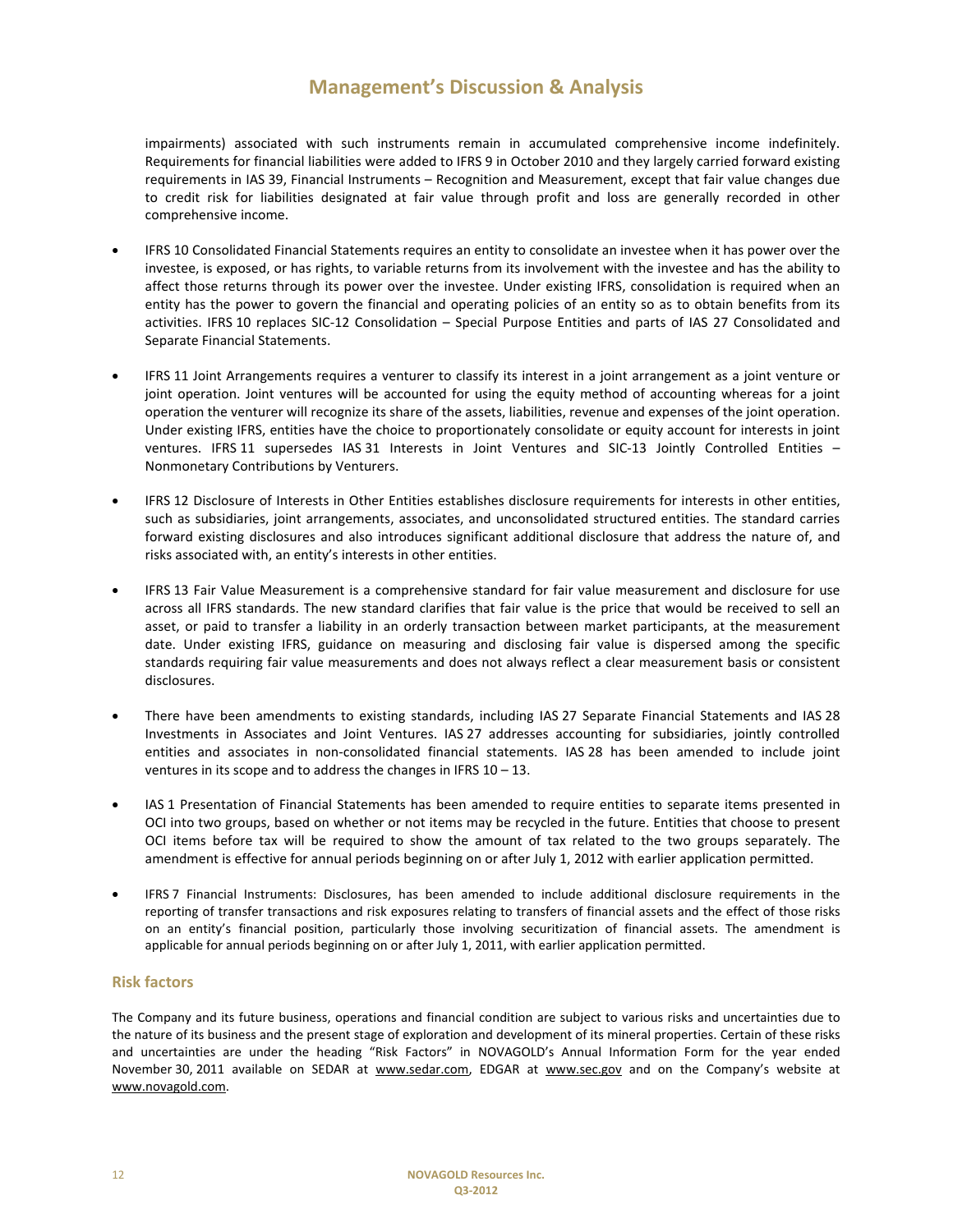**As a result of recent officer appointments, we may lose our status as a foreign private issuer under U.S. federal securities laws, resulting in additional expenses associated with compliance with the U.S. securities laws applicable to U.S. domestic issuers.** 

As a foreign private issuer, we are exempt from certain of the provisions of the U.S. federal securities laws. For example, the U.S. proxy rules and the Section 16 reporting and "short swing" profit rules do not apply to foreign private issuers. However, as a result of recent officer appointments (as described more fully above under the heading "Corporate Developments – Corporate Governance"), we may lose our status as a foreign private issuer as early as December 1, 2013. If we lose our status as a foreign private issuer the aforementioned regulations would apply and we would also be required to commence reporting on forms required of U.S. companies, such as Forms 10-K, 10-Q and 8-K, rather than the forms currently available to us, such as Forms 40-F and 6-K. Compliance with these additional disclosure and timing requirements under these securities laws would likely result in increased expenses and would require our management to devote substantial time and resources to comply with new regulatory requirements following a loss of our foreign private issuer status. Further, to the extent that we were to offer or sell our securities outside of the United States, we would have to comply with the more restrictive Regulation S requirements that apply to U.S. companies, and we would no longer be able to utilize the multijurisdictional disclosure system forms for registered offerings by Canadian companies in the United States, which could limit our ability to access the capital markets in the future.

#### **Other**

On March 14, 2012, the U.S. Environmental Protection Agency ("USEPA") notified Alaska Gold Company by letter that it intended to seek penalties for alleged violations of the Clean Water Act at the Rock Creek Mine. These alleged violations related to storm water discharges during 2009-2011. The letter afforded Alaska Gold Company the opportunity to enter into discussions with USEPA regarding a potential administrative settlement to resolve the alleged violations. Alaska Gold Company and the USEPA have reached an administrative settlement and the Company has paid US\$177,500 to the USEPA subsequent to the period ended August 31, 2012. This administrative settlement resolves all past liabilities related to storm water discharges at the Rock Creek Mine.

#### **Disclosure controls and procedures**

Disclosure controls and procedures are designed to provide reasonable assurance that material information is gathered and reported to senior management, including the Chief Executive Officer and Chief Financial Officer, as appropriate to permit timely decisions regarding public disclosure.

Management, including the Chief Executive Officer and Chief Financial Officer, has evaluated the effectiveness of the design and operation of our disclosure controls and procedures, as defined in the rules of the US Securities and Exchange Commission and Canadian Securities Administration, as at the end of the current reporting period. Based on this evaluation, the Chief Executive Officer and Chief Financial Officer have concluded that the Company's disclosure controls and procedures were effective to ensure that information required to be disclosed in reports filed or submitted by the Company under United States and Canadian securities legislation is recorded, processed, summarized and reported within the time periods specified in those rules.

#### **Internal control over financial reporting**

Management is responsible for establishing and maintaining adequate internal control over financial reporting. Because of its inherent limitations, internal control over financial reporting may not prevent or detect misstatements. In addition, projections of any evaluation of effectiveness to future periods are subject to the risk that controls may become inadequate because of changes in conditions, or that the degree of compliance with the policies or procedures may deteriorate.

#### **Changes in internal control over financial reporting**

There have been no changes in the Company's internal controls over financial reporting during the nine month period ended August 31, 2012 that have materially affected, or are reasonably likely to materially affect, its internal controls over financial reporting.

#### **Cautionary notes**

#### **Forward-looking statements**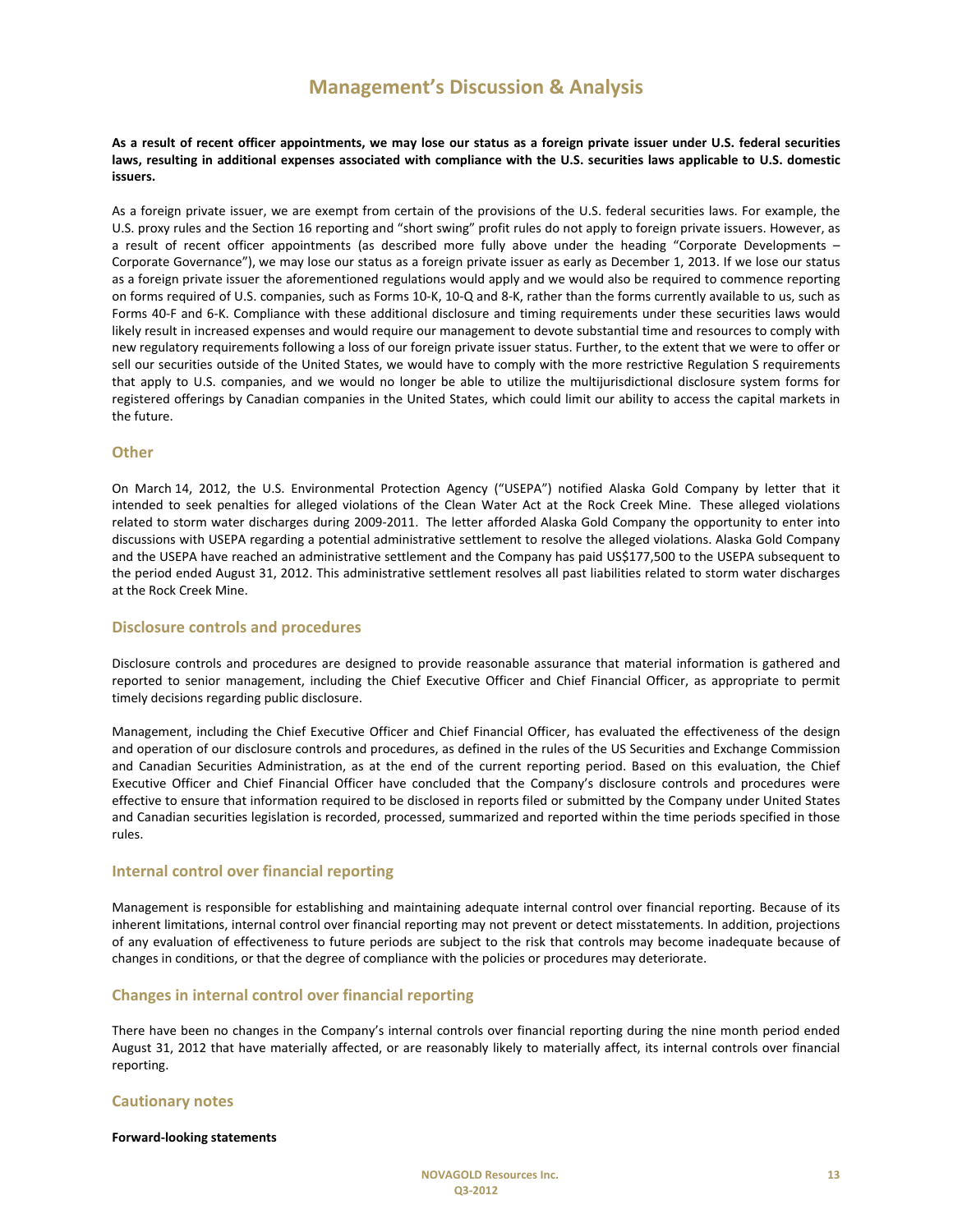*This Management's Discussion and Analysis contains statements of forward-looking information. These forward-looking statements may include statements regarding perceived merit of properties, exploration results and budgets, mineral reserves and resource estimates, work programs, capital expenditures, operating costs, cash flow estimates, production estimates and similar statements relating to the economic viability of a project, timelines, strategic plans, including the Company's plans and expectations relating to its Donlin Gold and Galore Creek, completion of transactions, and the proposal to sell NOVAGOLD's interest in the Galore Creek project, market prices for precious and base metals, or other statements that are not statements of*  fact. These statements relate to analyses and other information that are based on forecasts of future results, estimates of *amounts not yet determinable and assumptions of management. Statements concerning mineral resource estimates may also be deemed to constitute "forward-looking statements" to the extent that they involve estimates of the mineralization that will be encountered if the property is developed.* 

*Any statements that express or involve discussions with respect to predictions, expectations, beliefs, plans, projections, objectives, assumptions or future events or performance (often, but not always, identified by words or phrases such as "expects", "is expected", "anticipates", "believes", "plans", "projects", "estimates", "assumes", "intends", "strategy", "goals", "objectives", "potential", "possible" or variations thereof or stating that certain actions, events, conditions or results "may", "could", "would", "should", "might" or "will" be taken, occur or be achieved, or the negative of any of these terms and similar expressions) are not statements of historical fact and may be forward-looking statements.* 

*Forward-looking statements are based on a number of material assumptions, including those listed below, which could prove to be significantly incorrect:* 

- *our ability to achieve production at any of the Company's mineral exploration and development properties;*
- *estimated capital costs, operating costs, production and economic returns;*
- *estimated metal pricing, metallurgy, mineability, marketability and operating and capital costs, together with other assumptions underlying the Company's resource and reserve estimates;*
- *our expected ability to develop adequate infrastructure and that the cost of doing so will be reasonable;*
- *assumptions that all necessary permits and governmental approvals will be obtained;*
- *assumptions made in the interpretation of drill results, the geology, grade and continuity of the Company's mineral deposits;*
- *our expectations regarding demand for equipment, skilled labour and services needed for exploration and development of mineral properties; and*
- *our activities will not be adversely disrupted or impeded by development, operating or regulatory risks.*

*Forward-looking statements are subject to a variety of known and unknown risks, uncertainties and other factors that could cause actual events or results to differ from those reflected in the forward-looking statements, including, without limitation:*

- *uncertainty of whether there will ever be production at the Company's mineral exploration and development properties;*
- *uncertainty of estimates of capital costs, operating costs, production and economic returns;*
- *uncertainties relating to the assumptions underlying the Company's resource and reserve estimates, such as metal pricing, metallurgy, mineability, marketability and operating and capital costs;*
- *risks related to the Company's ability to commence production and generate material revenues or obtain adequate financing for its planned exploration and development activities;*
- *risks related to the Company's ability to finance the development of its mineral properties through external financing, strategic alliances, the sale of property interests or otherwise;*
- *risks related to the third parties on which the Company depends for its exploration and development activities;*
- *dependence on cooperation of joint venture partners in exploration and development of properties;*
- *credit, liquidity, interest rate and currency risks;*
- *risks related to market events and general economic conditions;*
- *uncertainty related to inferred mineral resources;*
- *risks and uncertainties relating to the interpretation of drill results, the geology, grade and continuity of the Company's mineral deposits;*
- *risks related to lack of infrastructure;*
- *mining and development risks, including risks related to infrastructure, accidents, equipment breakdowns, labor disputes or other unanticipated difficulties with or interruptions in development, construction or production;*
- *the risk that permits and governmental approvals necessary to develop and operate mines on the Company's properties will not be available on a timely basis or at all;*
- *commodity price fluctuations;*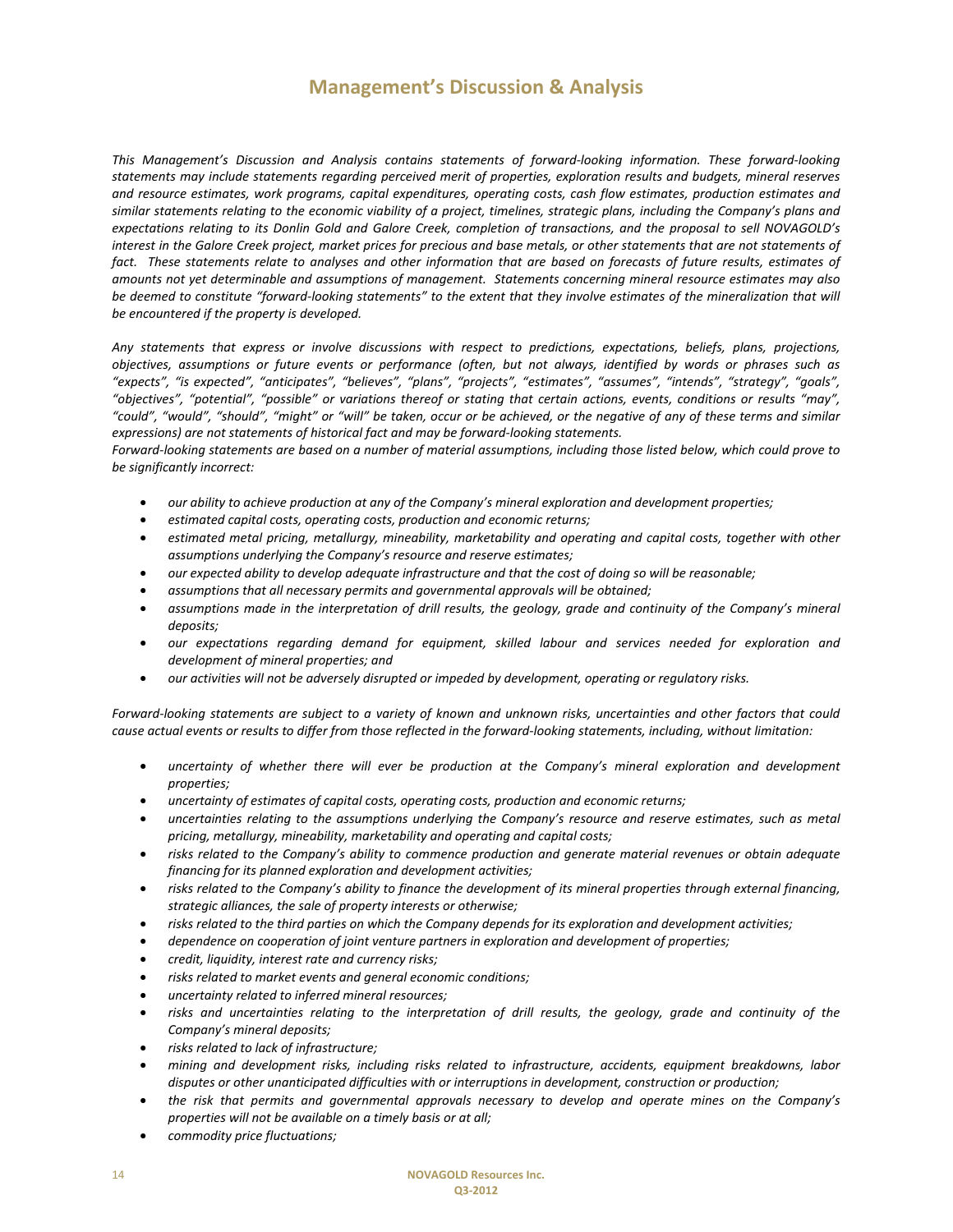- *risks related to governmental regulation and permits, including environmental regulation;*
- *risks related to the need for reclamation activities on the Company's properties and uncertainty of cost estimates related thereto;*
- *uncertainty related to title to the Company's mineral properties;*
- *uncertainty related to unsettled aboriginal rights and title in British Columbia;*
- *the Company's history of losses and expectation of future losses;*
- *uncertainty as to the outcome of potential litigation;*
- *uncertainty inherent in litigation including the effects of discovery of new evidence or advancement of new legal theories, the difficulty of predicting decisions of judges and juries and the possibility that decisions may be reversed on appeal;*
- *risks related to default under the Company's unsecured convertible notes;*
- *risks related to the Company's majority shareholder;*
- *risks related to increases in demand for equipment, skilled labor and services needed for exploration and development of mineral properties, and related cost increases;*
- *increased competition in the mining industry;*
- *the Company's need to attract and retain qualified management and technical personnel;*
- *risks related to the Company's current practice of not using hedging arrangements;*
- *uncertainty as to the Company's ability to acquire additional commercially mineable mineral rights;*
- *risks related to the integration of potential new acquisitions into the Company's existing operations;*
- *risks related to unknown liabilities in connection with acquisitions;*
- *risks related to conflicts of interests of some of the directors of the Company;*
- *risks related to global climate change;*
- *risks related to adverse publicity from non-governmental organizations;*
- *uncertainty as to the Company's ability to maintain the adequacy of internal control over financial reporting as per the requirements of the Sarbanes-Oxley Act;*
- *increased regulatory compliance costs relating to the Dodd-Frank Act; and*
- *increased regulatory compliance costs related to the Company's loss of its foreign private issuer status in the event of a disposition of the Galore Creek project.*

*This list is not exhaustive of the factors that may affect any of the Company's forward-looking statements. Forward-looking statements are statements about the future and are inherently uncertain, and actual achievements of the Company or other future events or conditions may differ materially from those reflected in the forward-looking statements due to a variety of risks, uncertainties and other factors, including, without limitation, those referred to in NOVAGOLD's Annual Information Form for the year ended November 30, 2011, filed with the Canadian securities regulatory authorities, NOVAGOLD's annual report on Form 40-F filed with the United States Securities and Exchange Commission (the "SEC"), and other information released by NOVAGOLD and filed with the appropriate regulatory agencies.* 

*The Company's forward-looking statements are based on the beliefs, expectations and opinions of management on the date the statements are made, and the Company does not assume any obligation to update forward-looking statements if circumstances or management's beliefs, expectations or opinions should change, except as required by law. For the reasons set forth above, investors should not place undue reliance on forward-looking statements.* 

#### **Reserve and resource estimates**

*This Management's Discussion and Analysis has been prepared in accordance with the requirements of the securities laws in effect in Canada, which differ from the requirements of U.S. securities laws. Unless otherwise indicated, all resource and reserve estimates included in this Management's Discussion and Analysis have been prepared in accordance with NI 43-101 and the Canadian Institute of Mining, Metallurgy, and Petroleum Definition Standards on Mineral Resources and Mineral Reserves. NI 43-101 is a rule developed by the Canadian Securities Administrators which establishes standards for all public disclosure an issuer makes of scientific and technical information concerning mineral projects. Canadian standards, including NI 43-101, differ significantly from the requirements of the United States Securities and Exchange Commission ("SEC"), and resource and reserve information contained herein may not be comparable to similar information disclosed by U.S. companies. In particular, and without limiting the generality of the foregoing, the term "resource" does not equate to the term "reserves". Under U.S. standards, mineralization may not be classified as a "reserve" unless the determination has been made that the mineralization could be economically and legally produced or extracted at the time the reserve determination is made. The SEC's disclosure standards normally do not permit the inclusion of information concerning "measured mineral resources", "indicated mineral resources" or "inferred mineral resources" or other descriptions of the amount of mineralization in mineral deposits that do not constitute "reserves" by U.S. standards in documents filed with the SEC. Investors are cautioned not to assume that any part or*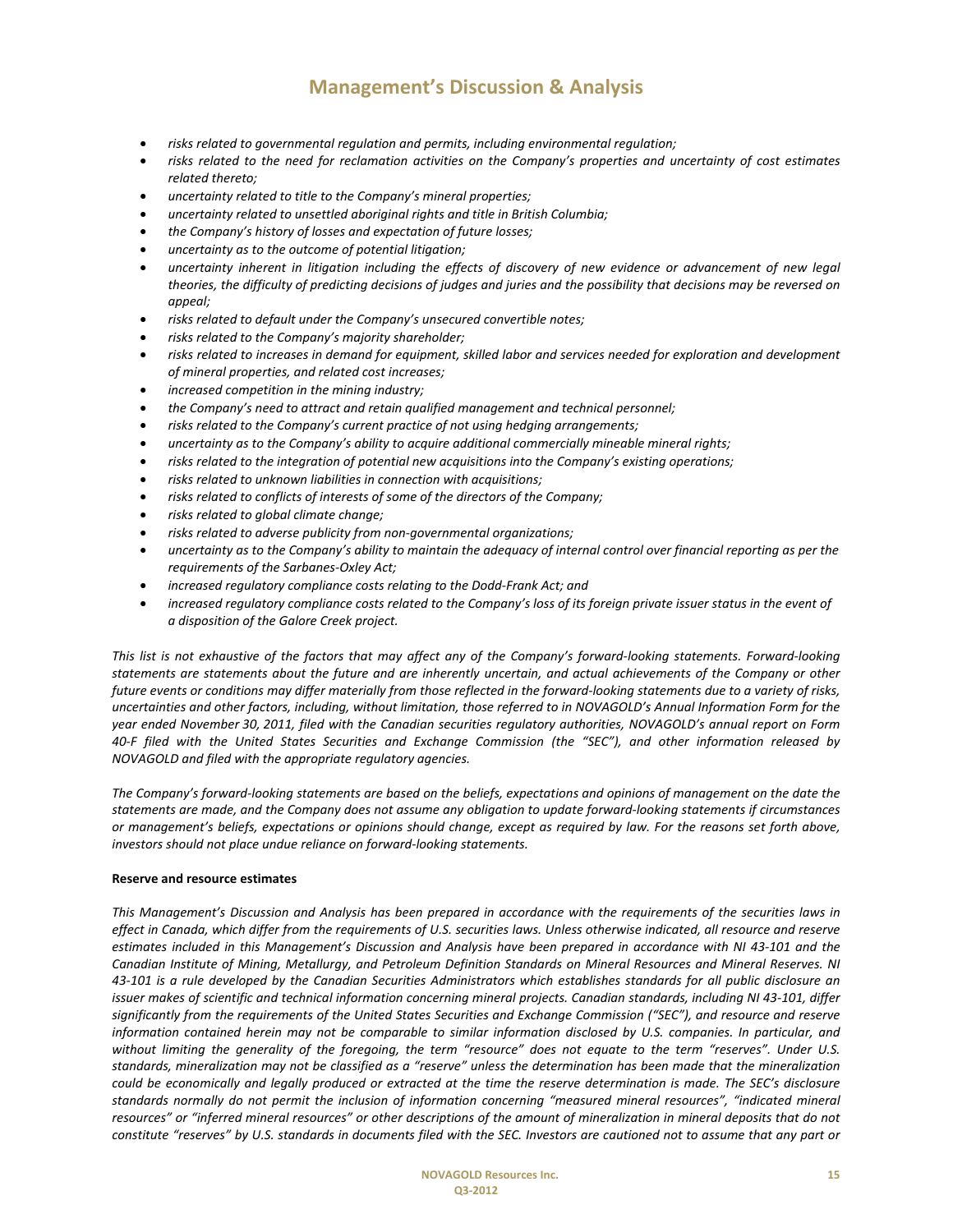*all of mineral deposits in these categories will ever be converted into reserves. U.S. investors should also understand that "inferred mineral resources" have a great amount of uncertainty as to their existence and great uncertainty as to their economic and legal feasibility. It cannot be assumed that all or any part of an "inferred mineral resource" will ever be upgraded to a higher category. Under Canadian rules, estimated "inferred mineral resources" may not form the basis of feasibility or prefeasibility studies except in rare cases. Investors are cautioned not to assume that all or any part of an "inferred mineral resource" exists or is economically or legally mineable. Disclosure of "contained ounces" in a resource is permitted disclosure under Canadian regulations; however, the SEC normally only permits issuers to report mineralization that does not constitute "reserves" by SEC standards as in-place tonnage and grade without reference to unit measures. The requirements of NI 43-101 for identification of "reserves" are also not the same as those of the SEC, and reserves reported by the Company in compliance with NI 43-101 may not qualify as "reserves" under SEC standards. Accordingly, information concerning mineral deposits set forth herein may not be comparable with information made public by companies that report in accordance with U.S. standards.*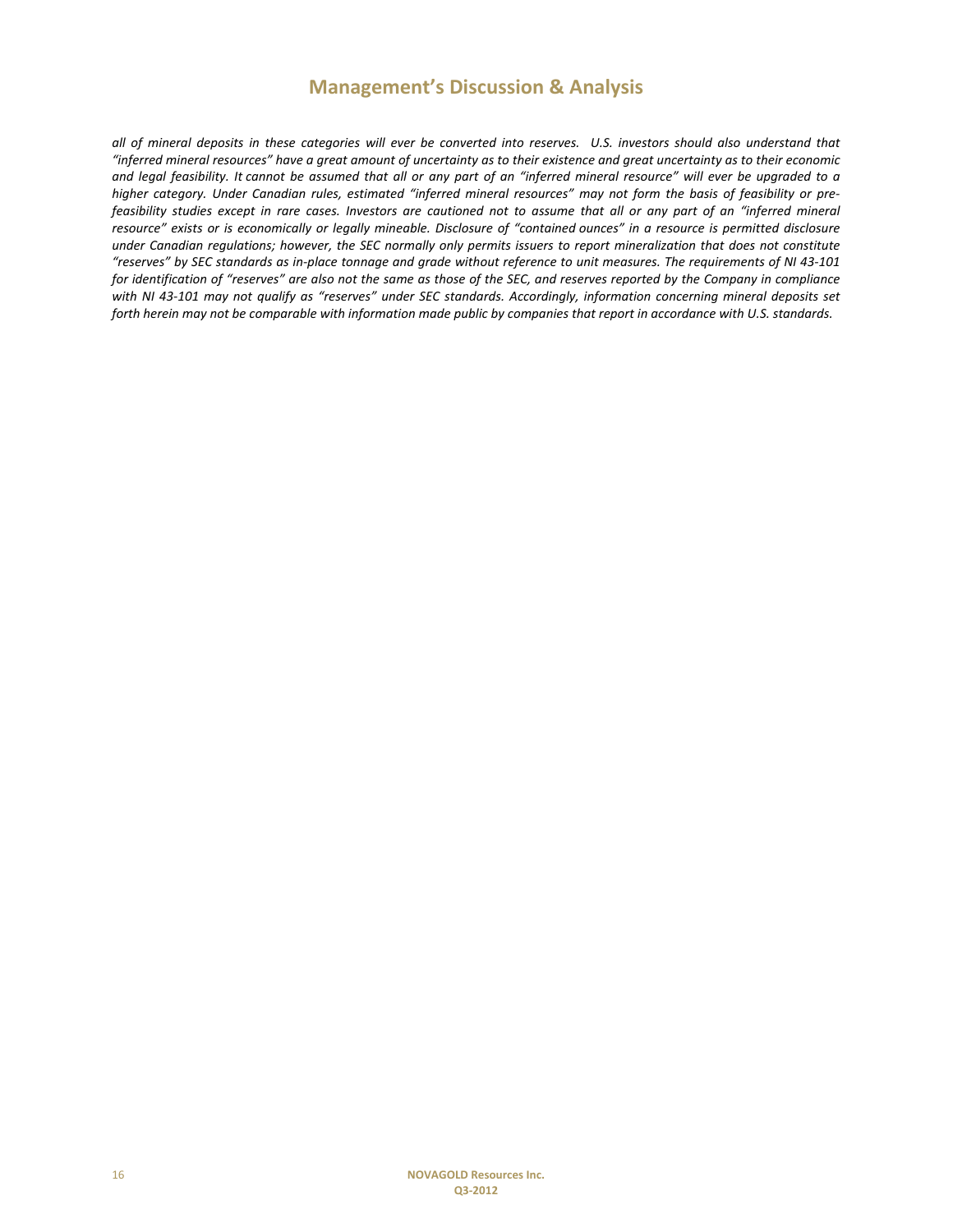|                                                                                  |                        |                   | in thousands of Canadian dollars |
|----------------------------------------------------------------------------------|------------------------|-------------------|----------------------------------|
|                                                                                  | <b>August 31, 2012</b> | November 30, 2011 | <b>December 1, 2010</b>          |
|                                                                                  | \$                     | \$                | Ş.                               |
| <b>Assets</b>                                                                    |                        |                   |                                  |
| <b>Current assets</b>                                                            |                        |                   |                                  |
| Cash and cash equivalents (note 7)                                               | 267,437                | 60,572            | 150,167                          |
| Trade and other receivables (note 8)                                             | 858                    | 13,973            | 525                              |
| Deposits and prepaid amounts                                                     | 606                    | 1,637             | 1,702                            |
| Inventories                                                                      |                        | 491               | 7,690                            |
| Assets held for sale - Rock Creek project (note 6)                               | 19,982                 |                   |                                  |
|                                                                                  | 288,883                | 76,673            | 160,084                          |
| Non – current assets                                                             |                        |                   |                                  |
| Other receivables (note 8)                                                       | 4,137                  | 4,137             | 4,262                            |
| Property, plant and equipment (note 9)                                           | 368                    | 1,610             | 1,607                            |
| Mineral properties (note 10)                                                     | 510                    | 510               | 27,366                           |
| Assets held for distribution to the shareholders (note 5)                        |                        | 31,034            |                                  |
| Equity investment - Donlin Gold (note 3)                                         | 4,655                  | 2,596             | 1,889                            |
| Equity investment - Galore Creek (note 4)                                        | 381,052                | 386,525           | 364,839                          |
| Investments (note 11)                                                            | 2,683                  | 4,525             | 5,683                            |
| Investment tax credits                                                           | 3,221                  | 3,221             | 3,271                            |
| <b>Reclamation deposits</b>                                                      | 2,186                  | 8,900             | 8,944                            |
| <b>Total assets</b>                                                              | 687,695                | 519,731           | 577,945                          |
| <b>Liabilities</b>                                                               |                        |                   |                                  |
| <b>Current liabilities</b>                                                       |                        |                   |                                  |
| Trade and other payables                                                         | 14,478                 | 14,802            | 7,523                            |
| Liabilities directly associated with assets classified as held for sale $-$ Rock |                        |                   |                                  |
| Creek (note 6)                                                                   | 16,634                 |                   |                                  |
| Current portion of decommissioning liabilities (note 14)                         | 1,035                  | 26,574            | 7,110                            |
| Current portion of other liabilities                                             |                        |                   | 12,245                           |
| Convertible notes (note 12)                                                      | 69,621                 |                   |                                  |
| Embedded derivative liability - convertible notes (note 12)                      | 7,682                  |                   |                                  |
|                                                                                  | 109,450                | 41,376            | 26,878                           |
| Non - current liabilities                                                        |                        |                   |                                  |
| Convertible notes (note 12)                                                      |                        | 66,880            | 61,313                           |
| Embedded derivative liability $-$ convertible notes (note 12)                    |                        | 58,660            | 90,465                           |
| Decommissioning liabilities (note 14)                                            |                        | 2,602             | 2,326                            |
| Deferred liability                                                               |                        | 4,030             |                                  |
| Derivative liability - warrants (note 13)                                        | 16,183                 | 54,818            | 658,841                          |
| Promissory note (note 3)                                                         | 66,270                 | 65,979            | 63,034                           |
| Deferred income tax                                                              | 2,401                  | 6,887             | 16,752                           |
| Other liabilities                                                                | 117                    | 153               | 11,594                           |
| <b>Total liabilities</b>                                                         | 194,421                | 301,385           | 931,203                          |
| Shareholders' equity                                                             |                        |                   |                                  |
| Share capital (note 15)                                                          | 1,518,153              | 1,288,917         | 1,117,870                        |
| Contributed surplus                                                              | 7,935                  | 8,629             | 8,629                            |
| Warrants (note 15)                                                               | 391,574                | 440,221           |                                  |
| Share-based payments (note 15)                                                   | 51,876                 | 38,013            | 31,453                           |
| Deficit                                                                          | (1,529,289)            | (1,618,839)       | (1,512,662)                      |
| Accumulated other comprehensive income                                           | 53,025                 | 61,405            |                                  |
| <b>Total equity</b>                                                              | 493,274                | 218,346           | 1,452<br>(353, 258)              |
| <b>Total liabilities and equity</b>                                              |                        |                   |                                  |
| Nature of operations (note 1)                                                    | 687,695                | 519,731           | 577,945                          |
| Commitments (notes 3, 4 and 17)                                                  |                        |                   |                                  |
|                                                                                  |                        |                   |                                  |

# **Consolidated Balance Sheets – Unaudited**

(See accompanying notes to condensed consolidated financial statements)

These consolidated financial statements are authorized for issue by the Board of Directors on October 9, 2012. They are signed on the Company's behalf by:

/s/ Gregory A. Lang, Director /s/ Anthony Walsh, Director **Approved by the Board of Directors**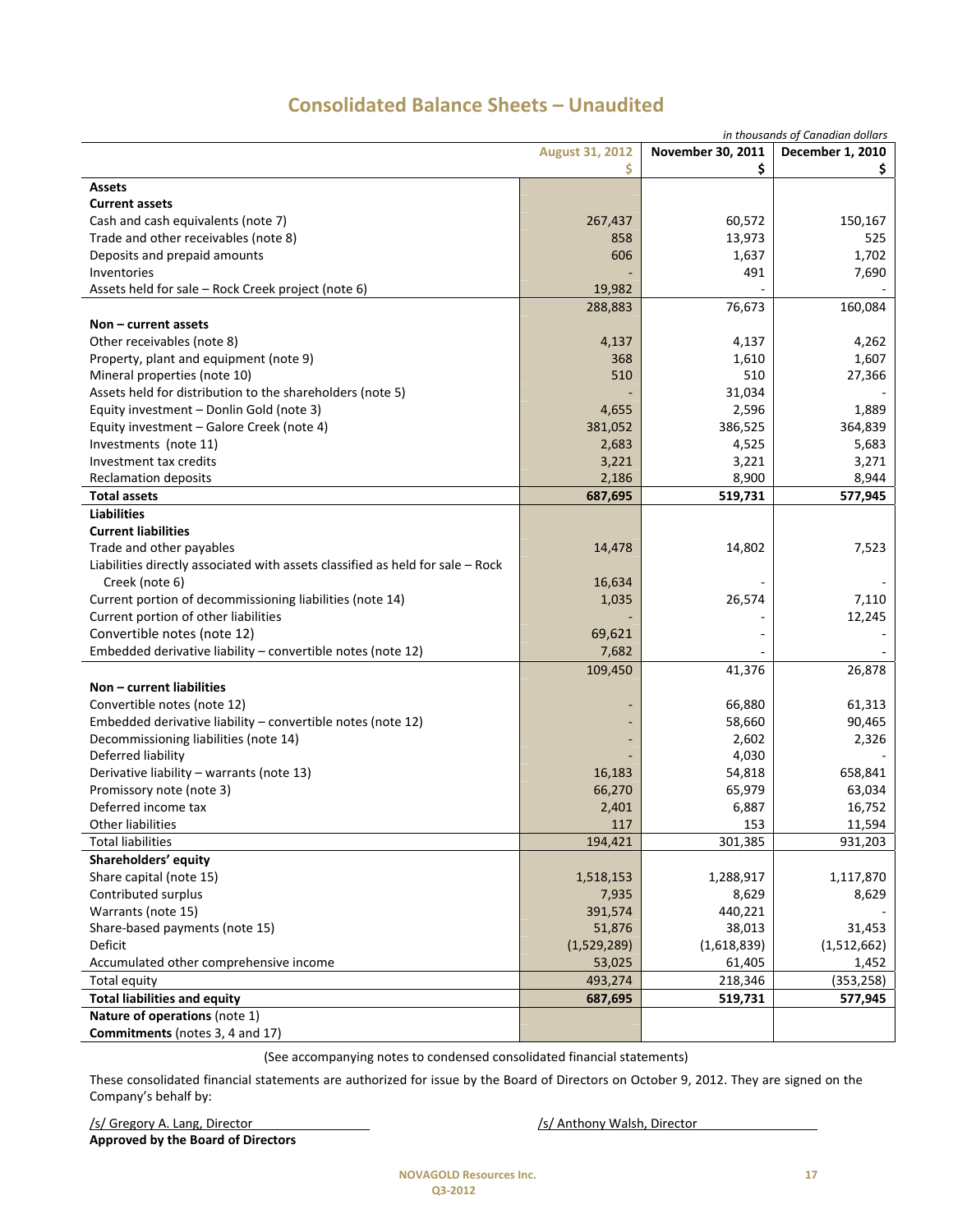# **Consolidated Statements of Comprehensive Income – Unaudited**

*in thousands of Canadian dollars,* 

| except for per share and share amounts                      |                        |                 |                        |                    |
|-------------------------------------------------------------|------------------------|-----------------|------------------------|--------------------|
|                                                             | Three months           | Three months    | <b>Nine months</b>     | <b>Nine months</b> |
|                                                             | ended                  | ended           | ended                  | ended              |
|                                                             | <b>August 31, 2012</b> | August 31, 2011 | <b>August 31, 2012</b> | August 31, 2011    |
|                                                             | Ś                      | \$              | Ś                      | \$                 |
|                                                             |                        |                 |                        |                    |
| Decommissioning (recovery) expense (note 14)                | (3,090)                | 20,572          | 764                    | 20,572             |
| Corporate development and communication                     | 375                    | 87              | 611                    | 403                |
| Foreign exchange (gain) loss                                | 8,422                  | 5,382           | (10, 188)              | (21, 464)          |
| General and administrative                                  | 1,067                  | 1,213           | 5,022                  | 3,568              |
| Mineral property expenses                                   | 93                     | 4,912           | 1,737                  | 7,373              |
| <b>Professional fees</b>                                    | 721                    | 1,525           | 2,884                  | 3,386              |
| Project care and maintenance                                | 1,790                  | 3,831           | 6,704                  | 8,714              |
| Salaries and severance                                      | 4,717                  | 2,442           | 11,113                 | 6,986              |
| Salaries - share-based payments (note 15)                   | 2,936                  | 1,664           | 15,493                 | 7,203              |
| Share of losses - Donlin Gold (note 3)                      | 5,020                  | 6,590           | 13,319                 | 16,772             |
| Share of losses - Galore Creek (note 4)                     | 9,513                  | 7,578           | 17,865                 | 30,198             |
| Other gain                                                  | (179)                  | (25)            | (230)                  | (129)              |
| <b>Operating loss</b>                                       | 31,385                 | 55,771          | 65,094                 | 83,582             |
|                                                             |                        |                 |                        |                    |
| Finance income (note 19)                                    | (168)                  | (601)           | (1, 339)               | (1, 316)           |
| Finance expense (note 19)                                   | 3,994                  | 4,035           | 11,614                 | 11,319             |
| Finance costs - net                                         | 3,826                  | 3,434           | 10,275                 | 10,003             |
|                                                             |                        |                 |                        |                    |
| Gain on sale of inventory                                   | (1,216)                |                 | (1,216)                |                    |
| Gain on sale of land and equipment                          |                        | (1,090)         |                        | (17,200)           |
| Gain on derivative liability (note 13)                      | (5, 321)               | (1, 582)        | (37, 560)              | (36, 572)          |
| Gain on embedded derivative liability (note 12)             | (4, 844)               | (9, 356)        | (50,043)               | (32, 461)          |
| Gain on transfer of assets (note 5)                         |                        |                 | (71, 641)              |                    |
| Inventory write down                                        |                        | 6,933           |                        | 6,933              |
| Income (loss) for the period before income taxes            | (23, 830)              | (54, 110)       | 85,091                 | (14, 285)          |
| Income tax recovery                                         | 2,373                  | 2,006           | 4,459                  | 7,621              |
| Income (loss) for the period                                | (21, 457)              | (52, 104)       | 89,550                 | (6, 664)           |
|                                                             |                        |                 |                        |                    |
| Other comprehensive income (loss)                           |                        |                 |                        |                    |
|                                                             |                        |                 |                        |                    |
| Unrealized loss on available-for-sale investments (note 11) | (509)                  | (641)           | (1,843)                | (723)              |
| Exchange gain (loss) on translating foreign subsidiaries    | 3,190                  | 5,114           | (6, 565)               | 8,291              |
| Income tax recovery                                         | 2                      | (99)            | 28                     | (59)               |
| Other comprehensive income (loss) for the period            | 2,683                  | 4,374           | (8, 380)               | 7,509              |
|                                                             |                        |                 |                        |                    |
| Total comprehensive income (loss) for the period            | (18, 774)              | (47, 730)       | 81,170                 | 845                |
| Income (loss) per share                                     |                        |                 |                        |                    |
| <b>Basic</b>                                                | (0.08)                 | (0.22)          | 0.33                   | (0.03)             |
| <b>Diluted</b>                                              | (0.08)                 | (0.22)          | 0.17                   | (0.03)             |
| Basic weighted average number of shares (thousands)         | 279,715                | 238,577         | 269,553                | 234,906            |
| Diluted weighted average number of shares (thousands)       | 279,715                | 238,577         | 302,125                | 234,906            |

(See accompanying notes to condensed consolidated financial statements)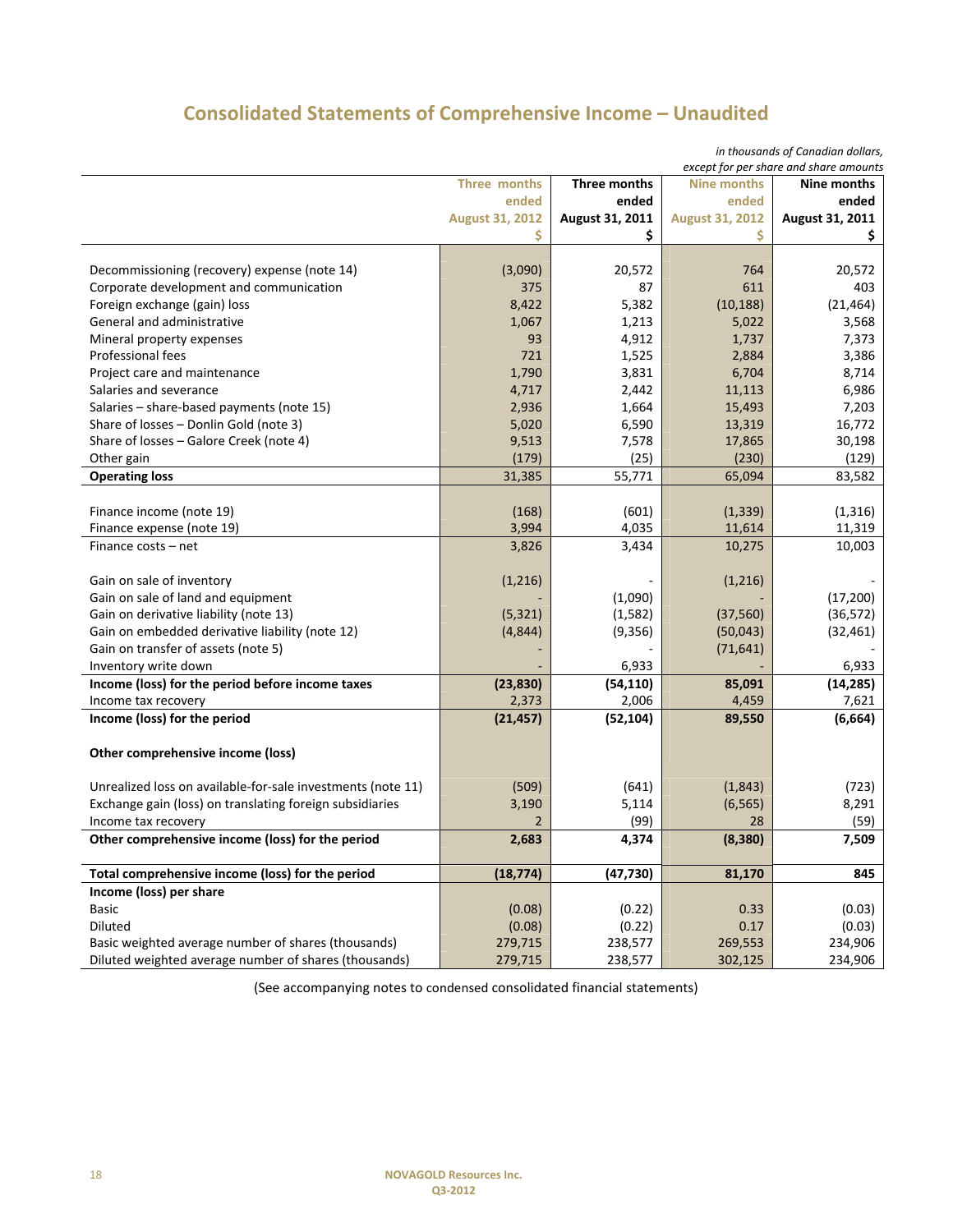# **Consolidated Statements of Changes in Shareholders' Equity - Unaudited**

*in thousands of Canadian dollars, except share amounts*

| Accumulated<br>Share -<br>other<br>Contributed<br>based<br>Accumulated<br>comprehensive<br><b>Shares</b><br>Amount<br>surplus<br><b>Warrants</b><br>deficit<br>income<br>Total<br>payments<br>\$<br>\$<br>(thousands)<br>\$<br>\$<br>\$<br>\$<br>\$<br>8,629<br>(1,512,662)<br>Balance, December 1, 2010<br>225,992<br>1,117,870<br>31,453<br>1,452<br>(353, 258)<br>$\overline{a}$<br>(6,664)<br>(6,664)<br>Loss for the period<br>7,509<br>Other comprehensive<br>7,509<br>income<br>42,339<br>Issuance for acquisition of<br>4,171<br>42,339<br>Copper Canyon<br><b>Exercise of warrants</b><br>8,785<br>123,756<br>123,756<br>Conversion of foreign<br>441,969<br>441,969<br>currency warrants<br>Exercise of options<br>749<br>2,576<br>(2, 165)<br>411<br>Share-based payments<br>5,665<br>5,665<br>Performance share unit<br>1,476<br>1,476<br>("PSU") expense |
|-----------------------------------------------------------------------------------------------------------------------------------------------------------------------------------------------------------------------------------------------------------------------------------------------------------------------------------------------------------------------------------------------------------------------------------------------------------------------------------------------------------------------------------------------------------------------------------------------------------------------------------------------------------------------------------------------------------------------------------------------------------------------------------------------------------------------------------------------------------------------|
|                                                                                                                                                                                                                                                                                                                                                                                                                                                                                                                                                                                                                                                                                                                                                                                                                                                                       |
|                                                                                                                                                                                                                                                                                                                                                                                                                                                                                                                                                                                                                                                                                                                                                                                                                                                                       |
|                                                                                                                                                                                                                                                                                                                                                                                                                                                                                                                                                                                                                                                                                                                                                                                                                                                                       |
|                                                                                                                                                                                                                                                                                                                                                                                                                                                                                                                                                                                                                                                                                                                                                                                                                                                                       |
|                                                                                                                                                                                                                                                                                                                                                                                                                                                                                                                                                                                                                                                                                                                                                                                                                                                                       |
|                                                                                                                                                                                                                                                                                                                                                                                                                                                                                                                                                                                                                                                                                                                                                                                                                                                                       |
|                                                                                                                                                                                                                                                                                                                                                                                                                                                                                                                                                                                                                                                                                                                                                                                                                                                                       |
|                                                                                                                                                                                                                                                                                                                                                                                                                                                                                                                                                                                                                                                                                                                                                                                                                                                                       |
|                                                                                                                                                                                                                                                                                                                                                                                                                                                                                                                                                                                                                                                                                                                                                                                                                                                                       |
|                                                                                                                                                                                                                                                                                                                                                                                                                                                                                                                                                                                                                                                                                                                                                                                                                                                                       |
|                                                                                                                                                                                                                                                                                                                                                                                                                                                                                                                                                                                                                                                                                                                                                                                                                                                                       |
|                                                                                                                                                                                                                                                                                                                                                                                                                                                                                                                                                                                                                                                                                                                                                                                                                                                                       |
|                                                                                                                                                                                                                                                                                                                                                                                                                                                                                                                                                                                                                                                                                                                                                                                                                                                                       |
| Deferred share unit ("DSU")<br>99<br>99<br>ä,                                                                                                                                                                                                                                                                                                                                                                                                                                                                                                                                                                                                                                                                                                                                                                                                                         |
| grant                                                                                                                                                                                                                                                                                                                                                                                                                                                                                                                                                                                                                                                                                                                                                                                                                                                                 |
| Balance, August 31, 2011<br>36,528<br>263,302<br>239,697<br>1,286,541<br>8,629<br>441,969<br>(1,519,326)<br>8,961                                                                                                                                                                                                                                                                                                                                                                                                                                                                                                                                                                                                                                                                                                                                                     |
| Shares held by a wholly-<br>9                                                                                                                                                                                                                                                                                                                                                                                                                                                                                                                                                                                                                                                                                                                                                                                                                                         |
| owned subsidiary                                                                                                                                                                                                                                                                                                                                                                                                                                                                                                                                                                                                                                                                                                                                                                                                                                                      |
| Balance, August 31, 2011<br>239,706<br>1,286,541<br>8,629<br>441,969<br>36,528<br>(1,519,326)<br>8,961<br>263,302                                                                                                                                                                                                                                                                                                                                                                                                                                                                                                                                                                                                                                                                                                                                                     |
|                                                                                                                                                                                                                                                                                                                                                                                                                                                                                                                                                                                                                                                                                                                                                                                                                                                                       |
| Balance, December 1, 2011<br>239,976<br>8,629<br>440,221<br>38,013<br>(1,618,839)<br>61,405<br>218,346<br>1,288,917                                                                                                                                                                                                                                                                                                                                                                                                                                                                                                                                                                                                                                                                                                                                                   |
| Return of capital on Plan of                                                                                                                                                                                                                                                                                                                                                                                                                                                                                                                                                                                                                                                                                                                                                                                                                                          |
| Arrangement<br>(144, 858)<br>(144, 858)<br>$\overline{a}$                                                                                                                                                                                                                                                                                                                                                                                                                                                                                                                                                                                                                                                                                                                                                                                                             |
| 89,550<br>Net income for the period<br>89,550                                                                                                                                                                                                                                                                                                                                                                                                                                                                                                                                                                                                                                                                                                                                                                                                                         |
| Other comprehensive loss<br>(8, 380)<br>(8,380)<br>316,417<br>Issued pursuant to financing<br>35,000<br>316,417                                                                                                                                                                                                                                                                                                                                                                                                                                                                                                                                                                                                                                                                                                                                                       |
| Exercise of options<br>515<br>213<br>(213)                                                                                                                                                                                                                                                                                                                                                                                                                                                                                                                                                                                                                                                                                                                                                                                                                            |
| <b>Exercise of warrants</b><br>3,892<br>54,401<br>(48, 647)                                                                                                                                                                                                                                                                                                                                                                                                                                                                                                                                                                                                                                                                                                                                                                                                           |
| 5,754<br>177                                                                                                                                                                                                                                                                                                                                                                                                                                                                                                                                                                                                                                                                                                                                                                                                                                                          |
| <b>Issued for vested PSU</b><br>87<br>(316)<br>(139)                                                                                                                                                                                                                                                                                                                                                                                                                                                                                                                                                                                                                                                                                                                                                                                                                  |
| $\overline{4}$<br>Issued for vested DSU                                                                                                                                                                                                                                                                                                                                                                                                                                                                                                                                                                                                                                                                                                                                                                                                                               |
| Excess value over fair value -<br>(694)<br>(694)                                                                                                                                                                                                                                                                                                                                                                                                                                                                                                                                                                                                                                                                                                                                                                                                                      |
| performance share unit<br>15,281<br>Share-based payments<br>313<br>2,886<br>12,395<br>÷,                                                                                                                                                                                                                                                                                                                                                                                                                                                                                                                                                                                                                                                                                                                                                                              |
| PSU expense<br>1,858<br>1,858                                                                                                                                                                                                                                                                                                                                                                                                                                                                                                                                                                                                                                                                                                                                                                                                                                         |
| 139<br>139<br>DSU grants                                                                                                                                                                                                                                                                                                                                                                                                                                                                                                                                                                                                                                                                                                                                                                                                                                              |
| 279,787<br>7,935<br>51,876<br>(1,529,289)<br>493,274<br>Balance, August 31, 2012<br>1,518,153<br>391,574<br>53,025                                                                                                                                                                                                                                                                                                                                                                                                                                                                                                                                                                                                                                                                                                                                                    |

(See accompanying notes to condensed consolidated financial statements)

**Balance, August 31, 2012 279,796 1,518,153 7,935 391,574 51,876 (1,529,289) 53,025 493,274**

9 - - - - - - -

Shares held by a whollyowned subsidiary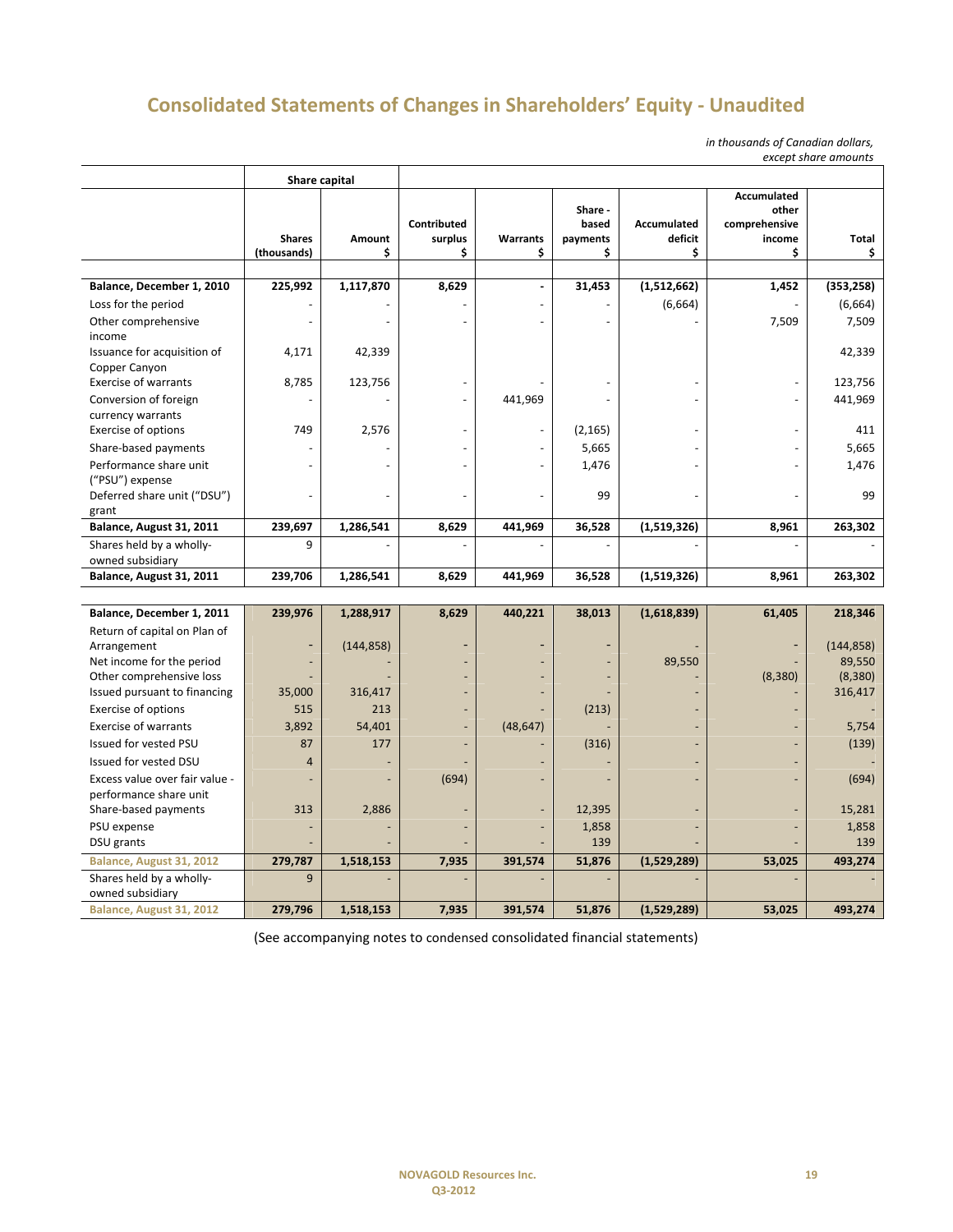# **Consolidated Statements of Cash Flows – Unaudited**

|                                                         |                        |                 |                        | in thousands of Canadian dollars |
|---------------------------------------------------------|------------------------|-----------------|------------------------|----------------------------------|
|                                                         | <b>Three months</b>    | Three months    | Nine months            | Nine months                      |
|                                                         | ended                  | ended           | ended                  | ended                            |
|                                                         | <b>August 31, 2012</b> | August 31, 2011 | <b>August 31, 2012</b> | August 31, 2011                  |
|                                                         | \$                     | \$              | Ś                      | Ş.                               |
| Cash flows used in operating activities                 |                        |                 |                        |                                  |
| Net income (loss) for the period                        | (21, 457)              | (52, 104)       | 89,550                 | (6,664)                          |
| Items not affecting cash                                |                        |                 |                        |                                  |
| Depreciation                                            | 18                     | 129             | 266                    | 258                              |
| Decommissioning liabilities                             | (3,090)                | 20,572          | 764                    | 20,572                           |
| Deferred income tax (recovery) expense                  | (2, 348)               | 5,952           | (4, 459)               | (59)                             |
| Finance costs                                           | 6,149                  | 2,577           | 10,712                 | 8,241                            |
| Foreign exchange (loss) gain                            | 8,152                  | 702             | (10, 529)              | (24, 842)                        |
| Share-based payments                                    | 2,936                  | 1,664           | 15,493                 | 7,203                            |
| Gain on assets distributed to the shareholders (note 5) |                        |                 | (71, 641)              |                                  |
| Gain on derivative liability                            | (5, 321)               | (1, 582)        | (37, 560)              | (36, 572)                        |
| Gain on embedded derivative liability                   | (4, 844)               | (9, 356)        | (50,043)               | (32, 461)                        |
| Gain on sale of inventory                               | (1, 216)               |                 | (1, 216)               |                                  |
| Gain on sale of land and equipment                      |                        | (1,090)         |                        | (17, 200)                        |
| Inventory write down                                    |                        | 7,611           |                        | 7,611                            |
| Share of losses - Donlin Gold (note 3)                  | 5,020                  | 6,590           | 13,319                 | 16,772                           |
| Share of losses - Galore Creek (note 4)                 | 9,513                  | 7,578           | 17,865                 | 30,198                           |
| Cash funding - Donlin Gold (note 3)                     | (5, 485)               | (6, 239)        | (15, 513)              | (17, 889)                        |
| Cash funding - Galore Creek (note 4)                    | (7, 527)               | (7,880)         | (12, 392)              | (7,880)                          |
| Net change in non-cash working capital                  |                        |                 |                        |                                  |
| (Increase) decrease in trade and other receivables,     | 702                    | 1,274           | (740)                  | 822                              |
| deposits and prepaid amounts                            |                        |                 |                        |                                  |
| Decrease in note receivable                             |                        |                 | 10,057                 |                                  |
| Decrease in trade and other payables and current        | (3, 457)               | (3,825)         | (12, 269)              | (2,795)                          |
| decommissioning liabilities                             |                        |                 |                        |                                  |
|                                                         | (22, 255)              | (27, 427)       | (58, 336)              | (54, 685)                        |
| Cash flows from financing activities                    |                        |                 |                        |                                  |
| Cash transferred to NovaCopper (note 5)                 |                        |                 | (40, 359)              |                                  |
| Proceeds from issuance of common shares - net           |                        |                 | 316,417                | 411                              |
| Proceeds from warrant exercises - net                   | ٠                      | 1,831           | 5,756                  | 13,190                           |
| Payroll and withholding tax on issuance of PSU          | ٠                      |                 | (831)                  |                                  |
| Payment of note payable for acquisition of Ambler       |                        | (11, 737)       |                        | (23, 658)                        |
|                                                         |                        | (9,906)         | 280,983                | (10,057)                         |
| Cash flows from investing activities                    |                        |                 |                        |                                  |
| Proceeds from sale of inventory                         | 1,690                  |                 | 1,690                  |                                  |
| Proceeds from sale of land and equipment                |                        | 6,963           |                        | 6,963                            |
| Acquisition of property, plant and equipment            |                        | (238)           | (571)                  | (3,530)                          |
| Increase in reclamation bonds                           |                        |                 | (13, 625)              | (66)                             |
| Purchase of marketable securities                       |                        |                 |                        | (269)                            |
| Expenditures on mineral properties                      | ٠                      | (392)           |                        | (392)                            |
| Acquisition of Copper Canyon                            |                        |                 |                        | (4,007)                          |
|                                                         | 1,690                  | 6,333           | (12, 506)              | (1, 301)                         |
| Effect of foreign exchange rate on cash and cash        | (13, 189)              | 5,580           | (3, 276)               | 252                              |
| equivalents                                             |                        |                 |                        |                                  |
| Increase (decrease) in cash and cash equivalents during | (33, 754)              | (25, 420)       | 206,865                | (65, 791)                        |
| the period                                              |                        |                 |                        |                                  |
| Cash and cash equivalents - beginning of period         | 301,191                | 109,796         | 60,572                 | 150,167                          |
| Cash and cash equivalents - end of period               | 267,437                | 84,376          | 267,437                | 84,376                           |
|                                                         |                        |                 |                        |                                  |
| <b>Supplemental disclosure</b>                          |                        |                 |                        |                                  |
| Interest received                                       | 156                    | 81              | 402                    | 317                              |
| Interest paid                                           |                        | 166             | 2,581                  | 2,649                            |
|                                                         |                        |                 |                        |                                  |

(See accompanying notes to condensed consolidated financial statements)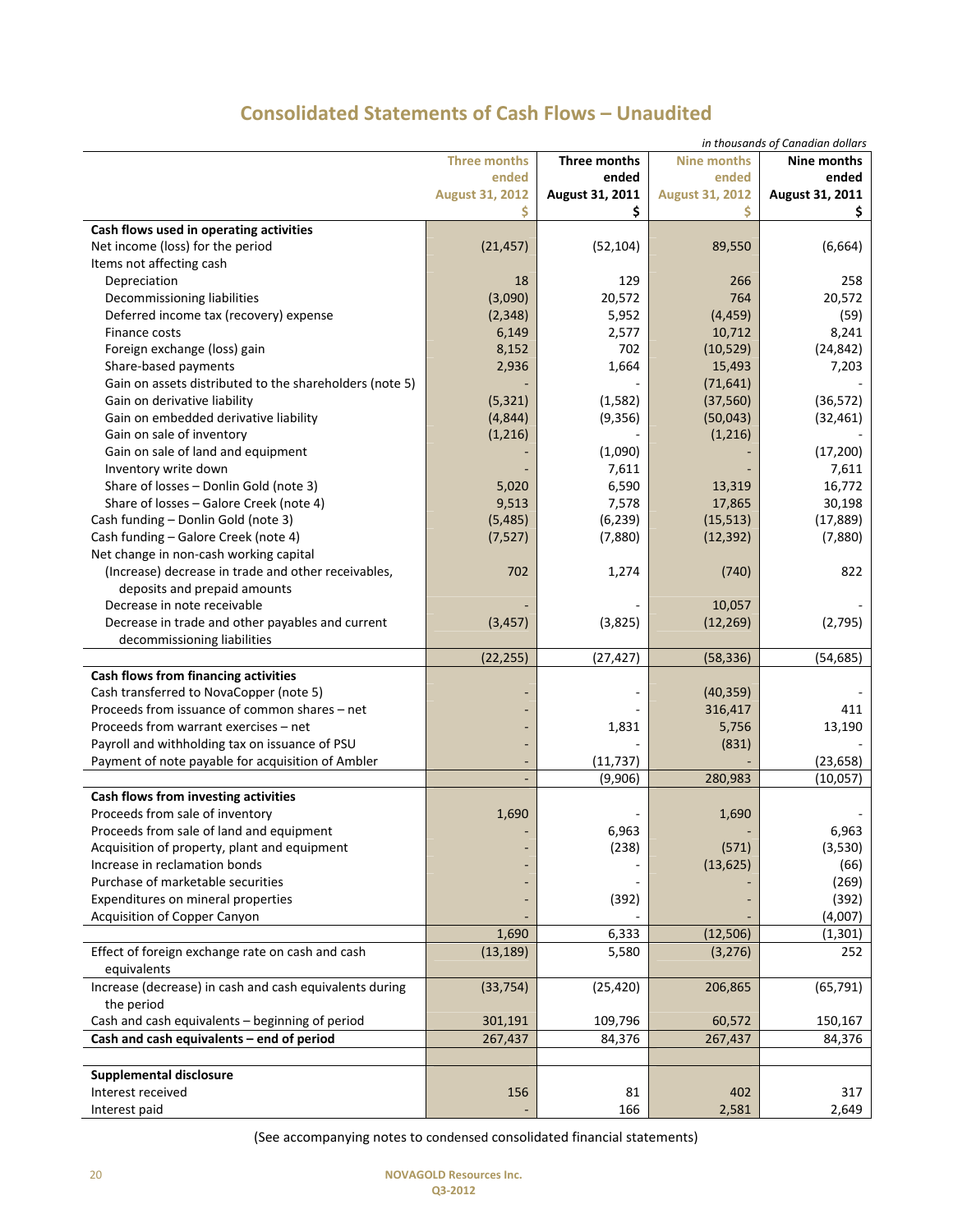#### **1 Nature of operations**

NOVAGOLD Resources Inc. ("NOVAGOLD" or "the Company") was incorporated under the Companies Act (Nova Scotia) on December 5, 1984. NOVAGOLD is a precious metals company engaged in the exploration and development of mineral properties primarily in North America. The Company has a portfolio of mineral properties located principally in Alaska, U.S.A. and British Columbia, Canada.

The Donlin Gold project in Alaska is held by a limited liability company owned equally by wholly-owned subsidiaries of NOVAGOLD and Barrick Gold Corporation ("Barrick"). The Galore Creek project is held by a partnership ("Galore Creek Partnership" or "the Partnership") owned equally by wholly-owned subsidiaries of NOVAGOLD and Teck Resources Limited ("Teck").

The Company is listed on the Toronto Stock Exchange and on the NYSE-MKT (formerly NYSE-AMEX) under the symbol "NG". The Company's head office is located at Suite 2300 – 200 Granville Street, Vancouver, BC, Canada V6C 1S4.

#### **2 Basis of preparation and adoption of IFRS**

The consolidated financial statements have been prepared under the historical cost convention, as modified by the revaluation of available-for-sale financial assets, and financial assets and financial liabilities (including derivative instruments) at fair value through profit or loss.

Previously, the Company prepared its consolidated annual and consolidated interim financial statements in accordance with previous Canadian generally accepted accounting principles ("Previous Canadian GAAP"). In 2010, the Handbook of the Canadian Institute of Chartered Accountants was revised to incorporate International Financial Reporting Standards ("IFRS"), and require publicly accountable enterprises to apply such standards for years beginning on or after January 1, 2011. Accordingly, the Company has prepared its consolidated interim financial statements effective as of October 9, 2012 in accordance with the current Canadian GAAP, which has adopted IFRS as if the accounting policies had always been in effect subject to certain transition elections. Note 20 discloses the impact of the transition to IFRS, including the nature and effect of significant changes in accounting policies from those disclosed in our consolidated annual financial statements for the year ended November 30, 2011.

The interim consolidated financial statements should be read in conjunction with the Company's annual consolidated financial statements and the notes thereto for the year ended November 30, 2011, prepared in accordance with previous Canadian GAAP, and the Company's interim consolidated financial statements for the quarter ended February 29, 2012, prepared in accordance with IFRS, current Canadian GAAP. The Company's IFRS accounting policies were disclosed in Note 3 of the condensed interim consolidated financial statements for the period ended February 29, 2012.

#### **Statement of compliance with International Financial Reporting Standards**

These condensed consolidated interim financial statements have been prepared in accordance with and using accounting policies in full compliance with the IFRS issued by the International Accounting Standards Board ("IASB") and IFRIC interpretations applicable to the preparation of interim financial statements, including IAS 34, Interim Financial Reporting ("IAS 34") and IFRS 1, First-Time Adoption of International Financial Reporting Standards ("IFRS 1").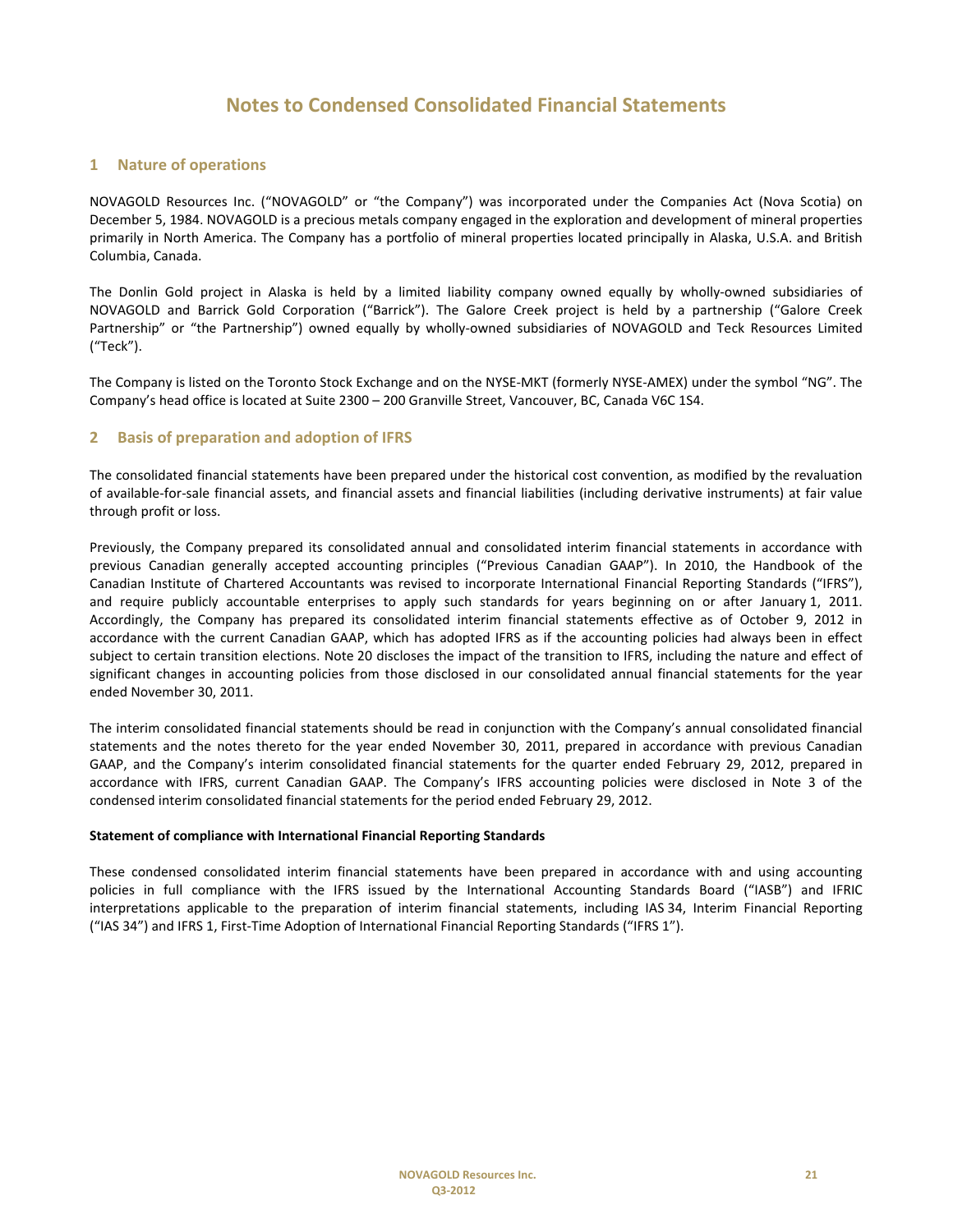#### **3 Equity investment - Donlin Gold**

On December 1, 2007, together with Barrick Gold U.S. Inc., the Company formed a limited liability company ("Donlin Gold LLC") to advance the Donlin Gold project in Alaska. Donlin Gold LLC has a board of four directors, with two nominees selected by each company. All significant decisions related to Donlin Gold LLC require the approval of both companies. As part of the Donlin Gold LLC agreement, the Company agreed to reimburse Barrick over time approximately US\$64.3 million, representing 50% of Barrick's expenditures of US\$128.6 million at the Donlin Gold project from April 1, 2006 to November 30, 2007. Reimbursement has been partially made by the Company paying US\$12.7 million of Barrick's share of project costs during 2008. A promissory note for the remaining US\$51.6 million plus interest at a rate of U.S. prime plus 2% will be paid out of NOVAGOLD's share of future mine production cash flow. The Company has recorded US\$14.8 million in accrued interest since the inception of the promissory note. As of August 31, 2012, the Company recorded \$66.3 million in promissory note with \$2.6 million in interest expense related to this promissory note for the quarter. Interest on this long-term debt is expensed. Both parties are currently sharing all project costs on a 50/50 basis.

Under IAS 31, the Company determined that Donlin Gold LLC is a jointly controlled entity and consequently accounts for its investment Donlin Gold LLC using the equity method of accounting. The equity method is a basis of accounting for investments whereby the investment is initially recorded at cost and the carrying value, adjusted thereafter to include the investor's pro rata share of post-acquisition earnings of the investee, is computed by the consolidation method. Profit distributions received or receivable from an investee reduce the carrying value of the investment.

For the nine months ended August 31, 2012, the Company and Barrick each contributed \$15.5 million. The investment in Donlin Gold LLC is accounted for using the equity method as follows:

| in thousands of Canadian dollars |                                                    |           |  |
|----------------------------------|----------------------------------------------------|-----------|--|
|                                  | <b>November 30, 2011</b><br><b>August 31, 2012</b> |           |  |
|                                  |                                                    |           |  |
| Balance – beginning of period    | 2,596                                              | 1,889     |  |
| Funding                          | 15,513                                             | 22,044    |  |
| Share of losses                  | (13, 319)                                          | (21, 353) |  |
| Foreign exchange                 | (135)                                              | 16        |  |
| Balance – end of period          | 4,655                                              | 2,596     |  |

The following amounts represent the Company's 50% share of the assets, liabilities, and results of operations of Donlin Gold LLC:

| in thousands of Canadian dollars          |          |                   |
|-------------------------------------------|----------|-------------------|
| <b>August 31, 2012</b>                    |          | November 30, 2011 |
|                                           |          |                   |
| Cash, prepaid and other receivables       | 6,199    | 3.544             |
| Property, plant and equipment             | 99,314   | 102,737           |
| Accounts payables and accrued liabilities | (2, 159) | (1,521)           |
| <b>Net assets</b>                         | 103,354  | 104,760           |

| in thousands of Canadian dollars |        |                   |
|----------------------------------|--------|-------------------|
| Nine months ended                |        | Nine months ended |
| <b>August 31, 2012</b>           |        | August 31, 2011   |
|                                  |        |                   |
| Depreciation                     | 126    | 75                |
| Mineral property expenditures    | 13,193 | 16.709            |
| <b>Total expenses</b>            | 13,319 | 16,784            |

The Company's share of commitments contracted by Donlin Gold LLC at August 31, 2012 is \$2.8 million.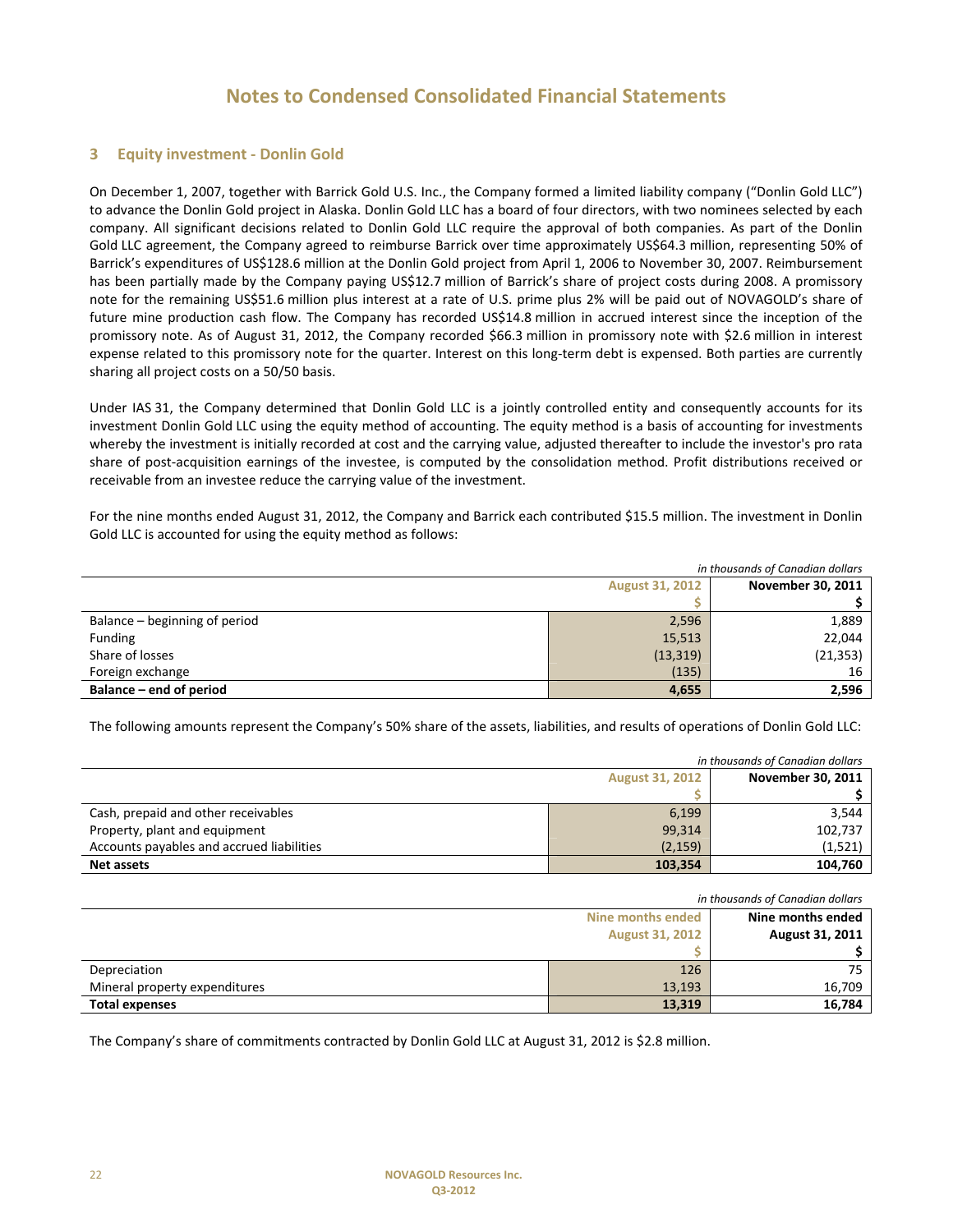#### **4 Equity investment – Galore Creek**

The Galore Creek Partnership was formed with Teck in May 2007 to advance the Galore Creek project in British Columbia, Canada. Teck was able to earn a 50% interest in the Galore Creek project by making funding contributions to project development cost. The Galore Creek Partnership original funding arrangement was amended following the November 2007 decision to suspend construction activities at the project, and again in February 2009. Under the amended agreement, Teck was responsible for funding all costs for the Galore Creek project up to approximately \$373.3 million, the funding was completed on June 2011. Since July 2011, the Company and Teck have equally funded all project costs.

For the nine months ended August 31, 2012, the Company and Teck each contributed \$12.4 million. The Galore Creek Partnership is a jointly controlled entity under IAS 31 accounted for under the equity method of accounting as follows:

| in thousands of Canadian dollars |           |                          |
|----------------------------------|-----------|--------------------------|
| <b>August 31, 2012</b>           |           | <b>November 30, 2011</b> |
|                                  |           |                          |
| Balance – beginning of period    | 386,525   | 364,839                  |
| Purchase of Copper Canyon        | -         | 46,013                   |
| <b>Funding</b>                   | 12,392    | 14,062                   |
| Share of losses                  | (17, 865) | (38, 389)                |
| Balance – end of period          | 381,052   | 386,525                  |

The following amounts represent the Company's 50% share of the assets, liabilities, and results of operations of the Galore Creek Partnership:

| in thousands of Canadian dollars                                         |         |                          |
|--------------------------------------------------------------------------|---------|--------------------------|
| <b>August 31, 2012</b>                                                   |         | <b>November 30, 2011</b> |
|                                                                          |         |                          |
| Cash, prepaid and other receivables                                      | 3,126   | 3,831                    |
| Property, plant and equipment, mineral properties, and reclamation bond  | 332,408 | 303,043                  |
| Accounts payables and accrued liabilities<br>(2,900)                     |         | (2,671)                  |
| Reclamation obligation long term and payable to related party<br>(9,007) |         | (9,079)                  |
| <b>Net assets</b>                                                        | 323,627 | 295.124                  |

| in thousands of Canadian dollars        |       |                   |
|-----------------------------------------|-------|-------------------|
| Nine months ended                       |       | Nine months ended |
| <b>August 31, 2012</b>                  |       | August 31, 2011   |
|                                         |       |                   |
| Amortization                            | 4,860 | 4,860             |
| Care & maintenance expenses             | 3,547 | 3,900             |
| Mineral property expenditures<br>9,457  |       | 7,649             |
| Impairment of power transmission rights |       | 13,779            |
| <b>Total expenses</b><br>17,864         |       | 30,188            |

The Company's share of commitments contracted by the Galore Creek Partnership's operating entity, the Galore Creek Mining Corporation ("GCMC"), at August 31, 2012 is \$0.1 million.

#### **5 Assets held for distribution to the shareholders**

On April 30, 2012, the Company completed a plan of arrangement under the Nova Scotia Companies Act pursuant to which it spun-out NovaCopper Inc. ("NovaCopper"), a wholly-owned subsidiary of the Company which held the Ambler assets, to the Company's shareholders (the "Arrangement"). Under the Arrangement, each shareholder of the Company received one share of NovaCopper for every six shares held of the Company.

The Arrangement was approved by the Company's Board of Directors and the favourable vote of NOVAGOLD's securityholders at a special meeting of securityholders held on March 28, 2012.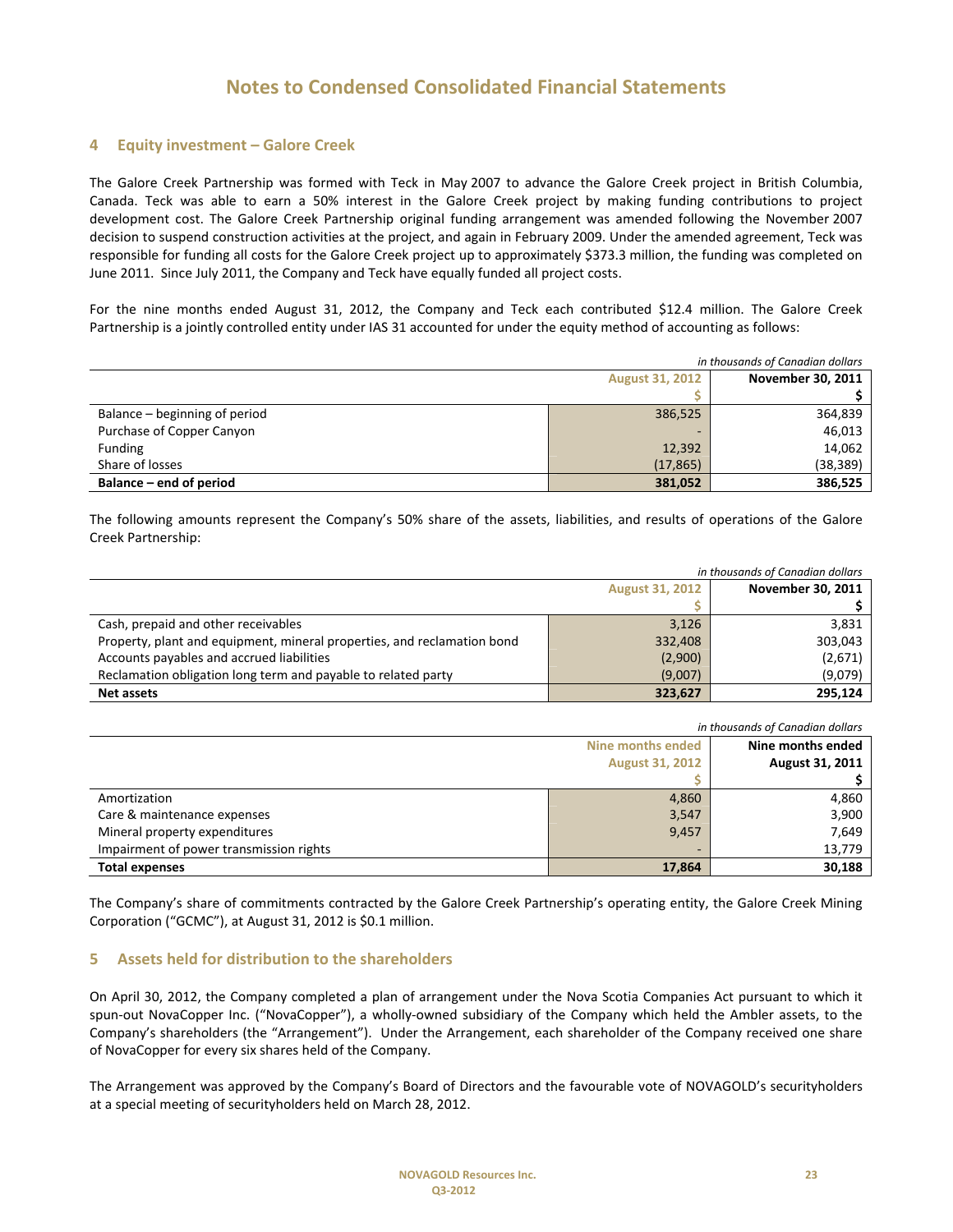Upon completion of the Arrangement under IFRS, the Company recorded a non-taxable gain of \$71.6 million on the spin-out of NovaCopper, as NOVAGOLD was required to recognize the fair value of the Ambler project's net assets.

The fair value of the Ambler's net assets transferred under the Arrangement pursuant to IFRS is summarized in the table below:

|                                                          | in thousands of Canadian dollars |
|----------------------------------------------------------|----------------------------------|
|                                                          | <b>April 30, 2012</b>            |
|                                                          |                                  |
| Cash                                                     | 40,359                           |
| Deposits and prepaids                                    | 765                              |
| Due from related party                                   | 715                              |
| Long term assets:                                        |                                  |
| Plant and equipment                                      | 1,459                            |
| Mineral properties                                       | 103,030                          |
| Accounts payables and accrued liabilities                | (1, 470)                         |
| Fair value of the net assets distributed to shareholders | 144,858                          |

#### **6 Assets held for sale and liabilities directly associated with assets classified as held for sale**

On May 30, 2012, the Company signed a Purchase and Sale Agreement (the "Agreement") to transfer the Rock Creek property in Nome, Alaska to Bering Straits Native Corporation ("BSNC"). Under the Agreement, the Company will transfer all Rock Creek assets, a minimum of US\$14.0 million in reclamation bond for the remainder of the decommissioning obligation, and a one-time payment of US\$250,000. As consideration, BSNC will provide a net profits interest which entitles the Company to receive 5% of all future net profits generated from ore extracted from the property. Prior to the transfer of the assets, the Company is required to complete phase one of the reclamation activities and satisfy a number of other conditions. The Company expects to complete phase one activities and satisfy the other conditions in the Agreement during fourth quarter 2012. After the transfer, BSNC will assume full responsibility and liability for the remainder of the reclamation plan and any future reclamation activities requested by regulatory authorities.

As a result of the Agreement, the Company has accounted for the Rock Creek project's reclamation bond as an asset held for sale and the decommissioning liabilities (note 14), as liabilities directly related to assets classified as held for sale at August 31, 2012.

#### **7 Cash and cash equivalents**

|                           |                        | in thousands of Canadian dollars |
|---------------------------|------------------------|----------------------------------|
|                           | <b>August 31, 2012</b> | November 30, 2011                |
|                           |                        |                                  |
| Cash at bank              | 267.437                | 60.572                           |
| Cash and cash equivalents | 267,437                | 60,572                           |

The Company's cash is held with a large Canadian bank with an S&P rating of AA-. As of August 31, 2012, the Company had US\$269.0 million in cash. Assuming that all variables remain constant, a 4% depreciation or appreciation of the Canadian dollar against the U.S. dollar would result in an increase/decrease of US\$10.8 million in the Company's net profit or loss.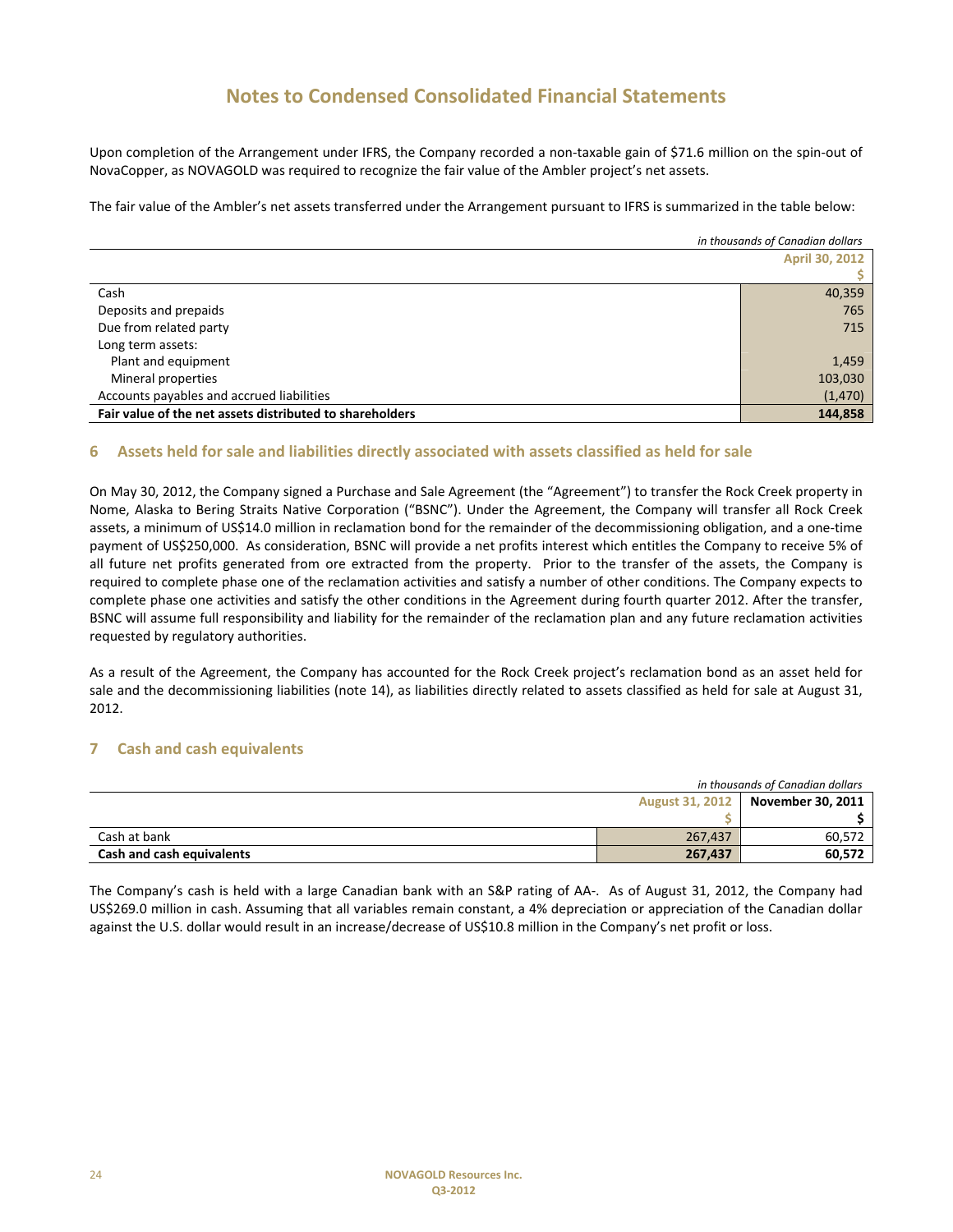#### **8 Trade and other receivables**

| in thousands of Canadian dollars                                    |                        |                          |
|---------------------------------------------------------------------|------------------------|--------------------------|
|                                                                     | <b>August 31, 2012</b> | <b>November 30, 2011</b> |
|                                                                     |                        |                          |
| Trade receivables                                                   | 670                    | 637                      |
| Note receivable                                                     | 17                     | 13,319                   |
| Receivables from related parties (note 16)                          | 4,308                  | 4,154                    |
|                                                                     | 4,995                  | 18,110                   |
| Current portion                                                     | 670                    | 13,939                   |
| Current portion: receivables from related parties (note 16)         | 188                    | 34                       |
| Non-current portion: receivables                                    | 17                     | 17                       |
| Non-current portion: receivables from related parties (a) (note 16) | 4,120                  | 4,120                    |
|                                                                     | 4,995                  | 18,110                   |

(a) Funding used to secure reclamation bond held by the Galore Creek project.

## **9 Property, plant and equipment**

| in thousands of Canadian dollars     |         |           |                         |              |         |              |
|--------------------------------------|---------|-----------|-------------------------|--------------|---------|--------------|
|                                      |         |           | <b>Office furniture</b> | Leasehold    |         |              |
|                                      | Land    | Equipment | and equipment           | improvements | Vehicle | <b>Total</b> |
| Costs:                               | \$      | \$        |                         |              |         |              |
| Balance as at December 1, 2010       | 1,265   |           | 1,520                   | 575          | 79      | 3,439        |
| <b>Additions</b>                     |         | 1,424     | 161                     | 53           |         | 1,638        |
| <b>Disposals</b>                     | (1,078) |           |                         |              | (79)    | (1, 157)     |
| Cumulative translation adjustment    | (59)    | 47        |                         |              |         | (12)         |
| Balance as at November 30, 2011      | 128     | 1,471     | 1,681                   | 628          |         | 3,908        |
| Additions                            |         | 469       |                         |              | 88      | 564          |
| Disposal of assets distributed to    |         |           |                         |              |         |              |
| shareholders                         |         | (1,899)   | (88)                    |              | (88)    | (2,075)      |
| <b>Disposals</b>                     | (3)     |           |                         |              |         | (3)          |
| Cumulative translation adjustment    | (4)     | (41)      |                         |              |         | (45)         |
| <b>Balance as at August 31, 2012</b> | 121     |           | 1,600                   | 628          |         | 2,349        |
|                                      |         |           | <b>Office furniture</b> | Leasehold    |         |              |
|                                      | Land    | Equipment | and equipment           | improvements | Vehicle | <b>Total</b> |
| Depreciation:                        | \$      | \$        |                         |              |         | S            |
| Balance as at December 1, 2010       |         |           | (1, 449)                | (327)        | (56)    | (1,832)      |
| Current period depreciation          |         | (341)     | (105)                   | (65)         |         | (511)        |
| <b>Disposals</b>                     |         |           |                         |              | 56      | 56           |
| Cumulative translation adjustment    |         | (11)      |                         |              |         | (11)         |
| Balance as at November 30, 2011      |         | (352)     | (1, 554)                | (392)        |         | (2, 298)     |
| Current period depreciation          |         | (128)     | (13)                    | (49)         |         | (190)        |
| Disposal of assets transferred on    |         |           |                         |              |         |              |
| Plan of Arrangement                  |         | 478       | 26                      |              |         | 504          |
| Cumulative translation adjustment    |         | 2         | 1                       |              |         |              |
| <b>Balance as at August 31, 2012</b> |         |           | (1,540)                 | (441)        |         | (1,981)      |
|                                      |         |           |                         |              |         |              |
| Net book value:                      |         |           |                         |              |         |              |
| As at December 1, 2010               | 1,265   |           | 71                      | 248          | 23      | 1,607        |
| As at November 30, 2011              | 128     | 1,119     | 127                     | 236          |         | 1,610        |
| <b>As at August 31, 2012</b>         | 121     |           | 60                      | 187          |         | 368          |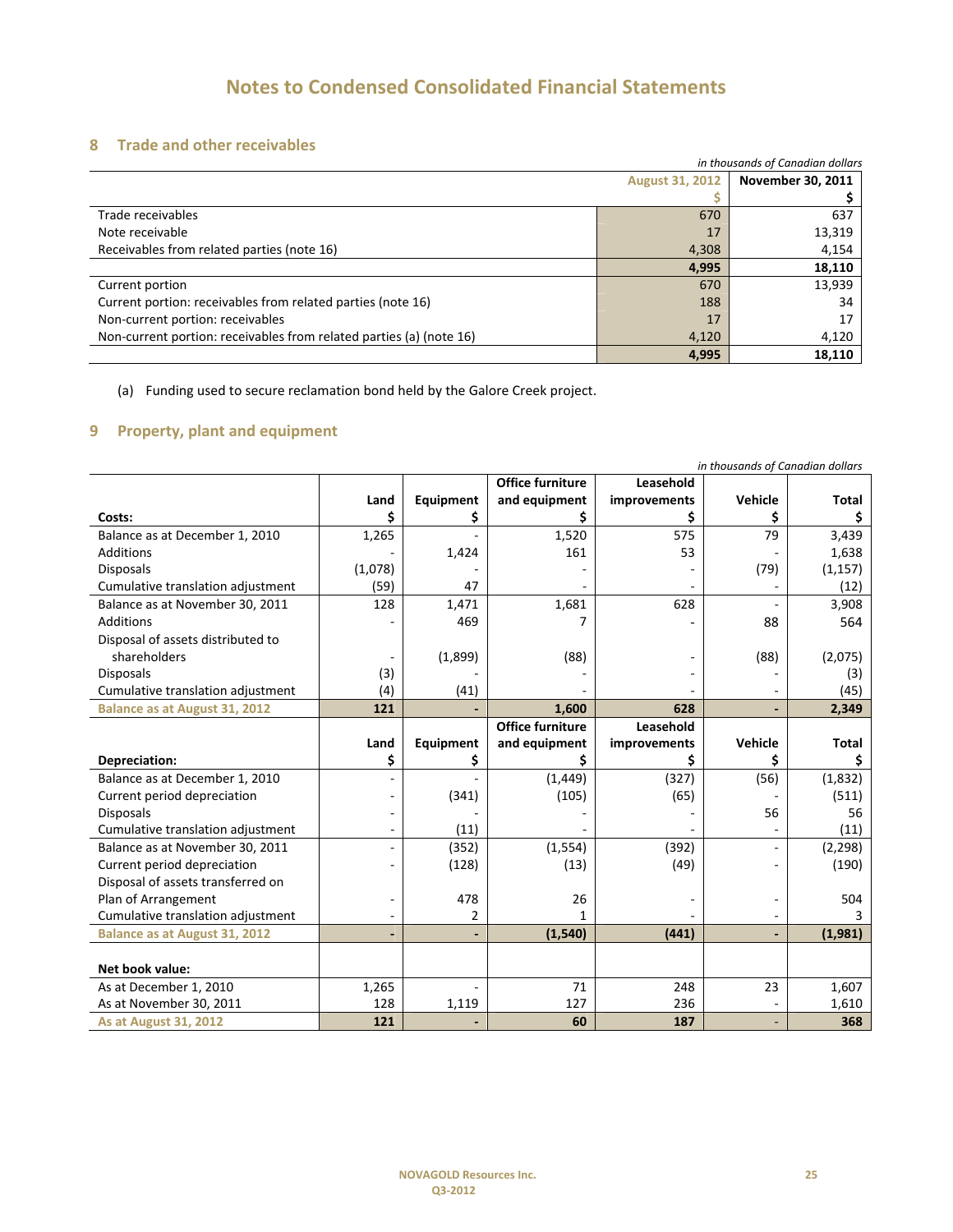#### **10 Mineral properties**

| in thousands of Canadian dollars                         |                          |                        |          |  |  |
|----------------------------------------------------------|--------------------------|------------------------|----------|--|--|
|                                                          | Alaska, USA<br>Argentina |                        |          |  |  |
|                                                          |                          | <b>Exploration and</b> |          |  |  |
|                                                          | <b>Exploration and</b>   | evaluation - San       |          |  |  |
|                                                          | evaluation - Ambler      | Roque                  | Total    |  |  |
|                                                          |                          |                        |          |  |  |
| Balance as at December 1, 2010                           | 27,252                   | 114                    | 27,366   |  |  |
| Additions                                                | 4,076                    | 396                    | 4,472    |  |  |
| Cumulative translation adjustment                        | (294)                    |                        | (294)    |  |  |
| Reclassification to asset held for distribution (note 5) | (31,034)                 |                        | (31,034) |  |  |
| Balance as at November 30, 2011                          |                          | 510                    | 510      |  |  |
| Balance as at August 31, 2012                            |                          | 510                    | 510      |  |  |

#### **11 Investments**

|                                |                        | in thousands of Canadian dollars |
|--------------------------------|------------------------|----------------------------------|
|                                | <b>August 31, 2012</b> | November 30, 2011                |
|                                |                        |                                  |
| Available-for-sale investments | 2,683                  | 4.525                            |
| <b>Total investments</b>       | 2,683                  | 4,525                            |

Investments classified as available-for-sale are recorded at fair value based on quoted market prices, with unrealized gains or losses excluded from earnings and reported as other comprehensive income or loss. The total cost as at August 31, 2012 was \$4.6 million (2011: \$4.6 million) and total unrealized holding loss for the nine months ended August 31, 2012 was \$1.8 million (2011: loss of \$0.8 million). The balance includes 3,125,000 shares in TintinaGold Resources Inc. (cost: \$1.4 million; fair value at August 31, 2012: \$0.8 million) and 3,125,000 shares in AsiaBaseMetals Inc. (cost: \$0.2 million; fair value at August 31, 2012: \$0.3 million). Both companies have a director in common with NOVAGOLD.

#### **12 Convertible notes**

On March 26, 2008, the Company issued US\$95.0 million (\$96.7 million) in 5.5% unsecured senior convertible notes ("Notes") maturing on May 1, 2015, and incurred a 3.0% underwriter's fee and other expenses aggregating US\$2.9 million (\$3.5 million), for net proceeds of US\$ 92.2 million (\$93.2 million). Interest is payable semi-annually in arrears on May 1 and November 1 of each year, beginning November 1, 2008. The Notes are convertible into the Company's common shares at a fixed conversion rate. The conversion rate and accordingly the number of shares issuable were adjusted as a result of the NovaCopper spin out which reduced the conversion rate from US\$10.61 to US\$9.656 per common share. A total of 9,838,442 common shares are issuable upon conversion and additional shares may become issuable following the occurrence of certain corporate acts or events. On conversion, at the Company's election, holders of the Notes will receive cash, if applicable, or a combination of cash and shares. Holders of the Notes have the right to require the Company to repurchase all or part of their Notes on May 1, 2013 ("Put option"), or upon certain fundamental corporate changes, at a price equal to 100% of the principal amount of such Notes plus any accrued and unpaid interest. As a result of the Put option, the Company may be required to repurchase all of the Notes within the next twelve months and thus the Company has classified the convertible debt and the related embedded derivative as current liabilities.

As the Notes are denominated in U.S. dollars, a currency different from the functional currency of the Company, an embedded derivative is recognized as a liability. The embedded derivative is recorded at fair value and re-measured each period with the movement being charged to net income. The Notes are classified as a liability, less the portion relating to the embedded derivative feature (\$49.5 million). As a result, the recorded liability to repay the Notes is lower than its face value. Using the effective interest rate method and the 17.78% rate implicit in the calculation, the difference of \$43.7 million, characterized as the note discount, is being charged to interest expense and accreted to the liability over the term of the Notes.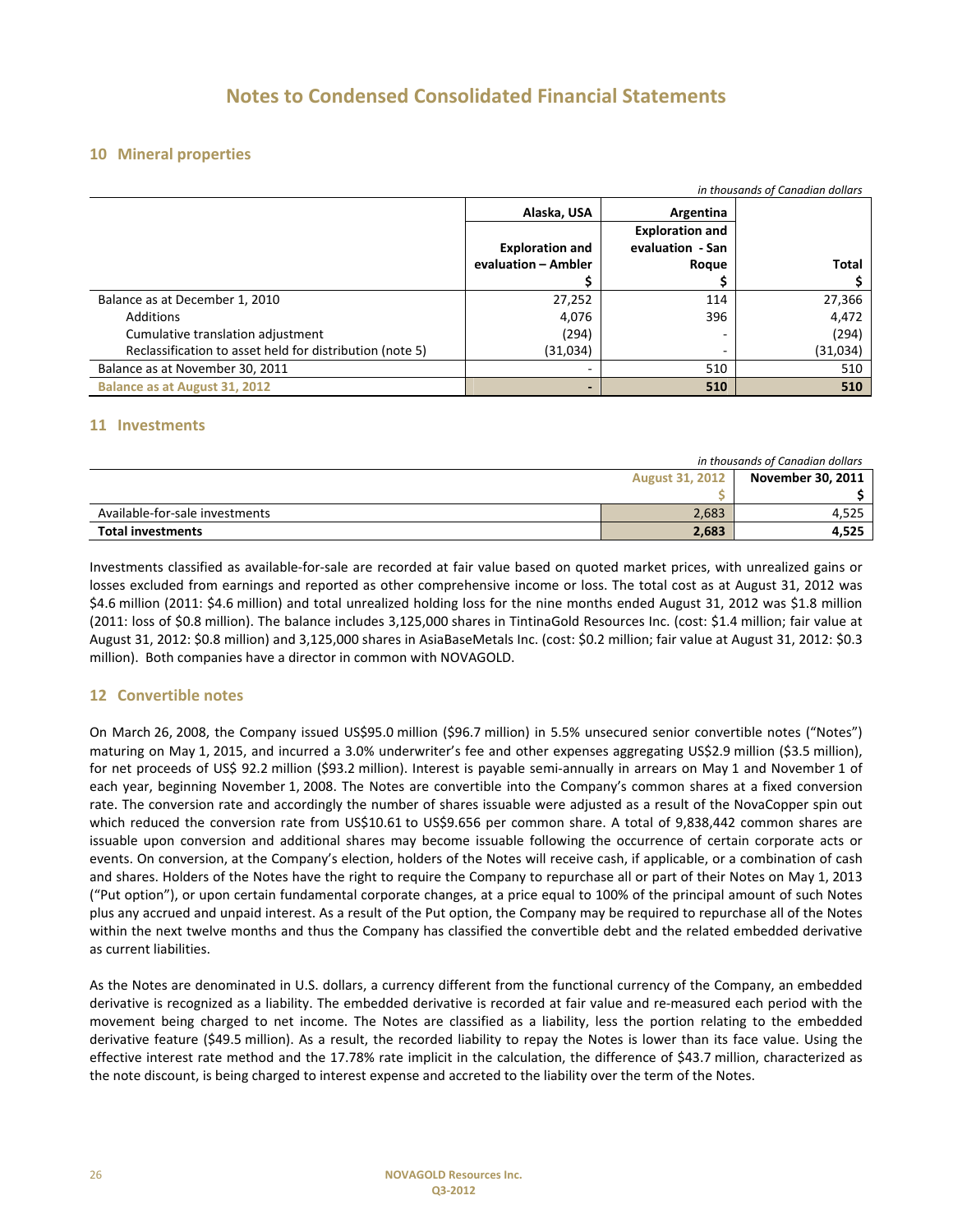The fair value of the embedded derivative has been estimated using the Black-Scholes pricing model as it is considered as a Level 3 financial instrument in the fair value hierarchy with significant unobservable inputs. Assumptions used in the pricing model for each period are provided below.

| <b>August 31, 2012</b>          |        | November 30, 2011 |
|---------------------------------|--------|-------------------|
|                                 |        |                   |
| Average risk-free interest rate | 1.22%  | 1.10%             |
| Expected life                   | 2.67   | 3.42              |
| Expected volatility             | 60.90% | 78.43%            |
| <b>Expected dividends</b>       | Nil    | Nil               |

| in thousands of Canadian dollars                  |          |                          |
|---------------------------------------------------|----------|--------------------------|
| <b>August 31, 2012</b>                            |          | <b>November 30, 2011</b> |
|                                                   |          |                          |
| Beginning balance                                 | 66,880   | 61,313                   |
| Accretion expense of debt discount for the period | 5,102    | 5,745                    |
| Foreign exchange revaluation                      | (2, 361) | (178)                    |
| <b>Convertible notes</b><br>69,621                |          | 66,880                   |
|                                                   |          |                          |
| Beginning balance                                 | 58,660   | 90,465                   |
| Gain on embedded derivative liability             | (50,043) | (29, 761)                |
| Foreign exchange revaluation                      | (935)    | (2,044)                  |
| Embedded derivative liability - convertible notes | 7,682    | 58,660                   |

#### **13 Derivative liability – warrants**

The Company's functional currency is the Canadian dollar and it has issued and outstanding warrants that have an exercise price denominated in U.S. dollars. The Company has determined that such warrants with an exercise price that is different from the entity's functional currency are classified as a derivative liability based on the evaluation of the warrant's settlement provisions, and carried at their fair value. Any changes in the fair value from period to period are recorded as a gain or loss in net income.

In January 2011, an agreement was entered into between the Company and the holder of 37.1 million warrants to amend the currency that the exercise price is denominated in from U.S. dollars to Canadian dollars. The exercise price was amended from US\$1.50 to \$1.479 at the prevailing spot rate on the date of the agreement. The expiry date remains unchanged at January 2013. The terms of the remaining 5.1 million warrants were unchanged. The conversion of the currency denomination on these warrants permanently crystallized the fair value of these warrants, for purposes of determining future transfers to share capital upon exercise of these warrants.

The fair value of the derivative for the warrants has been estimated using the Black-Scholes pricing model as it is considered as a Level 3 financial instrument in the fair value hierarchy with significant unobservable inputs. Assumptions used in the pricing model for each period are provided below.

| <b>August 31, 2012</b>          |              | November 30, 2011 |
|---------------------------------|--------------|-------------------|
|                                 |              |                   |
| Average risk-free interest rate | 1.16%        | 1.01%             |
| Expected life                   | $0.39$ years | $1.15$ years      |
| Expected volatility             | 79.93%       | 59.38%            |
| <b>Expected dividends</b>       | <b>Nil</b>   | Nil               |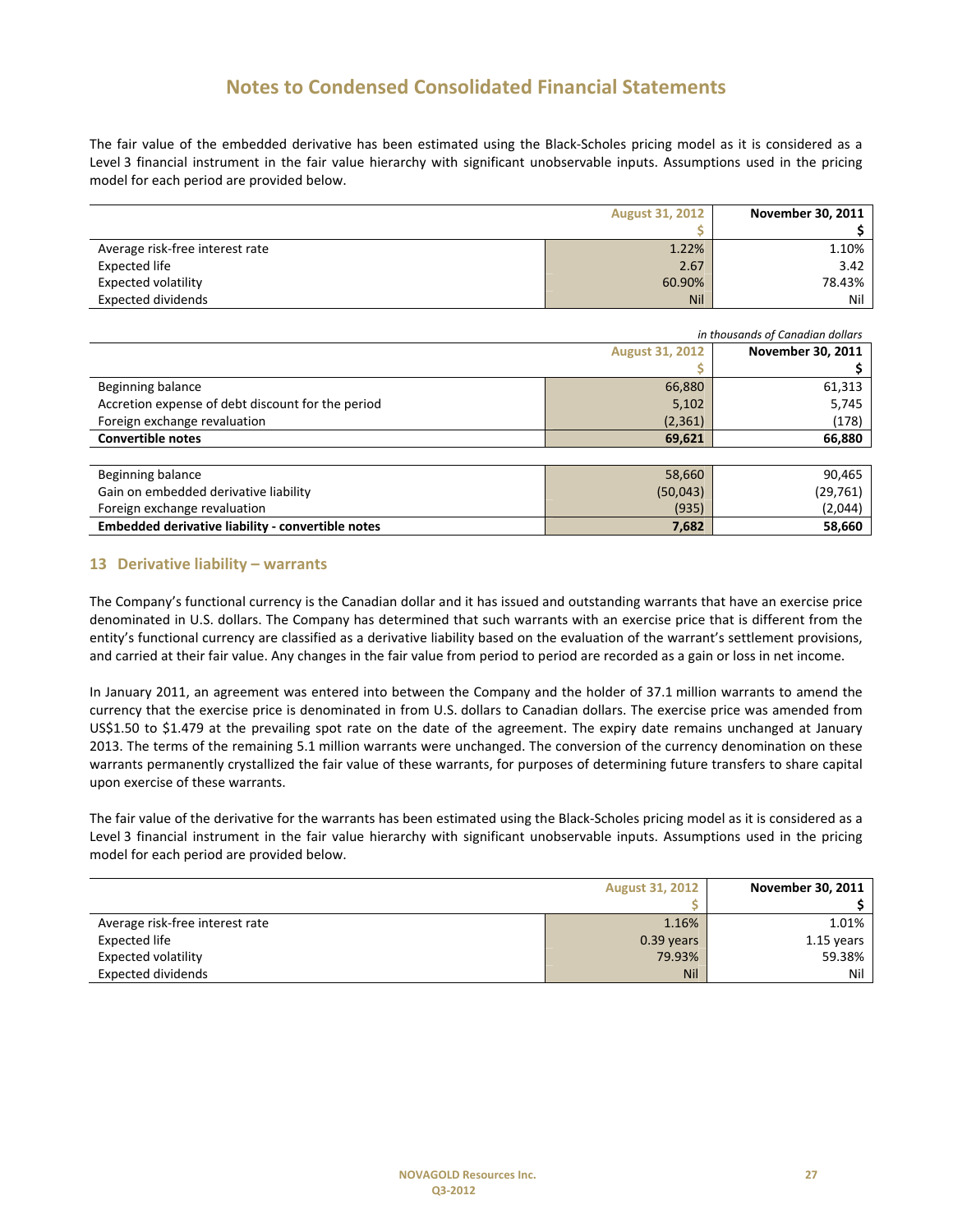| in thousands of Canadian dollars             |           |                          |
|----------------------------------------------|-----------|--------------------------|
| <b>August 31, 2012</b>                       |           | <b>November 30, 2011</b> |
|                                              |           |                          |
| Derivative balance - beginning of the period | 54,818    | 658,841                  |
| Gain on derivative liability for the period  | (37, 560) | (28, 529)                |
| Foreign exchange revaluation                 | (1,075)   | (485, 983)               |
| Conversion of warrants to equity             | -         | (89, 511)                |
| Derivative balance – end of the period       | 16,183    | 54,818                   |

#### **14 Decommissioning liabilities**

| in thousands of Canadian dollars                       |           |                          |
|--------------------------------------------------------|-----------|--------------------------|
| <b>August 31, 2012</b>                                 |           | <b>November 30, 2011</b> |
|                                                        |           |                          |
| Beginning balance                                      | 29,176    | 9,192                    |
| Increases to existing provisions                       | 764       | 20,268                   |
| Incurred during the period                             | (11,510)  | (865)                    |
| Exchange differences                                   | (761)     | 581                      |
| Reclassification to liabilities held for sale (note 6) | (16, 634) |                          |
| Total                                                  | 1,035     | 29,176                   |

Analysis of total provisions:

| in thousands of Canadian dollars |       |                   |  |
|----------------------------------|-------|-------------------|--|
| <b>August 31, 2012</b>           |       | November 30, 2011 |  |
|                                  |       |                   |  |
| Non-current                      | -     | 2,602             |  |
| Current                          | 1,035 | 26,574            |  |
| <b>Total</b>                     | 1,035 | 29,176            |  |

The Company's decommissioning liabilities consist of reclamation costs for Nome properties. The Nome properties were impaired in previous years, thus all changes to the decommissioning liabilities are recorded directly to net income.

#### **15 Share capital**

Authorized

1,000,000,000 common shares, no par value

10,000,000 preferred shares issuable in one or more series

(a) Share capital

In January 2012, the Company issued 313,675 shares to the outgoing and incoming CEOs as part of their employment agreements.

On February 7, 2012, the Company completed an equity financing and issued 35,000,000 common shares at US\$9.50 per common share for gross proceeds of US\$332.5 million. The net proceeds to the Company, after deducting underwriters' fees and issuance expenses of \$14.6 million, were \$316.4 million.

(b) Stock options

The Company has a stock option plan providing for the issuance of options at a rolling maximum number that shall not be greater than 10% of the issued and outstanding common shares of the Company at any given time. The Company may grant options to its directors, officers, employees and service providers. The exercise price of each option cannot be lower than the market price of the shares at the date of the option grant. The number of shares optioned to any single optionee may not exceed 5% of the issued and outstanding shares at the date of grant. The options are exercisable for a maximum of five years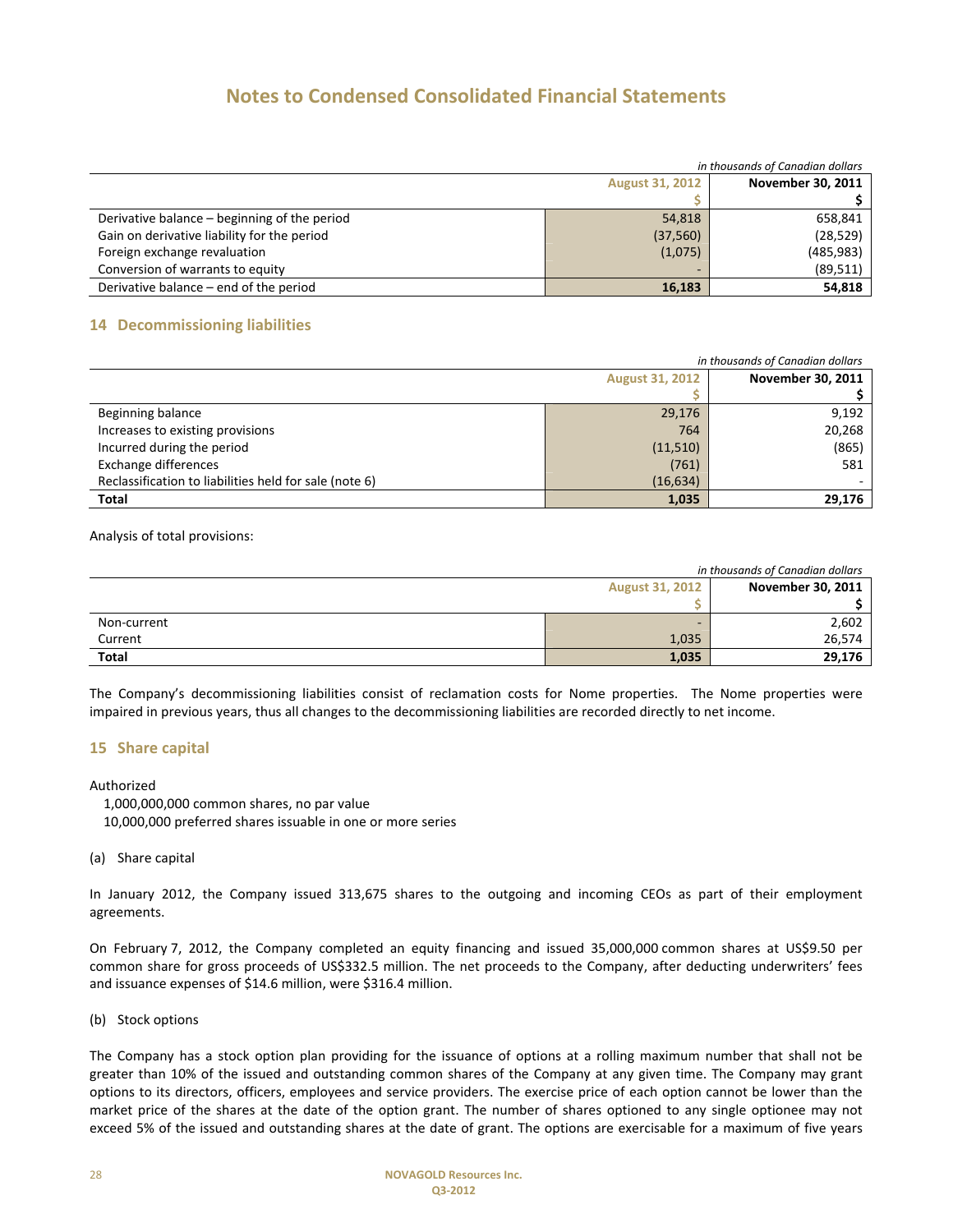from the date of grant, and may be subject to vesting provisions. The Company recognizes compensation cost over the tranche's vesting period over the respective vesting period for the stock options.

During the three months ended February 29, 2012, the Company granted 2,557,150 (2011: 1,064,700) stock options at a weighted average fair value per option of \$11.11 (2011: \$14.53) and recognized share-based payments charge of \$8.4 million (2011: \$3.1 million) for options granted to directors, employees and consultants net of forfeitures in accordance with IFRS 2.

During the three months ended May 31, 2012, the Company granted 300,000 (2011: 170,000) stock options at a weighted average fair value per option of \$4.54 (2011: \$12.83) and recognized a share-based payments charge of \$2.5 million (2011: \$1.7 million) for options granted to directors, employees and consultants net of forfeitures in accordance with IFRS 2.

During the three months ended August 31, 2012, the Company granted 895,500 (2011: 10,000) stock options at a weighted average fair value per option of \$7.34 (2011: \$4.99) and recognized a share-based payments charge of \$2.5 million (2011: \$1.3 million) for options granted to directors, employees and consultants net of forfeitures in accordance with IFRS 2.

For the three months ended August 31, 2012, 306,296 options were exercised at a weighted average exercise price of \$0.96, the weighted average closing price based for the corresponding exercises was \$6.01. As of August 31, 2012, there were 2,474,525 non-vested options outstanding with a weighted average exercise price of \$7.23; the non-vested stock option and PSU expense not yet recognized was \$2.1 million (2011: \$2.3 million); and this expense is expected to be recognized over the next two years.

The fair value of the stock options recognized in the period has been estimated using an option pricing model. Assumptions used in the pricing model for the period are as provided below.

| in thousands of Canadian dollars |                        |                        |
|----------------------------------|------------------------|------------------------|
| Three months                     |                        | Three months           |
|                                  | ended                  | ended                  |
|                                  | <b>August 31, 2012</b> | <b>August 31, 2011</b> |
| Weighted average share price     | \$6.02\$               | \$4.99                 |
| Average risk-free interest rate  | $1.01\% - 1.08\%$      | 1.27%                  |
| Weighted average exercise price  | \$6.02\$               | \$4.99                 |
| Expected life                    | 3.0 years              | 3.5 years              |
| <b>Expected volatility</b>       | 54.99% - 55.25%        | 81%                    |
| <b>Expected dividends</b>        | <b>Nil</b>             | Nil                    |

The Black-Scholes and other option pricing models require the input of highly subjective assumptions. The expected life of the options considered such factors as the average length of time similar option grants in the past have remained outstanding prior to exercise and the vesting period of the grants. Volatility was estimated based upon historical price observations over the expected term.

#### (c) Warrants

During the three months ended February 29, 2012, 2,491,600 share purchase warrants were exercised for total proceeds of \$3.7 million. In the three months ended May 31, 2012, 1,400,000 share purchase warrants were exercised for total proceeds of \$2.1 million.

A summary of the Company's share purchase warrants outstanding at August 31, 2012 is presented below:

|               |                             |                         | <b>Weighted average</b> |
|---------------|-----------------------------|-------------------------|-------------------------|
|               | <b>Warrants outstanding</b> | <b>Weighted average</b> | remaining               |
|               | and exercisable             | exercise price          | contractual life        |
| <b>Prices</b> | (thousands)                 |                         | (years)                 |
| US\$ 1.50     | 5,192                       | 1.53                    | 0.64                    |
| \$1.48        | 31,337                      | 1.48                    | 0.64                    |
|               | 36,529                      | 1.49                    | 0.64                    |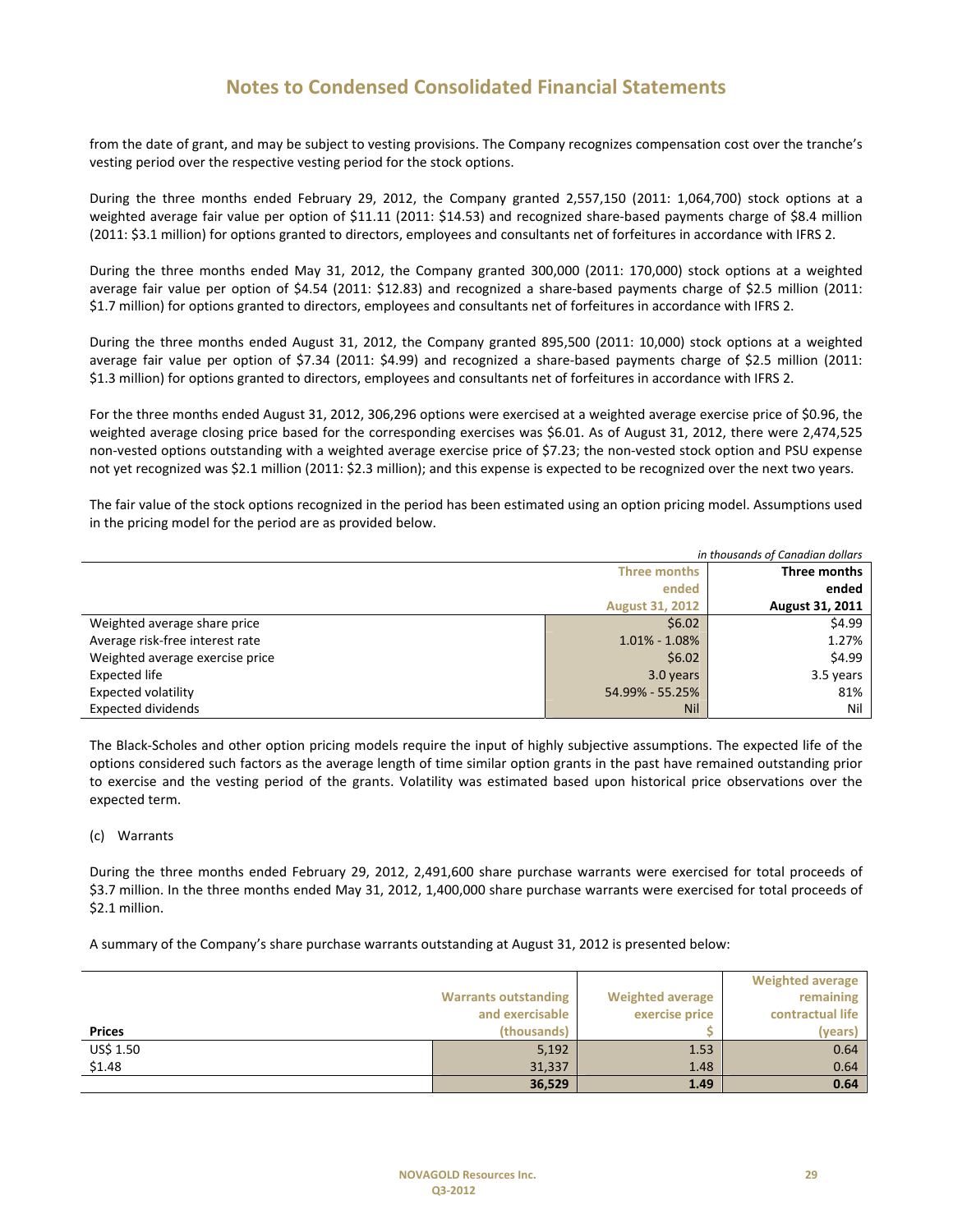#### (d) Performance share units

The Company has a Performance Share Unit ("PSU") plan that provides for the issuance of PSUs in amounts as approved by the Company's Compensation Committee. Each PSU entitles the participant to receive that number of common shares of the Company at the end of a specified period set by the Compensation Committee to be determined by the achievement of certain performance and vesting criteria. The performance criteria are based on the Company's performance relative to a representative group of other mining companies and the TSX index. The actual performance against each of these criteria generates a multiplier that varies from 0% to 150%. Thus, the shares that may be issued vary between 0% and 150% of the number of PSUs granted, and is reduced by the amounts for recipients no longer at the Company on vesting date.

For the three months ended August 31, 2012, the Company recognized a share-based payment charge against income of \$0.8 million (2011: \$0.5 million) for PSUs granted to employees.

#### (e) Deferred share units

The Company has a deferred share unit ("DSU") plan that provides for the issuance of DSUs in amounts ranging from 50% to 100% of directors' annual retainers at the election of the directors. Each DSU entitles the directors to receive one common share of the Company when they retire from their position.

For the three months ended August 31, 2012, the Company recognized a share-based payment charge against income of \$0.03 million (2011: \$0.02 million) for the DSUs granted to directors during the period.

#### **16 Related party transactions**

#### *Services rendered*

During the nine months ended August 31, 2012, the Company provided exploration and management services to the following companies: \$12,000 (2011: \$13,000) to Alexco, a company having two common directors; \$7,000 (2011: \$12,000) to TintinaGold, a company having one director in common; US\$155,000 (2011: US\$500,000) to Donlin Gold LLC; \$667,000 (2011: Nil) to NovaCopper, a company having common directors; and office rental and services totaling \$587,000 (2011: \$618,000) to GCMC. At August 31, 2012, the Company had \$4.3 million in receivables from related parties of which \$4.1 million are noncurrent receivables from GCMC (note 8).

#### *Key management compensation*

Key management includes the executive officers of the Company which includes the Chief Executive Officer, the Chief Financial Officer and the Chief Operating Officer. The compensation paid or payable to key management for employee services is shown below:

|                                                 |                        | in thousands of Canadian dollars |
|-------------------------------------------------|------------------------|----------------------------------|
|                                                 | Nine months            | Nine months                      |
|                                                 | ended                  | ended                            |
|                                                 | <b>August 31, 2012</b> | August 31, 2011                  |
|                                                 |                        |                                  |
| Salaries and other short term employee benefits | 2,367                  | 1,910                            |
| Share-based payment                             | 6,845                  | 3,484                            |
| <b>Total</b>                                    | 9,212                  | 5,394                            |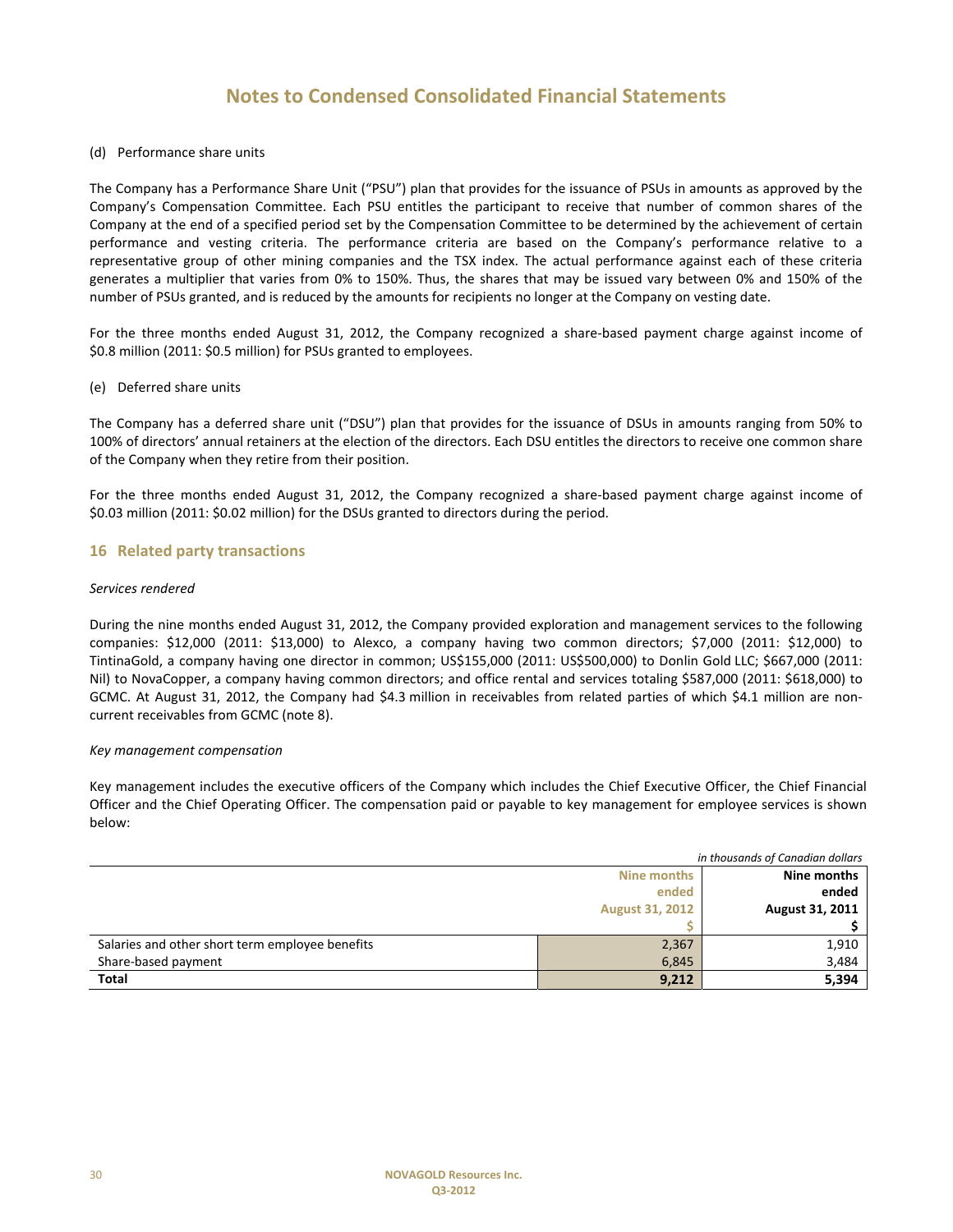### **17 Commitments**

#### Lease commitments

The Company is party to certain operating leases. These operating leases include the Company's leased head office location and certain office equipment with commitments ranging from one to ten years. The future minimum lease payments as at August 31, 2012 are approximately as follows.

|            | in thousands of Canadian dollars |  |
|------------|----------------------------------|--|
|            | <b>August 31, 2012</b>           |  |
|            | S.                               |  |
| 2012       | 183                              |  |
| 2013       | 664                              |  |
| 2014       | 709                              |  |
| 2015       | 795                              |  |
| 2016       | 912                              |  |
| Thereafter | 735                              |  |
|            |                                  |  |

The Company has a non-cancellable sublease for an office location and the future minimum sublease payments expected to be received as at August 31, 2012 are approximately as follows:

|            | in thousands of Canadian dollars |
|------------|----------------------------------|
|            | <b>August 31, 2012</b>           |
|            |                                  |
| 2012       | 86                               |
| 2013       | 261                              |
| 2014       | 270                              |
| 2015       | 270                              |
| 2016       | 270                              |
| Thereafter | 180                              |

#### **18 Segmented information**

The Company has one operating segment in exploration and development of mineral properties. The Chief Executive Officer considers the business from a geographic perspective for the performance of our business units. Segment information is provided on each of the material projects individually in notes 3, 4 and 5.

#### **19 Net finance costs**

| in thousands of Canadian dollars       |                        |                 |
|----------------------------------------|------------------------|-----------------|
|                                        | Nine months            | Nine months     |
|                                        | ended                  | ended           |
|                                        | <b>August 31, 2012</b> | August 31, 2011 |
|                                        |                        |                 |
| Interest received from bank account    | (437)                  | (329)           |
| Accretion income from note receivable  | (902)                  | (987)           |
|                                        | (1, 339)               | (1, 316)        |
| Interest on notes receivable           |                        | 956             |
| Interest on promissory note (note 3)   | 2,583                  | 2,383           |
| Interest on convertible debt (note 12) | 9,031                  | 7,980           |
|                                        | 11,614                 | 11,319          |
| <b>Total</b>                           | 10,275                 | 10,003          |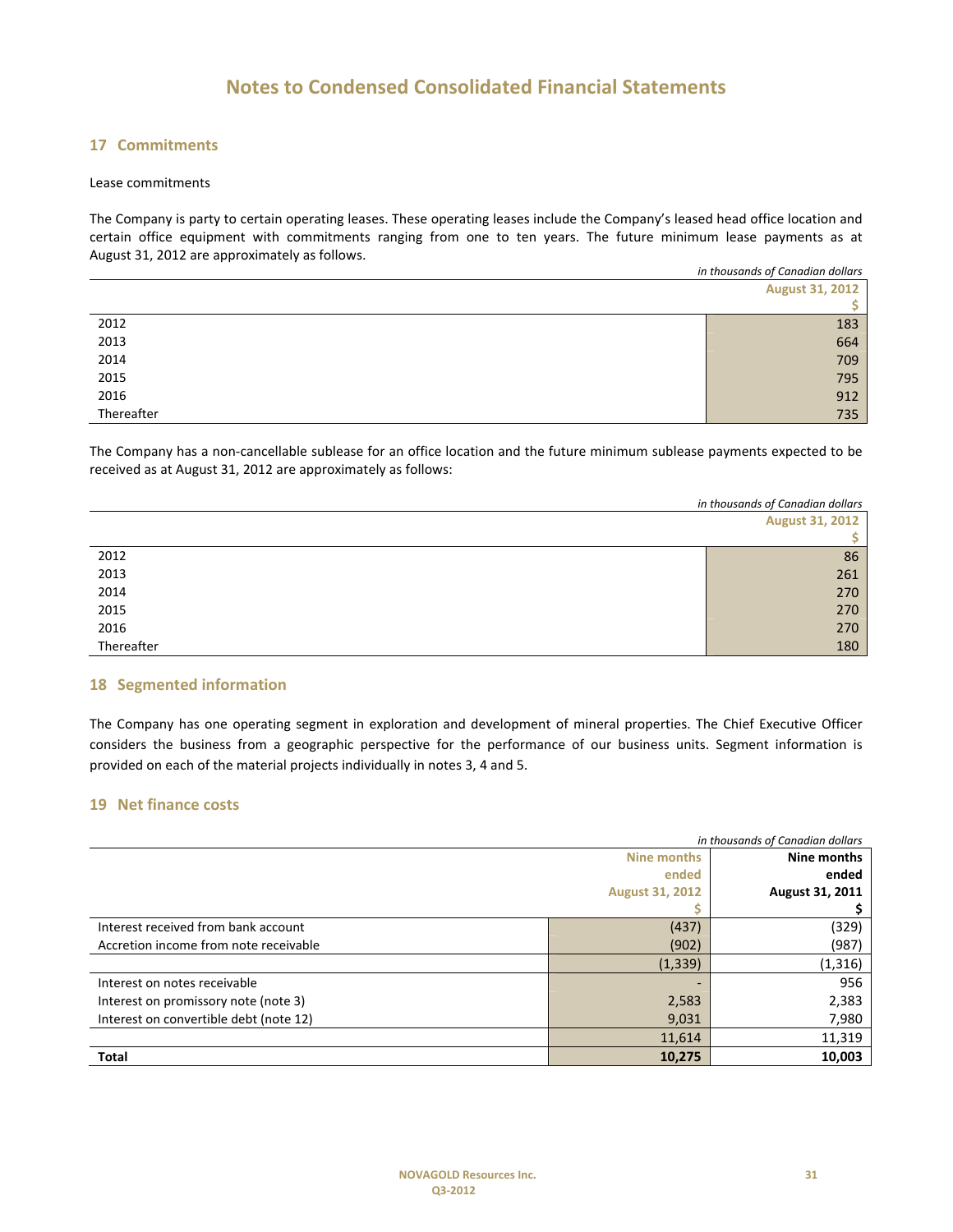#### **20 Transition to International Financial Reporting Standards**

These are the Company's third interim consolidated financial statements prepared in accordance with IFRS. The IFRS accounting policies are presented in note 3 in the interim consolidated financial statements for the period ended February 29, 2012. The IFRS accounting policies have been applied in preparing the financial statements for the period ended August 31, 2012 and the comparative information.

The Company has applied IFRS 1 *First-time Adoption of International Financial Reporting Standards* in preparing these first IFRS condensed consolidated financial statements.

#### *(a) First-time adoption exemptions applied*

IFRS 1, which governs the first time adoption of IFRS, in general requires accounting policies to be applied retrospectively to determine the opening balance sheet at the Company's transition date, and allows certain exemptions on the transition to IFRS. The elections we have elected to apply and are considered significant to the Company include:

• **Foreign currency**: IFRS 1 allows the Company to exempt themselves from the retrospective application of IAS 21 *The Effects of Changes in Foreign Exchange Rates*. Cumulative translation differences that existed at the date of transition are recorded to opening retained earnings.

• **Deemed cost**: IFRS 1 allows the Company to individually measure items of property, plant and equipment, land, and mineral properties at fair value at transition or an event-driven valuation under prior GAAP. The Company has elected to apply this exemption to its Rock Creek property, as under the previous Canadian GAAP the value has previously been impaired.

• **Share-based payment transactions**: IFRS 1 allows the Company to exempt themselves from the retrospective application of IFRS 2 for all options vested at the transition date. Adjustments were made for all options unvested at transition to comply with the requirements of IFRS 2.

#### *(b) Reconciliations of shareholders' equity*

Reconciliations between the previous Canadian GAAP and IFRS Consolidated Balance Sheet at December 1, 2010, August 31, 2011 and November 30, 2011 are provided below:

| in thousands of Canadian dollars                      |             |                  |                        |                          |
|-------------------------------------------------------|-------------|------------------|------------------------|--------------------------|
|                                                       |             | December 1, 2010 | <b>August 31, 2011</b> | <b>November 30, 2011</b> |
|                                                       | <b>Note</b> |                  |                        |                          |
| shareholders'<br>previous<br>Total<br>equity<br>under |             |                  |                        |                          |
| <b>Canadian GAAP</b>                                  |             | 611,214          | 553,426                | 510,780                  |
| Galore Creek Partnership                              | (i)         | (198,666)        | (184,461)              | (172, 217)               |
| Derivative liability - warrants                       | (ii)        | (658, 841)       | (44, 868)              | (54, 819)                |
| Convertible notes                                     | (iii)       | (89, 896)        | (53, 186)              | (58, 138)                |
| Future income tax                                     | (iv)        | (16, 752)        | (6,096)                | (6, 952)                 |
| Changes related to functional currency                | (v)         | (317)            | (1, 513)               | (310)                    |
| Total shareholders' equity under IFRS                 |             | (353,258)        | 263,302                | 218,344                  |

#### *Notes to the reconciliations of equity at December 1, 2010, August 31, 2011 and November 30, 2011*

#### i. Galore Creek Partnership

Under previous Canadian GAAP, the Company's 50% interest in the Galore Creek Partnership was accounted for as a Variable Interest Entity in which the Company was the primary beneficiary resulting in consolidation of Galore Creek. Under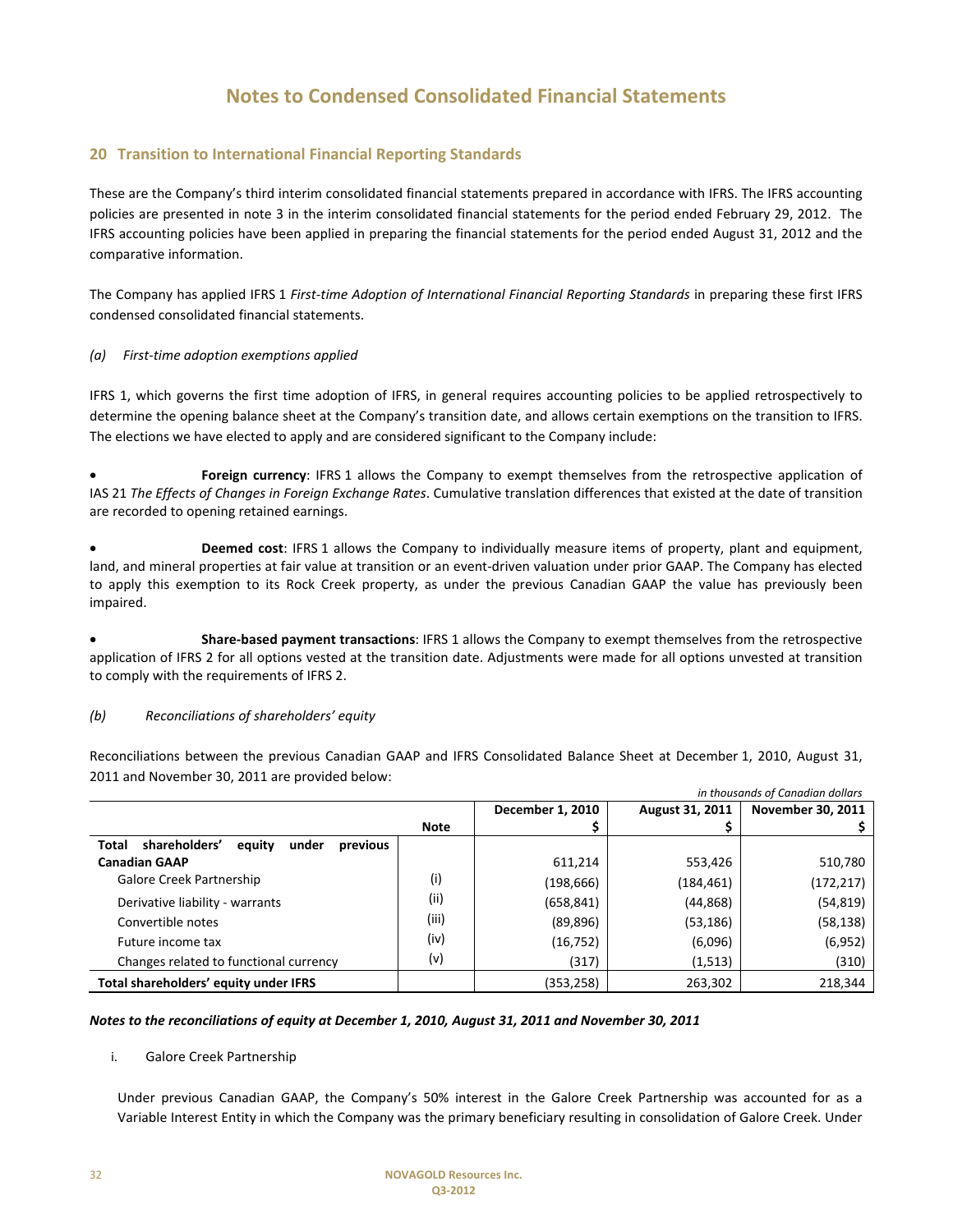IFRS, it has been determined that the Galore Creek Partnership is a jointly controlled entity and is accounted for under the equity method in accordance with the Company's policy. The Company has adjusted, through opening deficit, the difference in accounting as if the Partnership was accounted for under the equity method since its formation in 2007.

At December 1, 2010, total assets decreased by \$221.4 million, liabilities decreased by \$24.1 million, and equity decreased by \$198.7 million as a result of the change in method of accounting. The impact to opening deficit was \$98.6 million on transition date. The significant changes to the presentation of the balance sheet are a reduction in property, plant and equipment of \$346.4 million, a reduction in mineral properties of \$238.9 million, and the recognition of an equity investment in Galore Creek of \$364.8 million as at December 1, 2010.

At August 31, 2011, as a result of Galore Creek being accounted for under the equity method, total assets decreased by \$199.8 million, liabilities decreased by \$44.6 million, and equity decreased by \$155.1 million from the amounts previously disclosed under previous Canadian GAAP. For the period ended August 31, 2011, an equity loss of \$31.2 million was recognized for Galore Creek. Due to the change in accounting, exploration and development, project care and maintenance, and general and administrative expenses decreased by \$23.1 million for the same period. An asset impairment of \$52.7 million, as well as a corresponding impact to deferred income tax recovery of \$7.2 million was reversed relating to the impairment of the Galore Creek power transmission rights.

At November 30, 2011, total assets decreased by \$191.2 million, liabilities decreased by \$19.0 million, and equity decreased by \$172.2 million. For the year ended November 30, 2011, an equity loss of \$38.4 million was recognized for Galore Creek. Due to the change in accounting, exploration and development, project care and maintenance, and general and administrative expenses decreased by \$38.4 million for the same period. An asset impairment of \$61.0 million, as well as a corresponding impact to deferred income tax recovery of \$7.3 million, was reversed relating to the impairment of the Galore Creek power transmission rights and equipment recognized under Canadian GAAP.

The loss for the year attributable to non-controlling interest of \$37.1 million under previous Canadian GAAP was also removed.

#### ii. Derivative liability – warrants

The Company has outstanding warrants which are denominated in U.S. dollars. Under the previous Canadian GAAP, the Company's outstanding warrants were accounted for as an equity instrument at a historical value determined at the time of issuance. Under IFRS, as the warrants are denominated in a currency other than the functional currency of the Company, the warrants are a derivative liability, recorded at fair value and marked-to-market through the statement of loss.

At December 1, 2010, a derivative liability of \$658.8 million was recognized under IFRS with an increase to opening deficit on transition of \$666.7 million. Share capital increased by \$36.4 million to account for previously exercised warrants prior to transition, and warrants decreased by \$28.5 million upon the recognition of the liability.

As discussed in note 13, during the first quarter of 2011, 37.1 million warrants were amended to change the currency that the exercise price is denominated in from U.S. dollars to Canadian dollars. At the transaction date, the fair value of the warrants converted of \$463.0 million was transferred from the derivative liability to equity.

At August 31, 2011, the derivative liability under IFRS was \$44.9 million. The change from previous Canadian GAAP to IFRS resulted in an increase to share capital of \$141.9 million and an increase to warrants (equity) of \$418.6 million. For the nine months ended August 31, 2011, a gain on derivative liability of \$36.6 million and a foreign exchange gain of \$24.9 million were recognized under IFRS.

At November 30, 2011, the derivative liability was \$54.8 million, and the change resulted in an increase to share capital of \$143.6 million and an increase to warrants (equity) of \$416.9 million. For the year ended November 30, 2011, a gain on derivative liability of \$28.5 million and a foreign exchange gain of \$23.0 million were recognized.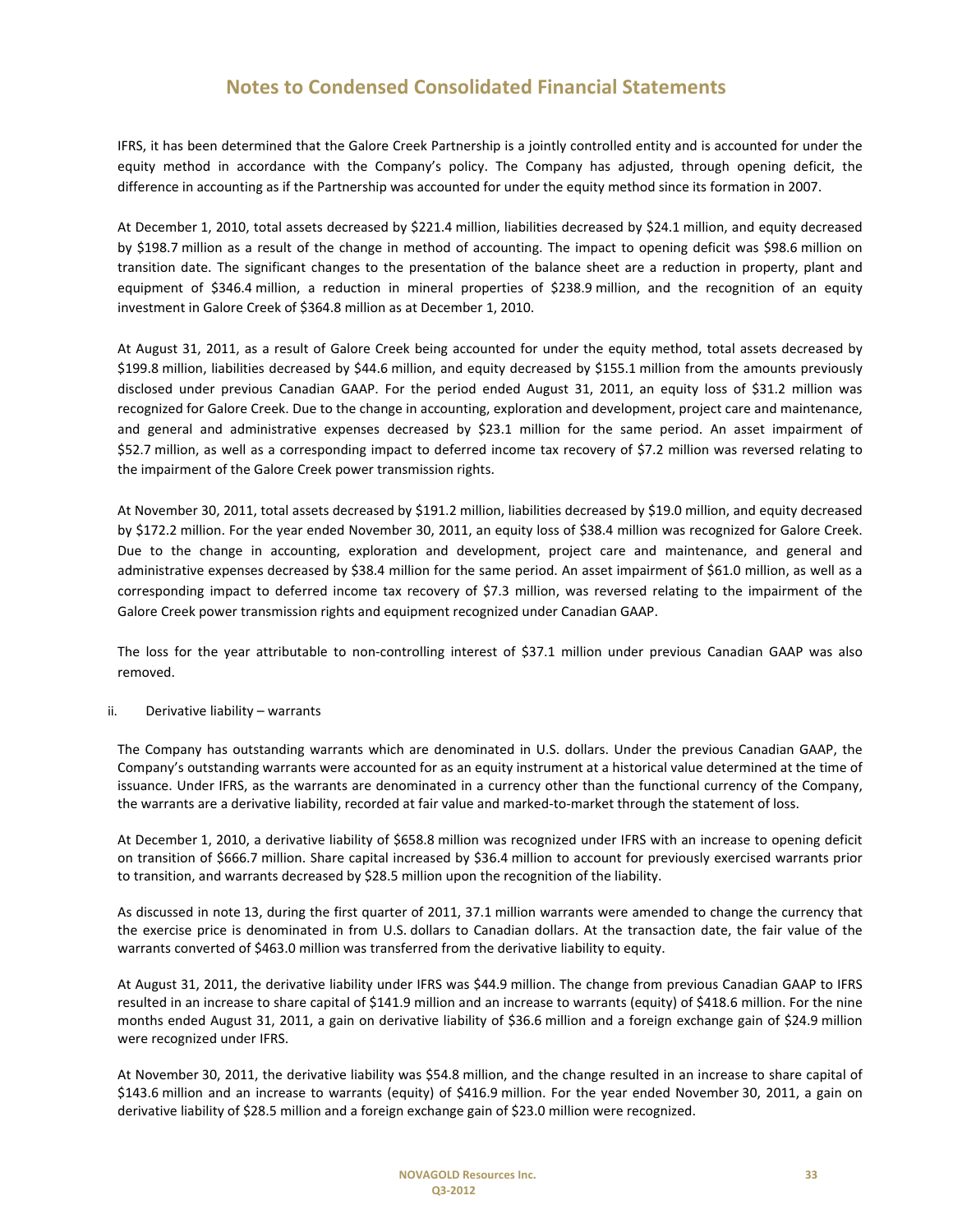#### iii. Convertible notes

The Company has convertible notes outstanding which are denominated in U.S. dollars. As the Company's functional currency is Canadian dollars, under IFRS, the convertible notes host an embedded derivative liability which is recorded at fair value each period with changes recognized through the statement of loss. Under previous Canadian GAAP, the instrument was accounted for as a compound instrument with equity and liability components.

On transition, the impact to opening deficit was an increase of \$46.5 million along with the recognition of the embedded derivative liability of \$90.5 million, a reduction to the liability component of \$0.6 million, and a reduction to the equity component of \$43.4 million.

At August 31, 2011, the embedded derivative liability was \$53.7 million, the liability component decreased by \$0.5 million and the equity component of \$43.4 million was removed. For the nine months ended August 31, 2011, a gain on the embedded derivative of \$32.5 million and a gain on foreign exchange of \$4.3 million were recognized under IFRS.

At November 30, 2011, the embedded derivative liability was \$58.7 million, the liability component decreased by \$0.5 million, and the equity component of \$43.4 million was removed. For the year ended November 30, 2011, a gain on the embedded derivative of \$29.8 million and a gain on foreign exchange of \$2.0 million were recognized under IFRS.

#### iv. Deferred income tax

Under previous Canadian GAAP, the Company recognized a future income tax liability on asset acquisitions where the accounting basis was greater than the tax basis. Under IFRS, the initial recognition exemption does not allow for the recognition of a deferred income tax liability on asset acquisitions.

In the second quarter of 2011, the Company acquired Copper Canyon Resources which resulted in the recognition of a future income tax liability under previous Canadian GAAP. Under IFRS, the deferred income tax liabilities and the corresponding asset of \$14.4 million were eliminated in the period ended November 30, 2011.

As discussed above under (i), the Galore Creek Partnership is accounted for as an equity investment under IFRS. Previously, under previous Canadian GAAP, the Partnership was accounted for using the inside basis method of accounting for deferred income tax. Under IFRS, as an equity investment, the Partnership is accounted for under the outside basis method.

Under IFRS, deferred income tax liabilities of \$16.8 million, \$6.1 million, and \$6.9 million were recognized for the Galore Creek Partnership as at December 1, 2010, August 31, 2011 and November 30, 2011, respectively. For the three months ended August 31, 2011, a deferred income tax recovery of \$1.9 million was recognized. And for the nine months ended August 31, 2011, a deferred income tax recovery of \$7.6 million was recognized and for the year ended November 30, 2011, a deferred income tax recovery of \$9.8 million was recognized.

#### v. Changes in functional currency

Under previous Canadian GAAP, subsidiaries that were not self-sustaining were translated under the temporal method. Under IFRS, it was determined that the Company had several entities with a U.S. dollar functional currency. As a result of the change in functional currency, the impact to equity was \$0.3 million, \$1.5 million and \$0.3 million at December 1, 2010, August 31, 2011 and November 30, 2011, respectively.

#### vi. Flow-through shares

Under previous Canadian GAAP, the future income tax expense for the losses renounced to investors and the premium received on the equity offering of flow-through shares is recorded to share capital. Under IFRS, the deferred income tax expense and premium are recognized through the statement of loss. At December 1, 2010, a reclassification of \$4.2 million was recognized increasing share capital and decreasing opening retained earnings for historical flow-through share offerings.